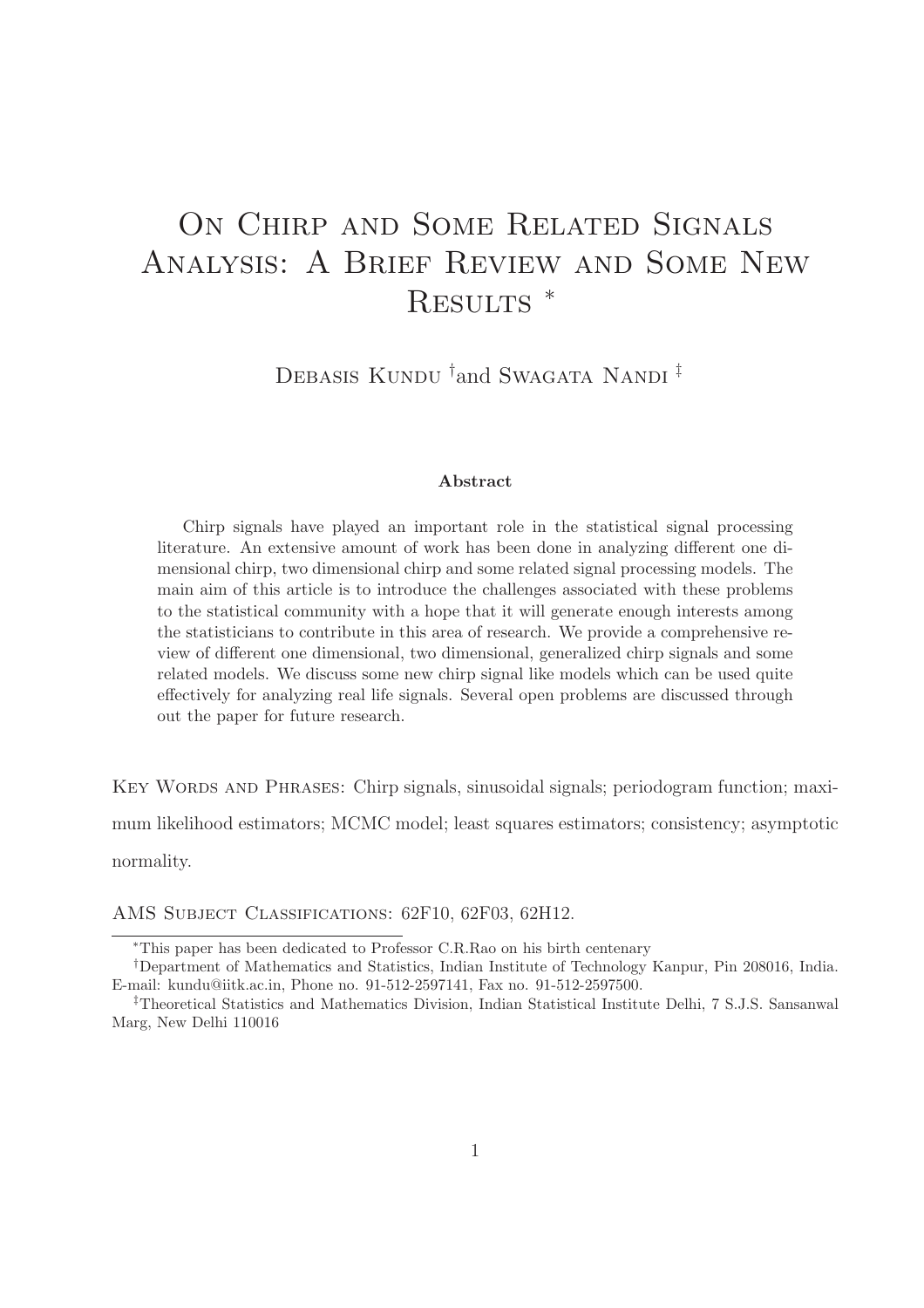# 1 INTRODUCTION

A real valued one-dimensional chirp signal in additive noise can be written mathematically as follows:

$$
y(n) = A\cos(\alpha n + \beta n^2) + B\sin(\alpha n + \beta n^2) + X(n); \quad n = 1, ..., N.
$$
 (1)

Here  $\{y(n)\}\$ is a real valued signal observed at  $n = 1, ..., N$ , A, B are amplitudes,  $\alpha$ ,  $\beta$ are frequency and frequency rate, respectively. The additive noise  $X(n)$  has mean zero, the explicit structure of  $X(n)$  will be discussed later. This model arises in many applications of signal processing; one of the most important being the radar problem. For instance, consider a radar illuminating a target. Thus the transmitted signal will undergo a phase shift induced by the distance and relative motion between the target and the receiver. Assuming this motion to be continuous and differentiable, the phase shift can be adequately modelled as  $\phi(t) = a_0 + a_1 t + a_2 t^2$ , where the parameters  $a_1$  and  $a_2$  are either related to speed and acceleration or range and speed depending on what the radar is intended for, and on the kind of waveform transmitted, see for example Rihaczek  $[62]$  (page  $56 - 65$ ).

Chirp signals are encountered in many different engineering applications, particularly in radar, active sonar and passive sonar systems. The problem of parameter estimation of chirp signals has received a considerable amount of attention mainly in the engineering literature; see for example Abatzoglou [1], Djurić and Kay [12], Saha and Kay  $[64]$ , Gini et al. [23], Besson et al. [7], Volcker and Otterstern [68], Lu et al. [48], Wang and Yang [69], Guo et al. [28], Yaron, Alon and Israel [76], Yang, Liu and Jiang [75], Fourier et al. [18], and see the references cited therein. A limited amount of work can be found in the statistical literature, interested readers are referred to the following; Nandi and Kundu [52], Kundu and Nandi [38], Lahiri, Kundu and Mitra [42, 44, 45], Lahiri and Kundu [41], Mazumder [49] and Grover, Kundu and Mitra [24, 25], Robertson, Gray and Woodward [63].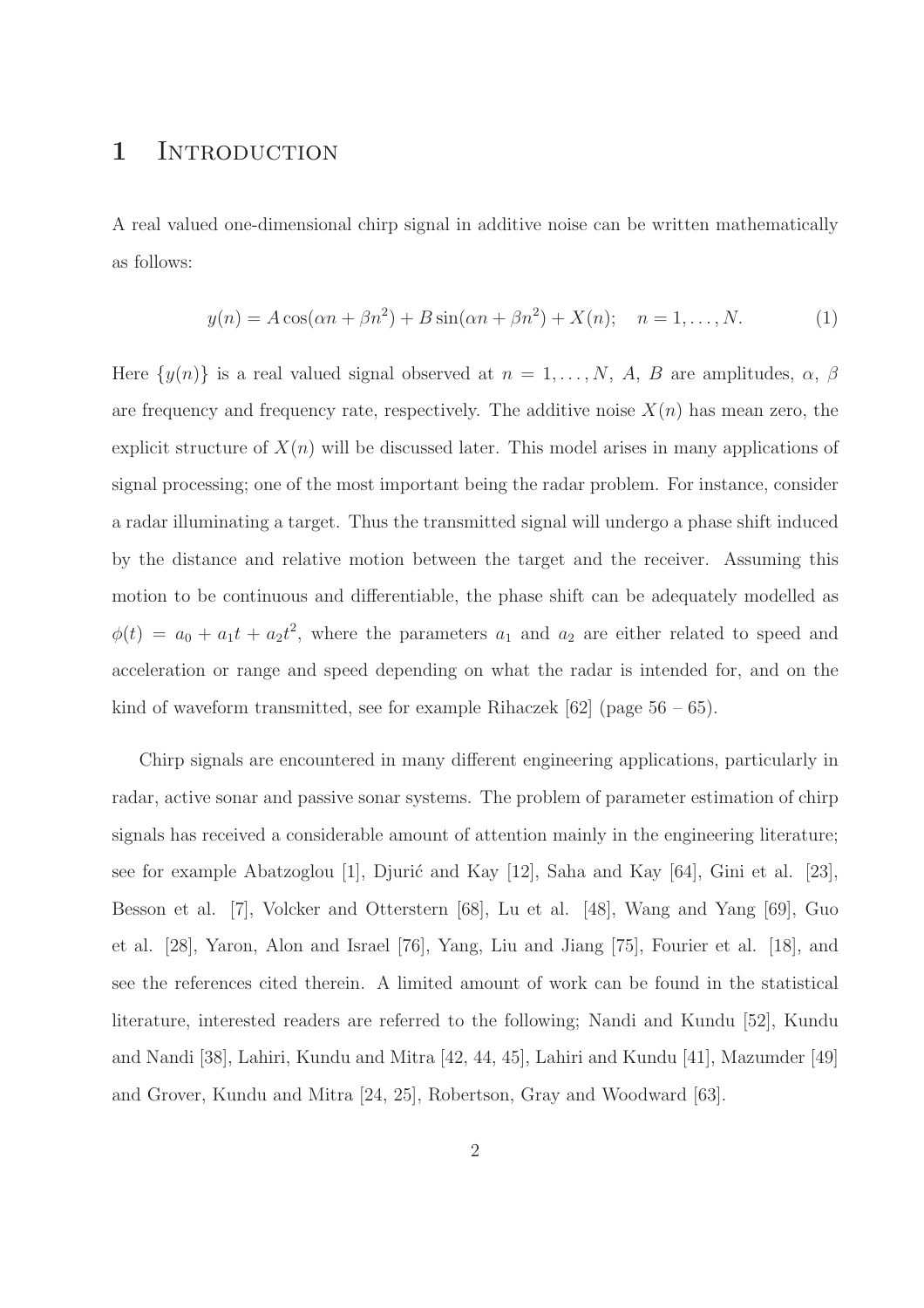An alternative formulation of model (1) is also available mainly in the engineering literature, and that is as follows:

$$
y(n) = Ae^{i(\alpha n + \beta n^2)} + X(n); \quad n = 1, ..., N.
$$
 (2)

Here  $y(n)$  is the complex valued signal; the amplitude A and the error component  $X(n)$ 's are also complex valued;  $\alpha$ ,  $\beta$  are same as defined before and  $i = \sqrt{-1}$ . Although, all physical signals are real valued, it might be advantageous from an analytical, a notational or an algorithmic point of view to work with signals in their analytic form which is complex valued, see for example Gabor [22]. For a real valued continuous signal, its analytic form can be easily obtained using the Hilbert transformation. Hence, it is equivalent to work either with model (1) or (2). In this paper, we concentrate on real valued chirp model only.

Observe that the chirp model (1) is a generalization of the well known sinusoidal frequency model;

$$
y(n) = A\cos(\alpha n) + B\sin(\alpha n) + X(n); \quad n = 1, \dots, N,
$$
\n(3)

where, A, B,  $\alpha$  and  $X(n)$  are same as in (1). In sinusoidal frequency model, the frequency  $\alpha$ is constant over time and does not change like chirp signal model (1). In chirp signal model, frequency changes linearly over time. A more general form of (3) can be written as

$$
y(n) = \sum_{k=1}^{p} [A_k \cos(\alpha_k n) + B_k \sin(\alpha_k n)] + X(n); \qquad n = 1, ..., N.
$$
 (4)

The multicomponent sinusoidal frequency model (4) is mainly used to analyze any periodic signal. The main theoretical justification of using the sinusoidal model (4) to analyze any periodic signal comes from the Fourier decomposition of a periodic function. An extensive amount of work has been done on this model in time series and different other fields. Several books and papers have appeared on this model. For a comprehensive review on different statistical aspects associated with this model see the recent monograph by Nandi and Kundu [55]. It is clear that model (3) can be written as a special case of the model (1). Moreover, model (1) can be treated as a frequency modulated sinusoidal model of (3) also.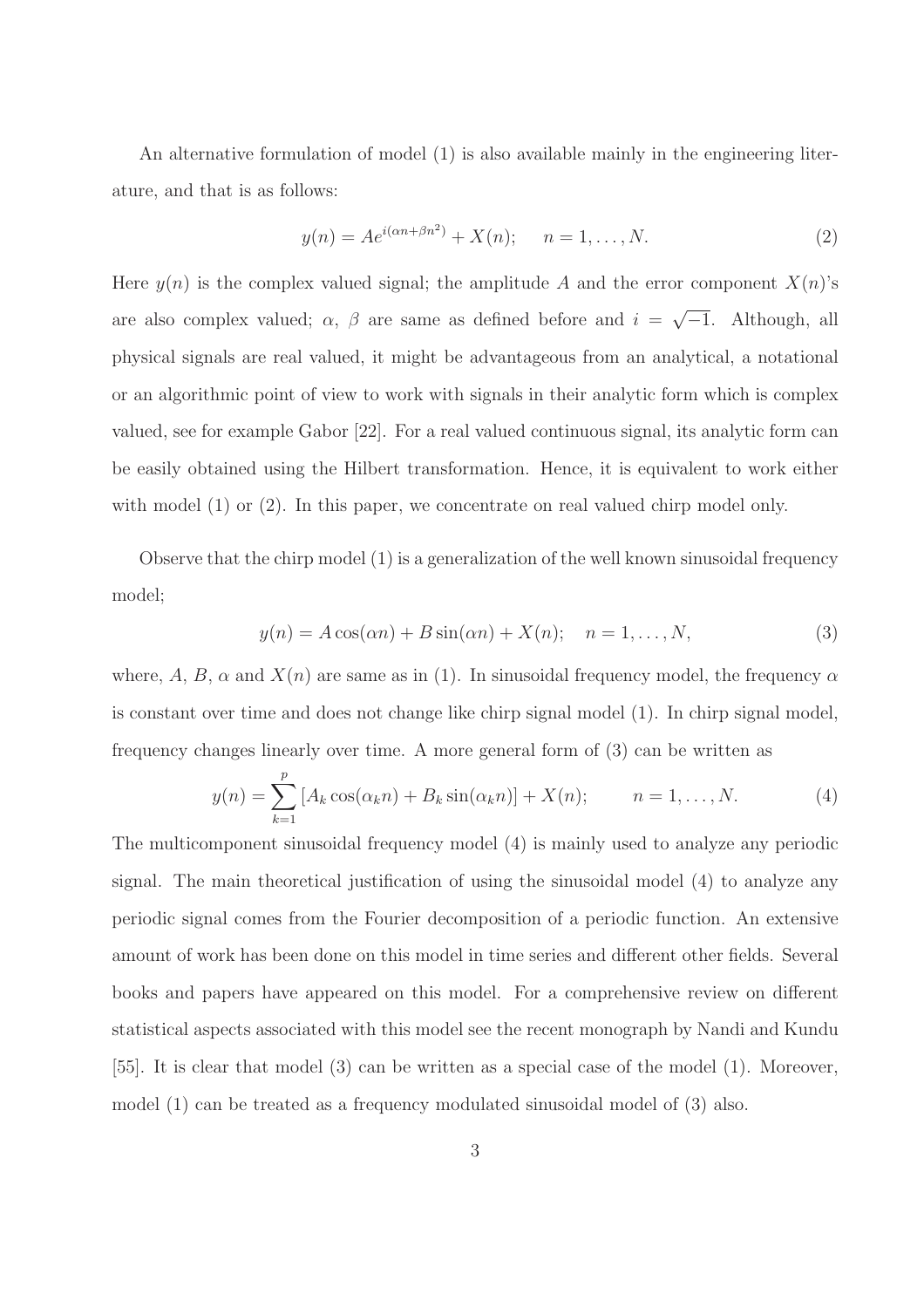It may be mentioned that an alternative formulation of the model (4) similar to the chirp model also exists in the Statistical Signal Processing literature, and it is as follows:

$$
y(n) = \sum_{k=1}^{p} A_k e^{i\alpha_k n} + X(n); \quad n = 1, ..., N.
$$
 (5)

Here also  $y(n)$  is the complex valued signal; the amplitude  $A_k$ 's and the error component  $X(n)$ 's are complex valued similar to the complex chirp model and  $\alpha_k$ 's are the frequencies similar to the multiple sinusoidal model. The idea of using complex model is same as mentioned in case of chirp model. Professor Rao and his co-workers have worked quite extensively with this model in the mid 90s. They provided the consistency and asymptotic normality of the least squares estimators (LSEs) of the unknown parameters when the errors are independent identically distributed (i.i.d.) complex normal random variables. They also provided an efficient algorithm in Bai et al. [3], which can be used to compute the estimators in finite number of steps, and these estimators have the same efficiency as the least squares estimators. This is the first time an algorithm has been proposed which guarantees convergence in a finite number of steps. They have further provided in Bai et al. [4] a simultaneous estimation procedure of the number of components and the frequencies of the model (5) when some observations are missing. The detailed contributions of Professor Rao in the area of Statistical Signal Processing can be found in a recent article by Kundu [36].

The main aim of this article is to introduce the one-component chirp model (1), the more general multicomponent chirp model as defined below;

$$
y(n) = \sum_{k=1}^{p} \left[ A_k \cos(\alpha_k n + \beta_k n^2) + B_k \sin(\alpha_k n + \beta_k n^2) \right] + X(n); \quad n = 1, ..., N,
$$
 (6)

and some related models. We discuss different issues related with these models, mainly related to the estimation of the unknown parameters and establishing their properties. One major difficulty associated with chirp signal is the estimation of the unknown parameters. Although, model (1) can be seen as a non-linear regression model, the model does not satisfy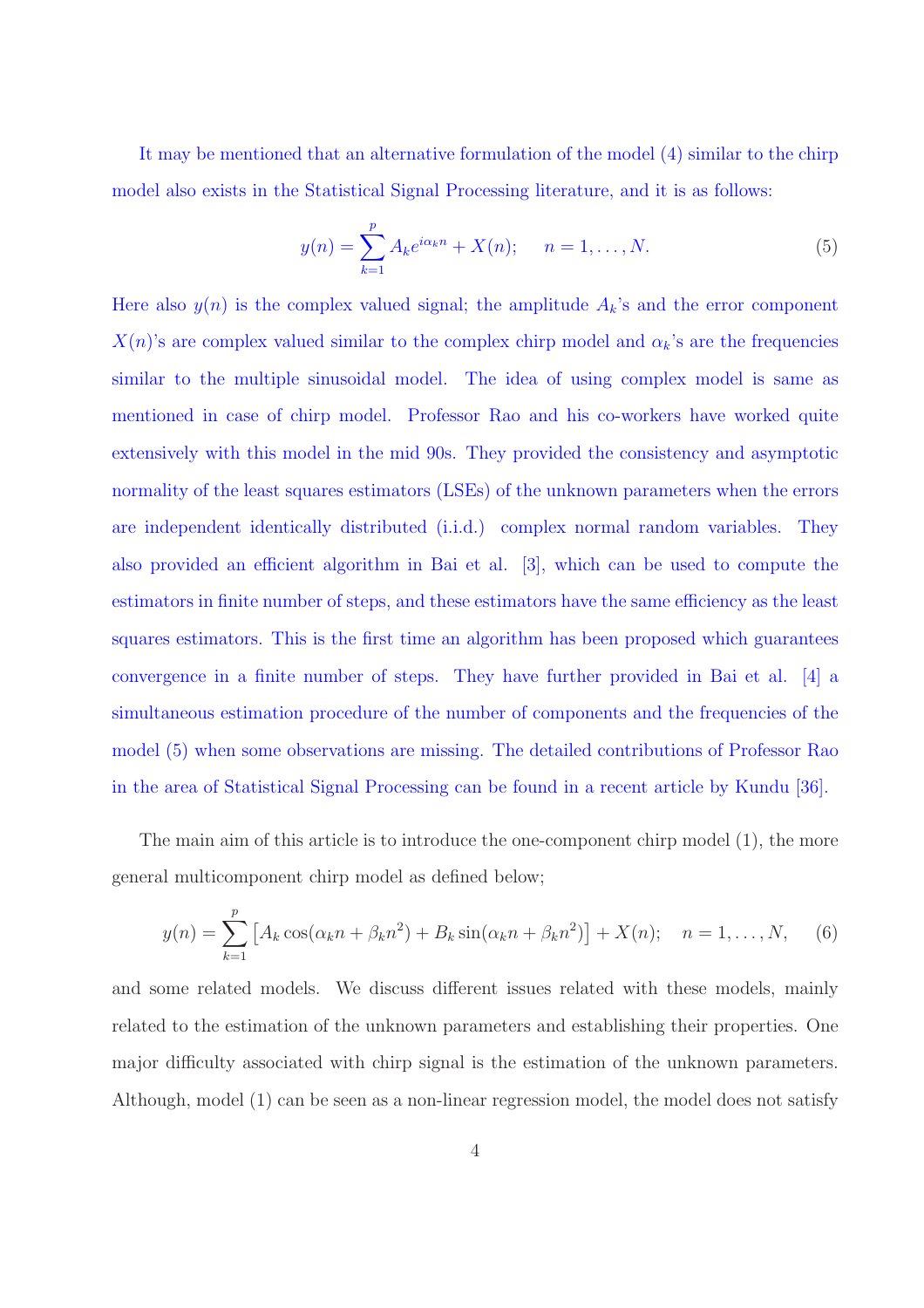the sufficient conditions of Jennrich [33] or Wu [71] required for establishing the consistency and asymptotic normality of LSEs of the unknown parameters of a standard non-linear regression model. Therefore, the consistency and the asymptotic normality of the LSEs or the maximum likelihood estimators (MLEs) are not immediate. Moreover, the chirp signal model is a highly non-linear model in its parameters, hence finding the MLEs or the LSEs becomes a non-trivial problem. An extensive amount of work has been done to compute different efficient estimators, and deriving their properties under different error assumptions. We provide different classical and Bayesian estimation procedures available till date and discuss their properties. We discuss some of the related models like random amplitude chirp model and harmonic chirp model which have received some attention in recent years. We further discuss one dimensional chirp like signal and it is observed that the chirp like model can conveniently be used in place of multicomponent chirp model in practice and is quite useful for analyzing real life signals. It seems the proposed chirp like model can be used as alternatives to one dimensional multicomponent chirp model.

The rest of the paper is organized as follows. In Section 2, we provide details of one dimensional chirp model. Two dimensional chirp and two dimensional polynomial phase models are presented in Section 3 and Section 4, respectively. In Section 5, some chirp related models are discussed. Finally, we conclude the paper in Section 6.

# 2 One Dimensional Chirp Model

In this section, first we discuss different issues involved with single chirp model and then the multiple chirp model will be discussed.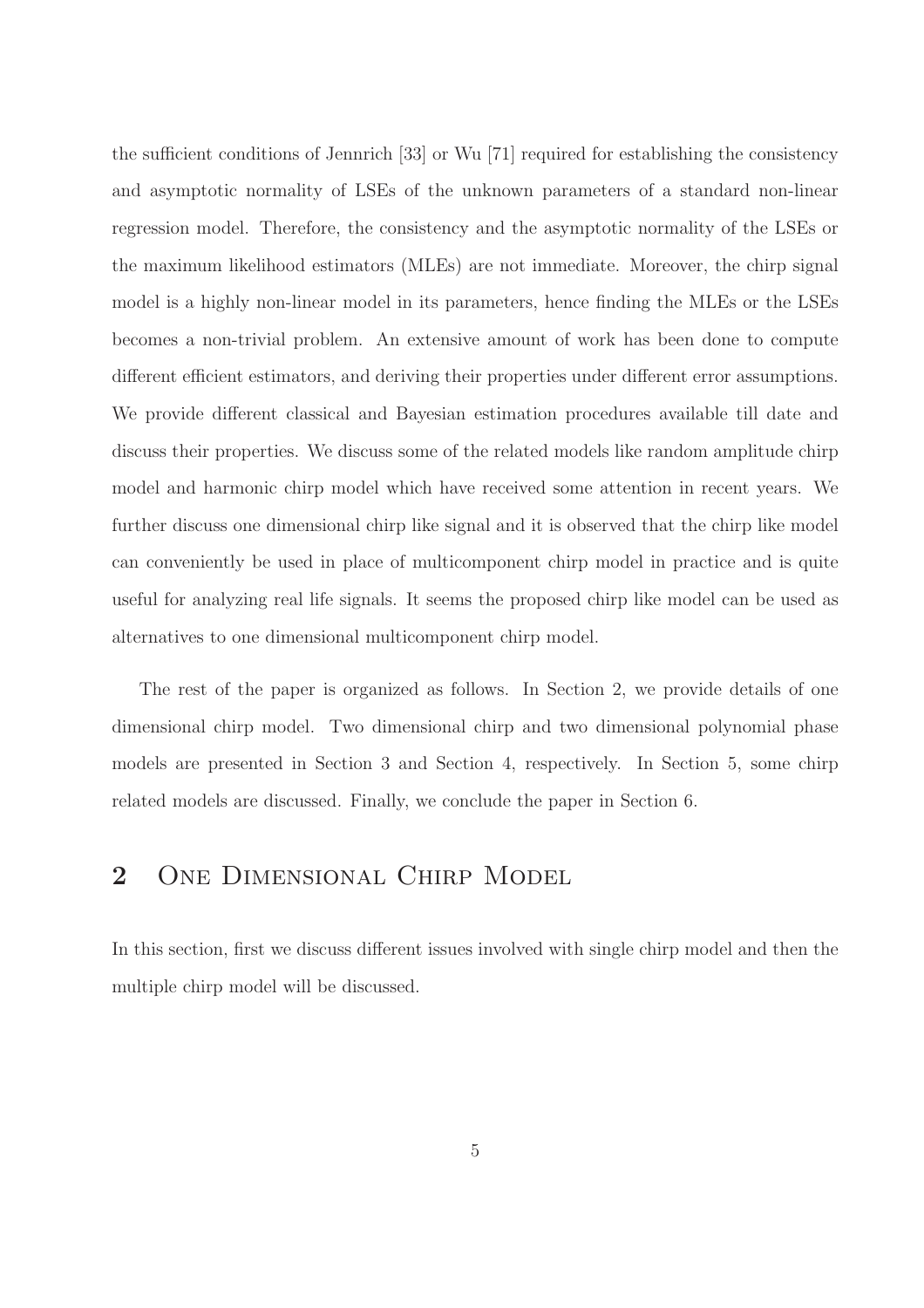# 2.1 SINGLE CHIRP MODEL

The one dimensional single chirp model can be written as follows:

$$
y(n) = A^{0} \cos(\alpha^{0} n + \beta^{0} n^{2}) + B^{0} \sin(\alpha^{0} n + \beta^{0} n^{2}) + X(n); \quad n = 1, ..., N.
$$
 (7)

Here  $y(n)$  is the real valued signal as mentioned before, and it is observed at  $n = 1, \ldots, N$ .  $A^0$ ,  $B^0$  are real valued amplitudes;  $\alpha^0$ ,  $\beta^0$  are frequency and frequency rate, respectively. The problem is to estimate the unknown parameters namely  $A^0$ ,  $B^0$ ,  $\alpha^0$  and  $\beta^0$ , based on the observed sample. Different methods have been proposed in the literature. We provide different methods of estimation and discuss theoretical properties of different estimators. First, it is assumed that the errors  $X(n)$ s are i.i.d. normal random variables with mean 0 and variance  $\sigma^2$ . A more general form of the error random variable  $X(n)$  will be considered later on.

#### 2.1.1 MAXIMUM LIKELIHOOD ESTIMATORS

We need to obtain the log-likelihood function of the observed data to compute the MLEs. The log-likelihood function without the additive constant can be written as

$$
l(\Theta) = -\frac{N}{2}\ln \sigma^2 - \frac{1}{2\sigma^2} \sum_{n=1}^{N} (y(n) - A\cos(\alpha n + \beta n^2) - B\sin(\alpha n + \beta n^2))^2, \qquad (8)
$$

where  $\Theta = (A, B, \alpha, \beta, \sigma^2)^\top$ . Hence, the MLEs of A, B,  $\alpha$ ,  $\beta$  and  $\sigma^2$ , say  $\widetilde{A}$ ,  $\widetilde{B}$ ,  $\widehat{\alpha}$ ,  $\beta$ and  $\hat{\sigma}^2$ , respectively, can be obtained by maximizing  $l(\Theta)$ , with respect to the unknown parameters. It is immediate that  $\widehat{A}$ ,  $\widehat{B}$ ,  $\widehat{\alpha}$  and  $\widehat{\beta}$  can be obtained by minimizing  $Q(\Gamma)$ , where,  $\mathbf{\Gamma} = (A, B, \alpha, \beta)^{\top}$  and

$$
Q(\Gamma) = \sum_{n=1}^{N} (y(n) - A\cos(\alpha n + \beta n^2) - B\sin(\alpha n + \beta n^2))^2,
$$
 (9)

with respect to the unknown parameters. Therefore, as it is expected under normality assumption,  $\widehat{A}$ ,  $\widehat{B}$ ,  $\widehat{\alpha}$  and  $\widehat{\beta}$  are the LSEs of the corresponding parameters also. Once,  $\widehat{A}$ ,  $\widehat{B}$ ,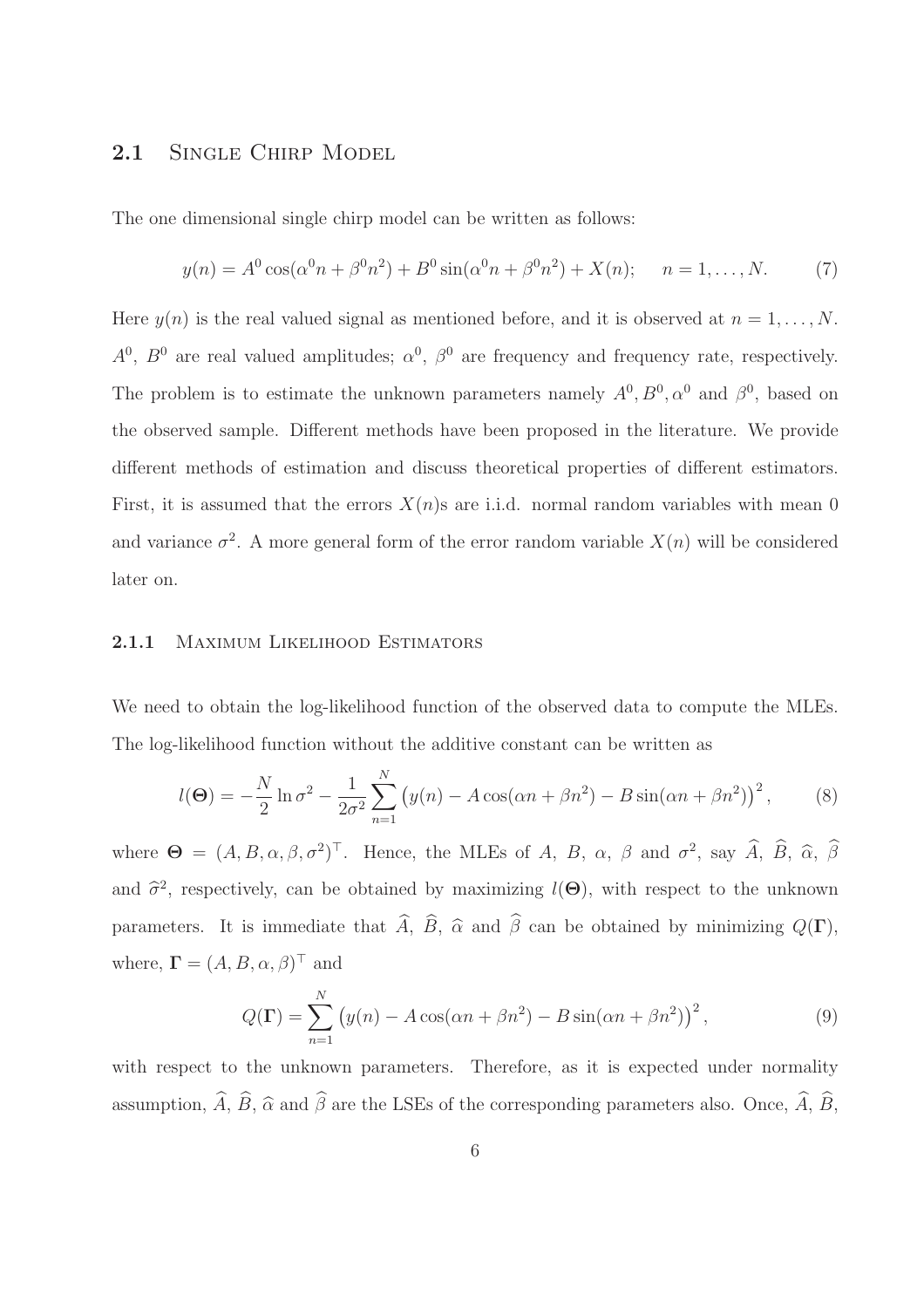$\widehat{\alpha}$  and  $\widehat{\beta}$  are obtained,  $\widehat{\sigma}^2$  can be obtained as

$$
\widehat{\sigma}^2 = \frac{1}{N} \sum_{n=1}^{N} \left( y(n) - \widehat{A} \cos(\widehat{\alpha} n + \widehat{\beta} n^2) - \widehat{B} \sin(\widehat{\alpha} n + \widehat{\beta} n^2) \right)^2.
$$
 (10)

In the following, we first provide the procedure how to obtain  $\hat{A}$ ,  $\hat{B}$ ,  $\hat{\alpha}$  and  $\hat{\beta}$  and then we discuss about their asymptotic properties. Observe that,  $Q(\Gamma)$  can be written as

$$
Q(\Gamma) = \left[\mathbf{Y} - \mathbf{W}(\alpha, \beta)\boldsymbol{\theta}\right]^\top \left[\mathbf{Y} - \mathbf{W}(\alpha, \beta)\boldsymbol{\theta}\right],\tag{11}
$$

using the notation  $\mathbf{Y} = (y(1), \ldots, y(N))^T$  as the data vector,  $\boldsymbol{\theta} = (A, B)^T$ , the linear parameter vector and

$$
\mathbf{W}(\alpha,\beta) = \begin{bmatrix} \cos(\alpha+\beta) & \sin(\alpha+\beta) \\ \cos(2\alpha+4\beta) & \sin(2\alpha+4\beta) \\ \vdots & \vdots \\ \cos(N\alpha+N^2\beta) & \sin(N\alpha+N^2\beta) \end{bmatrix},
$$
(12)

the matrix with non-linear parameters. From (11), it is immediate that for fixed  $(\alpha, \beta)$ , the MLE of  $\boldsymbol{\theta}$ , say  $\widehat{\boldsymbol{\theta}}(\alpha, \beta)$ , can be obtained as

$$
\widehat{\boldsymbol{\theta}}(\alpha,\beta) = \left[\mathbf{W}^{\top}(\alpha,\beta)\mathbf{W}(\alpha,\beta)\right]^{-1}\mathbf{W}^{\top}(\alpha,\beta)\mathbf{Y},\tag{13}
$$

and the MLEs of  $\alpha$  and  $\beta$  can be obtained as

$$
(\widehat{\alpha}, \widehat{\beta}) = \arg \min_{\alpha, \beta} Q(\widehat{A}(\alpha, \beta), \widehat{B}(\alpha, \beta), \alpha, \beta). \tag{14}
$$

Replacing  $\boldsymbol{\theta}$  by  $\widehat{\boldsymbol{\theta}}(\alpha, \beta)$  in (11), it can be easily seen that

$$
(\widehat{\alpha}, \widehat{\beta}) = \arg \max_{\alpha, \beta} \mathbf{Z}(\alpha, \beta), \tag{15}
$$

where

$$
\mathbf{Z}(\alpha,\beta) = \mathbf{Y}^{\top}\mathbf{W}(\alpha,\beta)[\mathbf{W}^{\top}(\alpha,\beta)\mathbf{W}(\alpha,\beta)]^{-1}\mathbf{W}^{\top}(\alpha,\beta)\mathbf{Y} = \mathbf{Y}^{\top}\mathbf{P}_{\mathbf{W}(\alpha,\beta)}\mathbf{Y}.
$$
 (16)

Here,  $\mathbf{P}_{\mathbf{W}(\alpha,\beta)}$  is the projection matrix on the column space of  $\mathbf{W}(\alpha,\beta)$ . Then, the MLE of  $\boldsymbol{\theta}$ can be obtained as  $\hat{\theta} = \hat{\theta}(\hat{\alpha}, \hat{\beta})$ . Clearly,  $\hat{\alpha}$  and  $\hat{\beta}$  cannot be obtained analytically. Different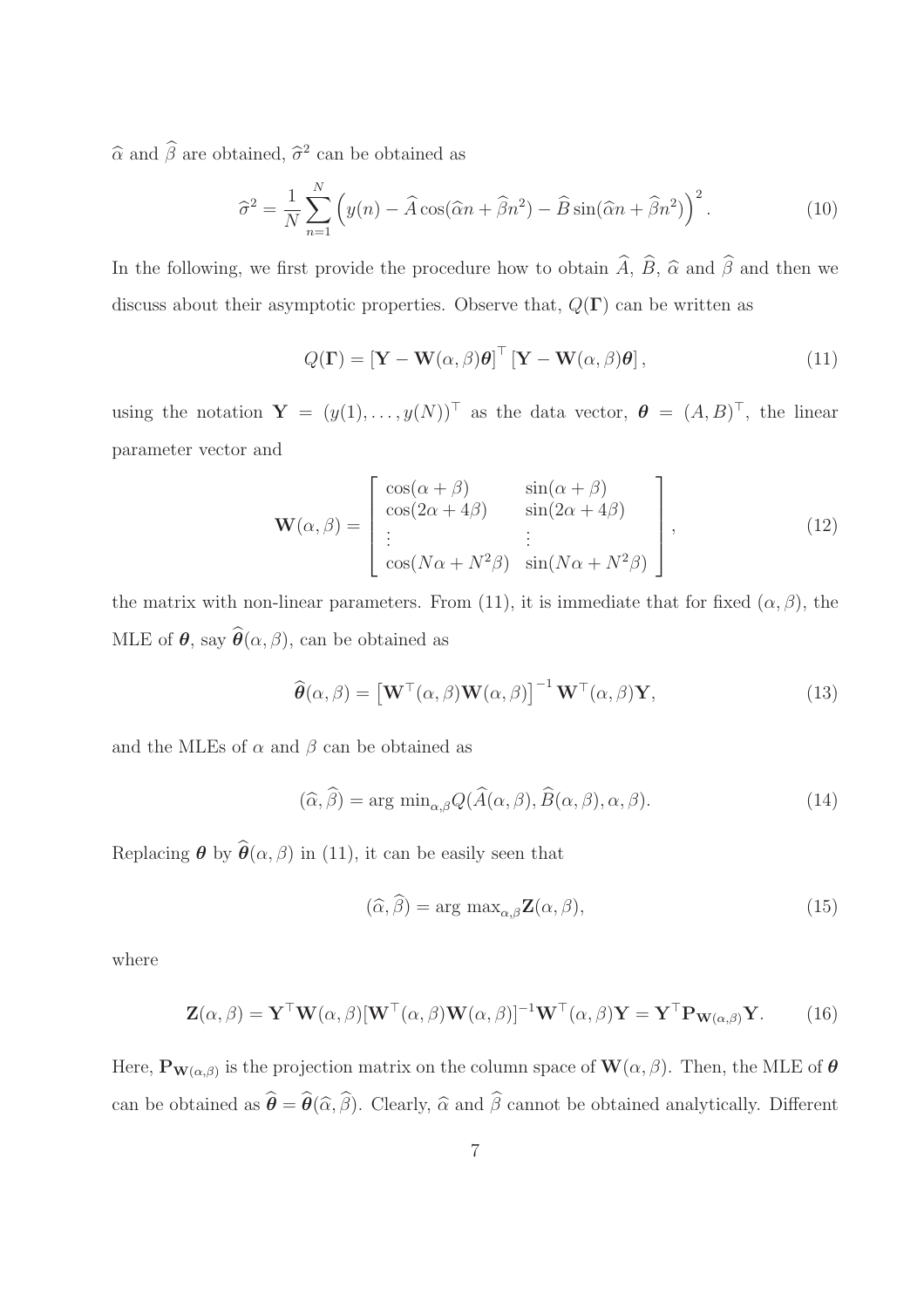numerical methods may be used to compute  $\widehat{\alpha}$  and  $\widehat{\beta}$ . Saha and Kay [64] proposed to use the method of Pincus [59] in computing  $\hat{\alpha}$  and  $\hat{\beta}$ , and they can be described as follows. Using the main theorem of Pincus [59], it follows that

$$
\widehat{\alpha} = \lim_{c \to \infty} \frac{\int_0^{\pi} \int_0^{\pi} \alpha \exp(c \mathbf{Z}(\alpha, \beta)) d\beta d\alpha}{\int_0^{\pi} \int_0^{\pi} \exp(c \mathbf{Z}(\alpha, \beta)) d\beta d\alpha} \quad \text{and} \quad \widehat{\beta} = \lim_{c \to \infty} \frac{\int_0^{\pi} \int_0^{\pi} \beta \exp(c \mathbf{Z}(\alpha, \beta)) d\beta d\alpha}{\int_0^{\pi} \int_0^{\pi} \exp(c \mathbf{Z}(\alpha, \beta)) d\beta d\alpha}.
$$
 (17)

Therefore, one needs to compute two dimensional integration to compute the MLEs. Alternatively, importance sampling technique can be used quite effectively in this case to compute the MLEs of  $\alpha$  and  $\beta$  using the following algorithm.

The following simple algorithm of the importance sampling method can be used to compute  $\widehat{\alpha}$  and  $\widehat{\beta}$  as defined in (17).

#### ALGORITHM 1:

Step 1: Generate  $\alpha_1, \ldots, \alpha_M$  from uniform $(0, \pi)$  and similarly, generate  $\beta_1, \ldots, \beta_M$  from uniform $(0, \pi)$ .

Step 2: Consider a sequence of  $\{c_k\}$ , such that  $c_1 < c_2 < c_3 < \ldots$ , For fixed  $c = c_k$ , compute

$$
\widehat{\alpha}(c) = \frac{\frac{1}{M} \sum_{i=1}^{M} \alpha_i \exp(c\mathbf{Z}(\alpha_i, \beta_i))}{\frac{1}{M} \sum_{i=1}^{M} \exp(c\mathbf{Z}(\alpha_i, \beta_i))}
$$
 and  $\widehat{\beta}(c) = \frac{\frac{1}{M} \sum_{i=1}^{M} \beta_i \exp(c\mathbf{Z}(\alpha_i, \beta_i))}{\frac{1}{M} \sum_{i=1}^{M} \exp(c\mathbf{Z}(\alpha_i, \beta_i))}$ 

.

Stop the iteration if the convergence takes place.

It may be noted that one can use the same  $\alpha_n$ 's and  $\beta_n$ 's to compute  $\hat{\alpha}(c_k)$  and  $\hat{\beta}(c_k)$  for each k. Other methods like Newton-Raphson, Gauss-Newton or gradient simplex methods may be used to compute the MLEs in this case. But one needs very good initial guesses for any iterative process to converge. The  $\mathbf{Z}(\alpha,\beta)$  surface for  $0 < \alpha,\beta < \pi$  has several local maxima, hence any iterative process without very good initial guesses often converges to a local maximum rather than a global maximum.

Now we discuss the properties of the MLEs of the unknown parameters. Model (7) can be seen as a typical non-linear regression model with an additive error, where the errors are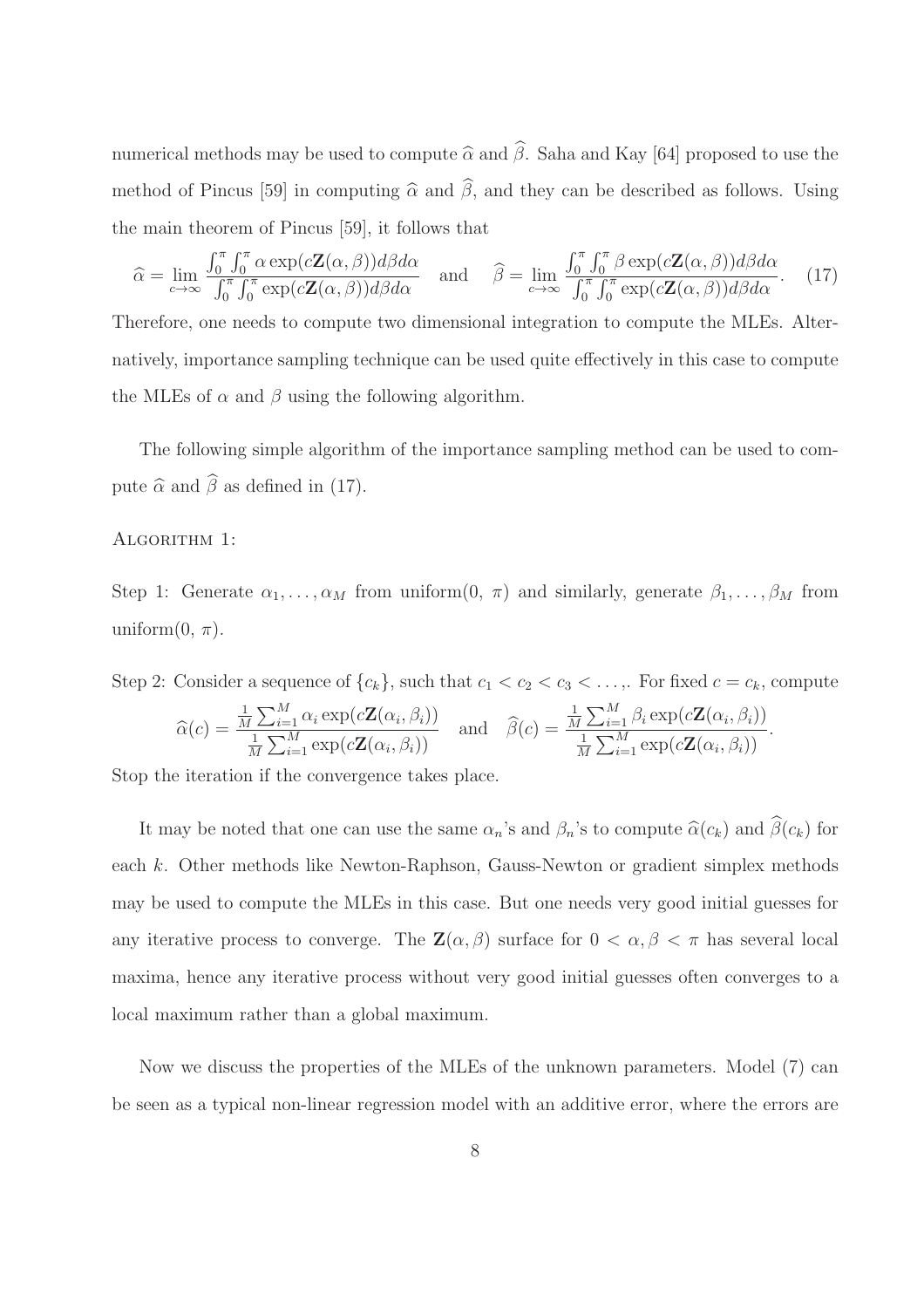i.i.d. normal random variables. For different non-linear regression models, see, for example, Seber and Wild [65]. Jennrich [33] and Wu [71] developed several sufficient conditions under which the MLEs of the unknown parameters in a nonlinear regression model with an additive Gaussian errors are consistent and asymptotically normally distributed. Unfortunately, the sufficient conditions proposed by Jennrich [33] or Wu [71] do not hold here. Therefore, the consistency and the asymptotic normality of the MLEs are not immediate.

Nandi and Kundu [52] developed the consistency and asymptotic normality results of the MLEs under certain regularity conditions and they will be presented below. Interestingly, it is observed that the rate of convergence of the non-linear parameters are quite different than the linear ones. The results are presented in the following theorems, and for the proofs of these theorems, see Nandi and Kundu [52].

THEOREM 2.1 If there exists a K, such that  $0 < |A^0|+|B^0| < K$ ,  $0 < \alpha^0, \beta^0 < \pi$ , and  $\sigma > 0$ , then  $\hat{\boldsymbol{\theta}} = (\hat{A}, \hat{B}, \hat{\alpha}, \hat{\beta}, \hat{\sigma}^2)^{\top}$  is a strongly consistent estimate of  $\boldsymbol{\theta}^0 = (A^0, B^0, \alpha^0, \beta^0, \sigma^2)^{\top}$ .

THEOREM 2.2 Under the same assumptions as in Theorem 2.1,

$$
\left(N^{1/2}(\widehat{A}-A^0), N^{1/2}(\widehat{B}-B^0), N^{3/2}(\widehat{\alpha}-\alpha^0), N^{5/2}(\widehat{\beta}-\beta^0)\right)^{\top} \stackrel{d}{\longrightarrow} \mathcal{N}_4(\mathbf{0}, 2\sigma^2 \Sigma),\tag{18}
$$

here  $\stackrel{d}{\longrightarrow}$  means convergence in distribution,  $\mathcal{N}_4(\mathbf{0}, \mathbf{\Sigma})$  means a 4-variate normal distribution with mean vector **0** and the dispersion matrix

$$
\Sigma = \frac{2}{A^{0^2} + B^{0^2}} \begin{bmatrix} \frac{1}{2}(A^{0^2} + 9B^{0^2}) & -4A^0B^0 & -18B^0 & 15B^0\\ -4A^0B^0 & \frac{1}{2}(9A^{0^2} + B^{0^2}) & 18A^0 & -15A^0\\ -18B^0 & 18A^0 & 96 & -90\\ 15B^0 & -15A^0 & -90 & 90 \end{bmatrix} .
$$
 (19)

Theorem 2.1 establishes the consistency of the MLEs, whereas Theorem 2.2 states the asymptotic distribution along with the rate of convergence of the MLEs. It is interesting to observe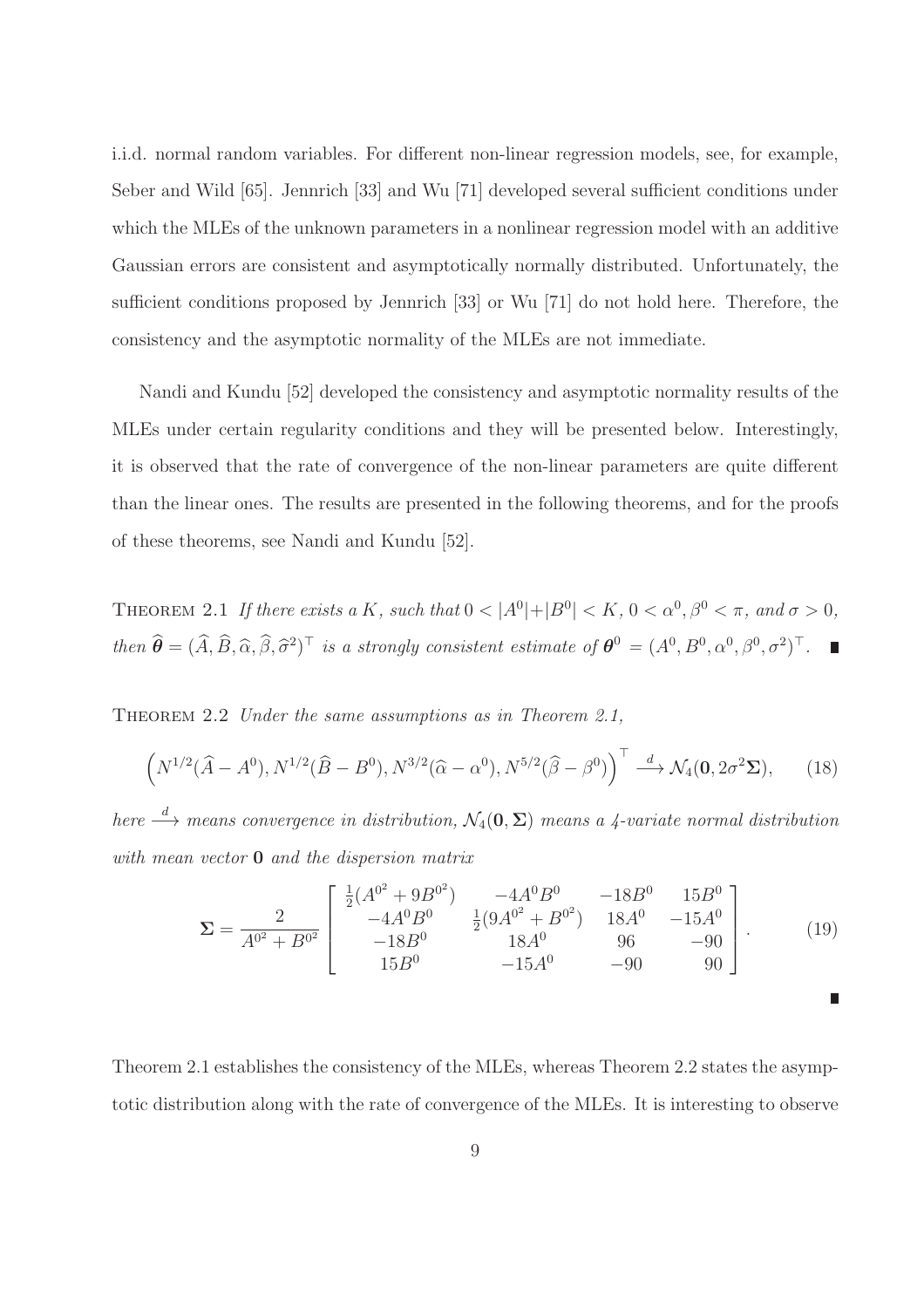that the rates of the convergence of the MLEs of the linear parameters are significantly different than the corresponding non-linear parameters. The non-linear parameters are estimated more efficiently than the linear parameters for a given sample size. Moreover, as  $A^{0^2} + B^{0^2}$  decreases, the asymptotic variances of the MLEs increase. Therefore, it may be noted that the asymptotic distribution of the MLEs can be easily used to construct asymptotic confidence intervals of the unknown parameters, or developing testing of hypotheses also.

Theorem 2.1 provides the consistency results of the MLEs under the boundedness assumptions on the linear parameters. The following open problem might be of interest.

Open Problem 1: Develop the consistency properties of the MLEs without any boundedness assumptions on the linear parameters. Π

Theorem 2.2 provides the asymptotic distributions of the MLEs. The asymptotic distribution may be used to construct approximate confidence intervals of the unknown parameters, and also to develop testing of hypotheses problems. So far the construction of confidence intervals or testing of hypotheses problems have not been considered in the literature. The following open problem has some practical applications.

Open Problem 2: Construct different bootstrap confidence intervals like percentile bootstrap, biased corrected bootstrap etc. and compare them with the approximate confidence intervals based on asymptotic distributions of the MLEs. П

From Theorem 2.2, it is observed that the rate of convergence of the MLEs of the linear parameters is  $N^{-1/2}$ , whereas the rate of convergence of the MLEs for the frequency and frequency rate are,  $N^{-3/2}$  and  $N^{-5/2}$ , respectively. Hence, the variances of the MLEs for the frequency and frequency rate converge faster than the corresponding variances of the linear parameters. It implies that the variance of the MLE of the frequency is larger than the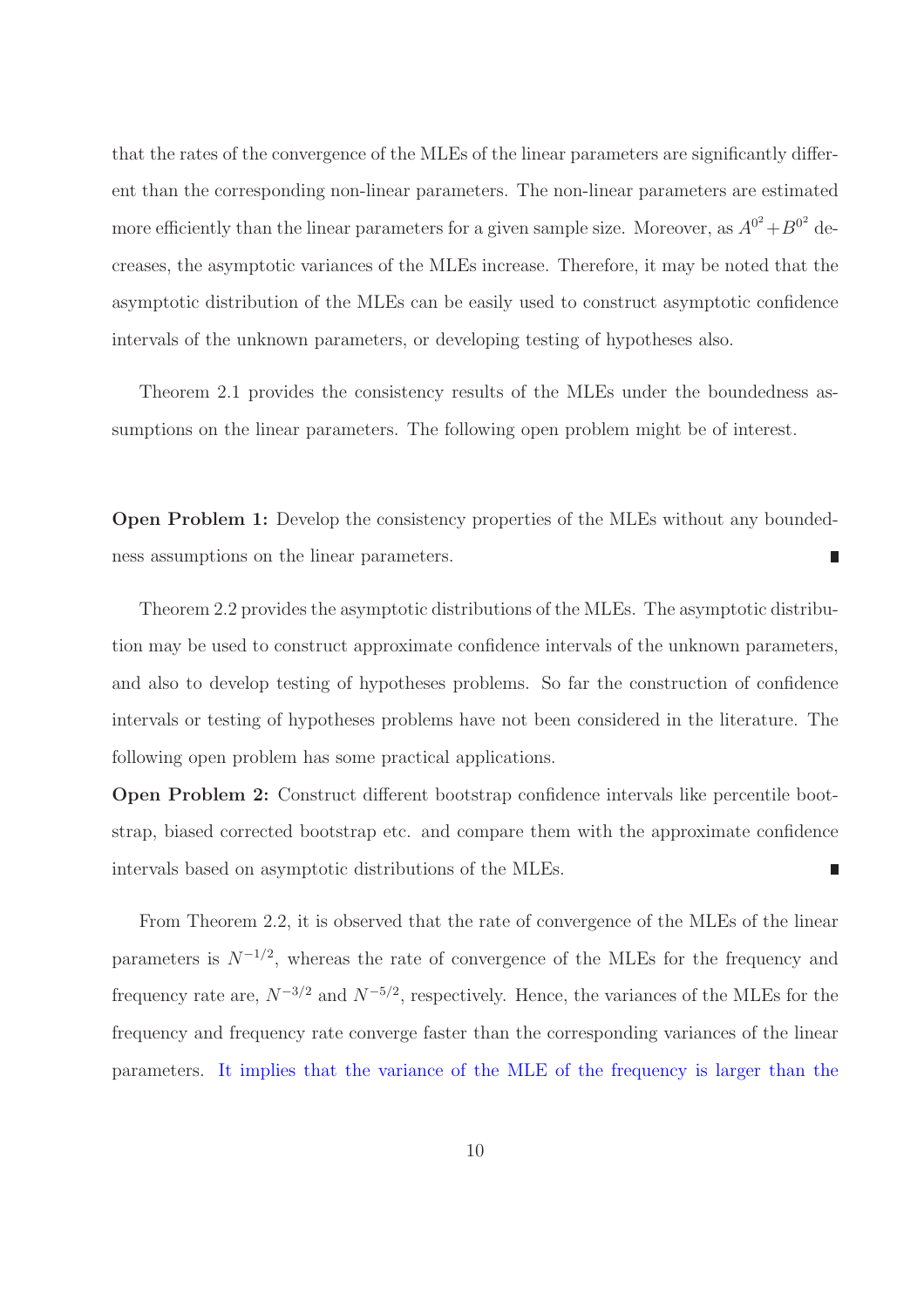variance of the MLE of the frequency rate. Hence, it is possible to estimate the frequency rate more efficiently than the frequency. Moreover, both these parameters can be estimated more efficiently than the linear parameters. These results are quite different than the usual rate of convergence of the MLEs for a general non-linear regression model, see for example Seber and Wild [65]. Intuitively, it can be explained as follows. Observe that the model (7) can be written as follows:

$$
y(n) = f_n(A^0, B^0, \alpha^0, \beta^0) + X(n); \qquad n = 1, \dots, N,
$$
 (20)

where

$$
f_n(A^0, B^0, \alpha^0, \beta^0) = A^0 \cos(\alpha^0 n + \beta^0 n^2) + B^0 \sin(\alpha^0 n + \beta^0 n^2).
$$

Now to obtain the asymptotic variances of the MLEs we need proper normalization factors of the following quantities:

$$
\sum_{n=1}^{N} \frac{\partial f_n(A, B, \alpha, \beta)}{\partial A}, \quad \sum_{n=1}^{N} \frac{\partial f_n(A, B, \alpha, \beta)}{\partial B}, \quad \sum_{n=1}^{N} \frac{\partial f_n(A, B, \alpha, \beta)}{\partial \alpha}, \quad \sum_{n=1}^{N} \frac{\partial f_n(A, B, \alpha, \beta)}{\partial \beta},
$$

so that they converge to non-zero limits. Now in the first two cases the normalizing factor is  $N^{-1}$ , where as the third and fourth cases they are  $N^{-3}$  and  $N^{-5}$ , respectively. Due to this reason the variances of the MLEs of  $A^0$  and  $B^0$  are of the order  $N^{-1}$ , where as for  $\alpha^0$ and  $\beta^0$ , they are  $N^{-3}$  and  $N^{-5}$ , respectively. It may be mentioned for a typical non-linear regression model the normalizing factor is usually  $N^{-1}$ , hence the asymptotic variance of the MLE becomes of the order  $N^{-1}$ , see Seber and Wild [65] in this respect. Although, we have provided the results for the MLEs when the errors are normally distributed, it is clear that the consistency and the asymptotic normality results are valid for the general LSEs when the errors are i.i.d. random variables with mean zero and finite variance  $\sigma^2$ . Now we discuss the properties of the LSEs for more general errors.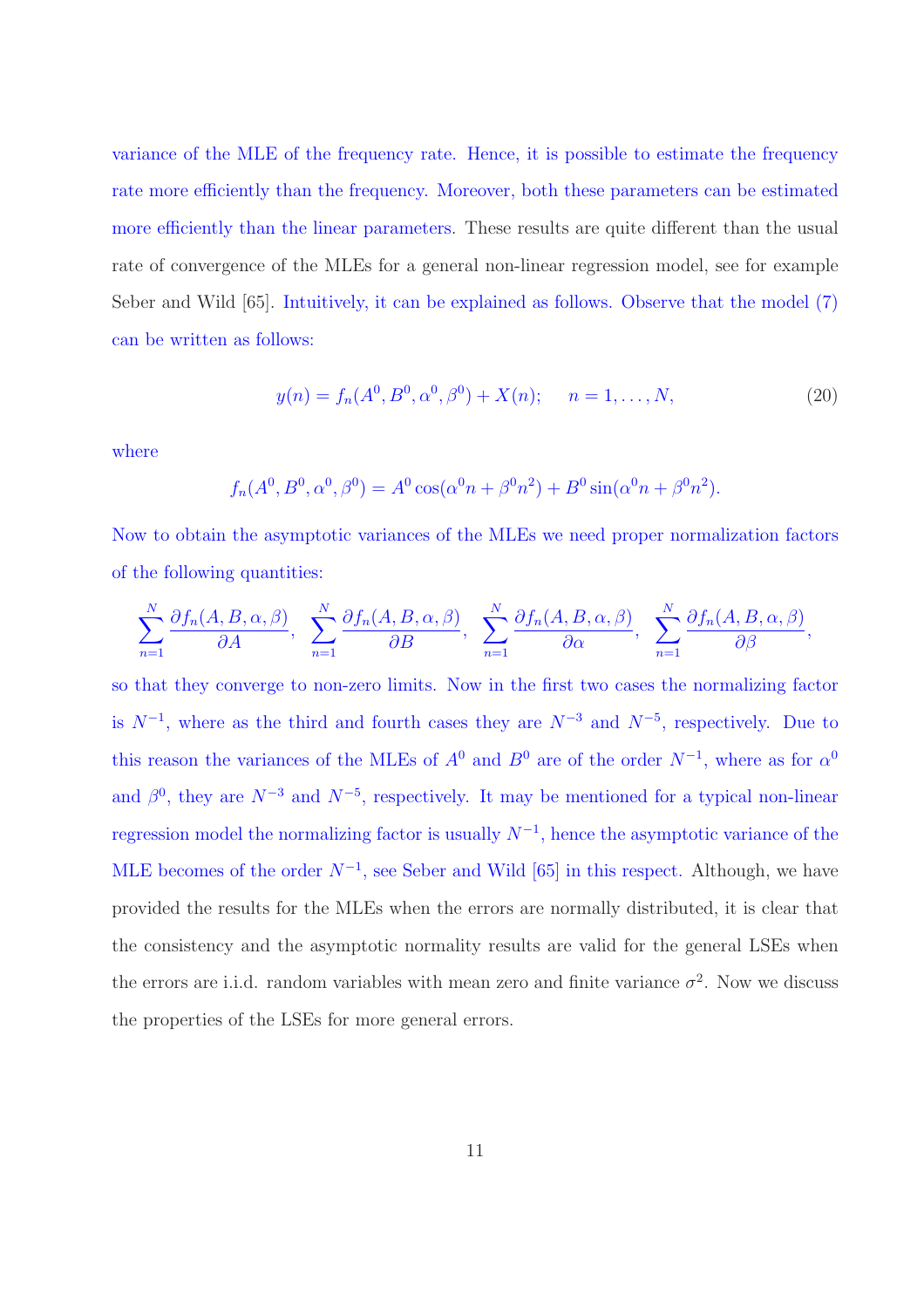#### 2.1.2 LEAST SQUARES ESTIMATORS

In the last section, we have discussed about the estimation of the unknown parameters when the errors are normally distributed. It may be mentioned that when the errors are normally distributed, then the LSEs and the MLEs are same. In this section, we discuss about the estimation of the unknown parameters when the errors may not be normally distributed. The following assumption on  $X(n)$  has been made.

#### Assumption 1 Suppose

$$
X(n) = \sum_{j=-\infty}^{\infty} a(j)e(n-j),
$$
\n(21)

where  $\{e(n)\}\$ is a sequence of *i.i.d.* random variables with mean zero and finite fourth moment, and

$$
\sum_{j=-\infty}^{\infty} |a(j)| < \infty. \tag{22}
$$

It may be mentioned that Assumption 1 is a standard assumption for a stationary linear process, and any finite dimensional stationary auto regressive (AR), moving average (MA) or auto regressive moving average (ARMA) process can be represented as  $(21)$ , when  $a(j)$ s are absolutely summable, that is, satisfy (22).

Kundu and Nandi [38] first discussed the estimation of the unknown parameters of model (1) when  $X(n)$  satisfies Assumption 1. Clearly, the MLEs are not possible to obtain as the exact distribution of  $X(n)$  is not known. Kundu and Nandi [38] considered the LSEs of the unknown parameters and they can be obtained by minimizing  $Q(\Gamma)$  as defined in (9), with respect to Γ. Hence, the same computational procedure which has been used to compute the MLEs can be used here also. But the consistency and the asymptotic normality of the LSEs need to be developed independently. Kundu and Nandi [38] developed the following two results similar to Theorems 2.1 and 2.2.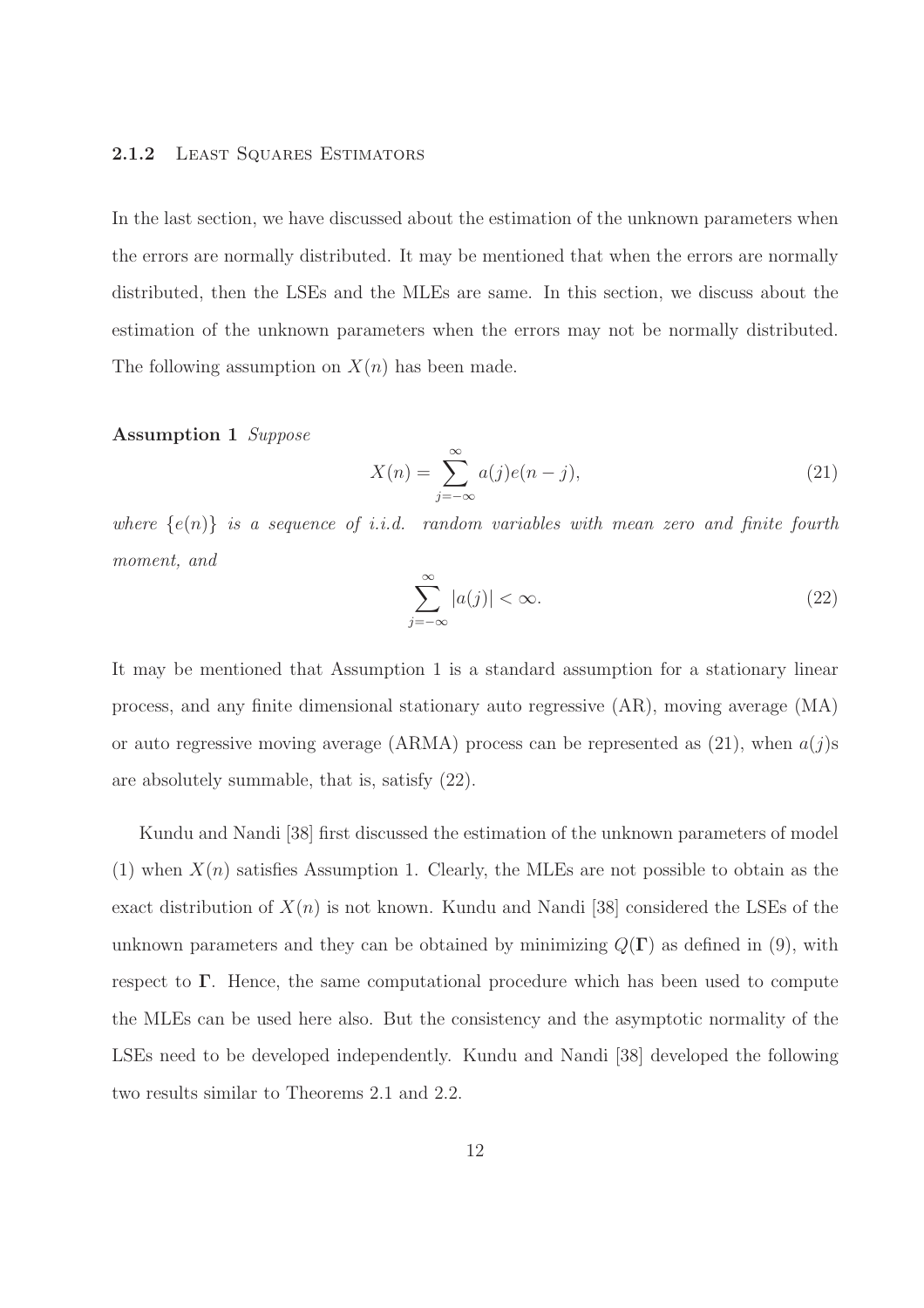THEOREM 2.3 If there exists a K, such that  $0 < |A^0| + |B^0| < K$ ,  $0 < \alpha^0, \beta^0 < \pi$ ,  $\sigma^2 > 0$ and  $X(n)$  satisfies Assumption 1, then  $\hat{\mathbf{\Gamma}} = (\hat{A}, \hat{B}, \hat{\alpha}, \hat{\beta})^{\top}$  is a strongly consistent estimate of  $\mathbf{\Gamma}^0 = (A^0, B^0, \alpha^0, \beta^0)^\top.$ π

THEOREM 2.4 Under the same assumptions as in Theorem 2.3,

$$
\left(N^{1/2}(\widehat{A}-A^0), N^{1/2}(\widehat{B}-B^0), N^{3/2}(\widehat{\alpha}-\alpha^0), N^{5/2}(\widehat{\beta}-\beta^0)\right)^{\top} \stackrel{d}{\longrightarrow} \mathcal{N}_4(\mathbf{0}, 2c\sigma^2 \Sigma),\tag{23}
$$

here  $\Sigma$  is same as defined in Theorem 2.2, and  $c = \sum_{n=1}^{\infty}$  $a^2(j)$ . π j=−∞

Note that Theorem 2.4 provides the rates of convergence of the LSEs under the assumption of stationary linear process on the error. This asymptotic distribution stated in Theorem 2.4 can also be used to construct asymptotic confidence intervals of the unknown parameters and in developing testing of hypotheses provided one can obtain a good estimate of  $c\sigma^2$ . In this respect, the method proposed by Nandi and Kundu [53] may be used. The following open problems will be of interest.

Open Problem 3: Construct confidence intervals based on the asymptotic distributions of the LSEs and develop different bootstrap confidence intervals also. Π

Open Problem 4: Develop different testing of hypotheses based on the LSEs associated Ē. with the chirp model parameters.

Now we will discuss the properties of the least absolute deviation (LAD) estimators, which are more robust than the LSEs, if the errors are heavy tailed or there are outliers in the data.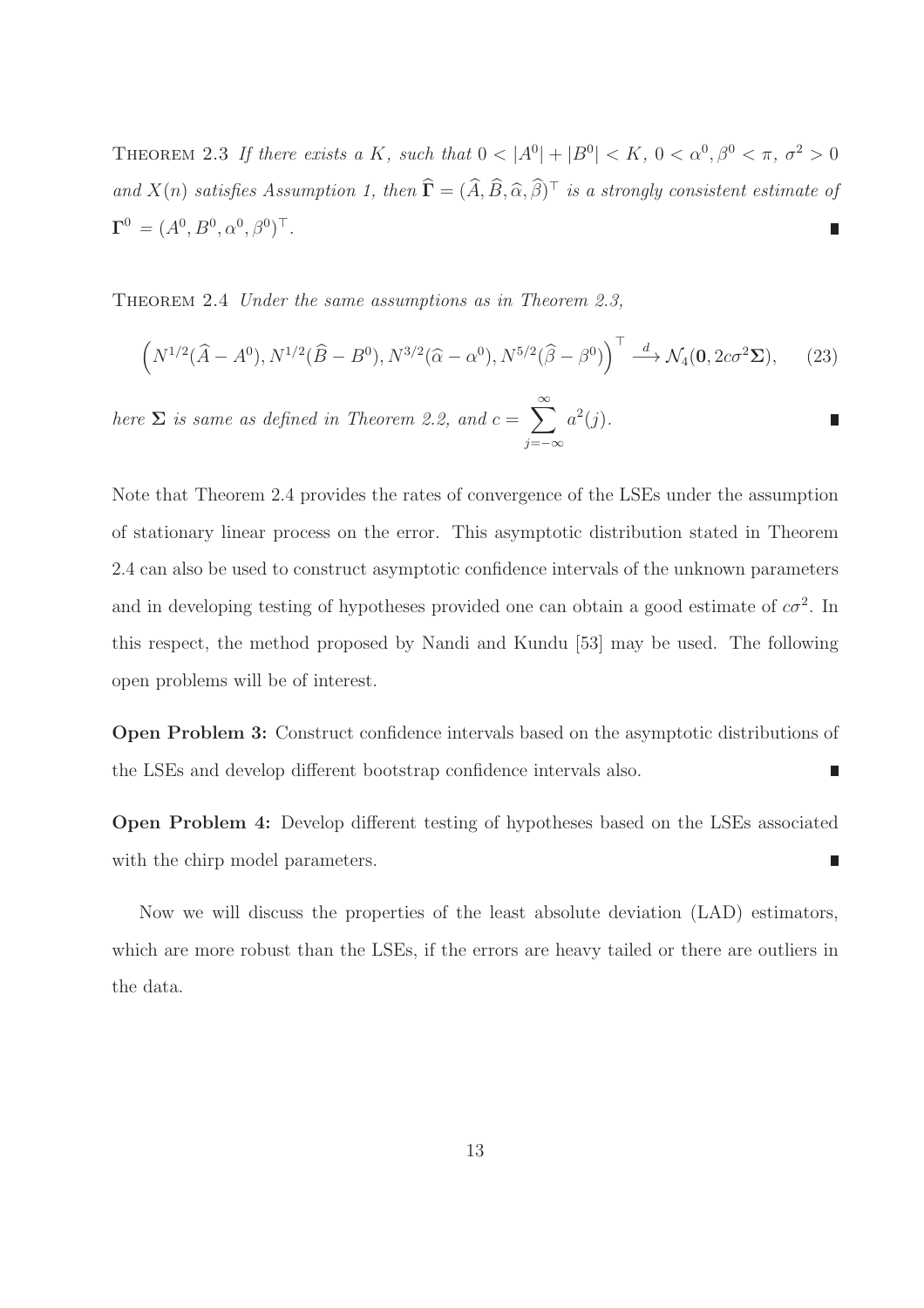#### 2.1.3 LEAST ABSOLUTE DEVIATION ESTIMATORS

In this section, we discuss about LAD estimators of  $A^0$ ,  $B^0$ ,  $\alpha^0$  and  $\beta^0$ . The LAD estimators of the unknown parameters can be obtained by minimizing

$$
R(\Gamma) = \sum_{n=1}^{N} |y(n) - A\cos(\alpha n + \beta n^2) - B\sin(\alpha n + \beta n^2)|.
$$
 (24)

Here  $\Gamma$  is same as defined before. With the abuse of notations, let us denote the LAD estimators of  $A^0$ ,  $B^0$ ,  $\alpha^0$  and  $\beta^0$ , by  $\hat{A}, \hat{B}, \hat{\alpha}$  and  $\hat{\beta}$ , respectively. They can be obtained as

$$
(\widehat{A}, \widehat{B}, \widehat{\alpha}, \widehat{\beta}) = \arg \min R(\Gamma). \tag{25}
$$

The minimization of  $R(\Gamma)$  with respect to unknown parameters is a challenging problem. Even when  $\alpha$  and  $\beta$  are known, unlike the LSEs of A and B, the LAD estimators of A and B cannot be obtained in closed form. For known  $\alpha$  and  $\beta$ , the LAD estimators of A and B can be obtained by solving a  $2N$  dimensional linear programming problem, which is quite intensive computationally, see for example Kennedy and Gentle [35]. Hence, finding the LAD estimators of  $\Gamma$  efficiently, is a challenging problem. Assume that  $-K \leq A, B \leq K$ , for some  $K > 0$ , then grid search method may be used to compute the LAD estimators in this case. But clearly, it is also a very computationally intensive method. The importance sampling technique as it was used to find the MLEs can be used here also, and the LAD estimators can be obtained as follows.

$$
\hat{A} = \lim_{c \to \infty} \frac{\int_{-K}^{K} \int_{-K}^{K} \int_{0}^{\pi} \int_{0}^{\pi} A \exp(cR(\mathbf{\Gamma})) d\beta d\alpha dA dB}{\int_{-K}^{K} \int_{-K}^{K} \int_{0}^{\pi} \int_{0}^{\pi} \exp(cR(\mathbf{\Gamma})) d\beta d\alpha dA dB}
$$
\n
$$
\hat{B} = \lim_{c \to \infty} \frac{\int_{-K}^{K} \int_{-K}^{K} \int_{0}^{\pi} \int_{0}^{\pi} B \exp(cR(\mathbf{\Gamma})) d\beta d\alpha dA dB}{\int_{-K}^{K} \int_{-K}^{K} \int_{0}^{\pi} \int_{0}^{\pi} \exp(cR(\mathbf{\Gamma})) d\beta d\alpha dA dB}
$$
\n
$$
\hat{\alpha} = \lim_{c \to \infty} \frac{\int_{-K}^{K} \int_{-K}^{K} \int_{0}^{\pi} \int_{0}^{\pi} \alpha \exp(cR(\mathbf{\Gamma})) d\beta d\alpha dA dB}{\int_{-K}^{K} \int_{-K}^{K} \int_{0}^{\pi} \int_{0}^{\pi} \exp(cR(\mathbf{\Gamma})) d\beta d\alpha dA dB}
$$
\n
$$
\hat{\beta} = \lim_{c \to \infty} \frac{\int_{-K}^{K} \int_{-K}^{K} \int_{0}^{\pi} \int_{0}^{\pi} \beta \exp(cR(\mathbf{\Gamma})) d\beta d\alpha dA dB}{\int_{-K}^{K} \int_{-K}^{K} \int_{0}^{\pi} \int_{0}^{\pi} \exp(cR(\mathbf{\Gamma})) d\beta d\alpha dA dB}.
$$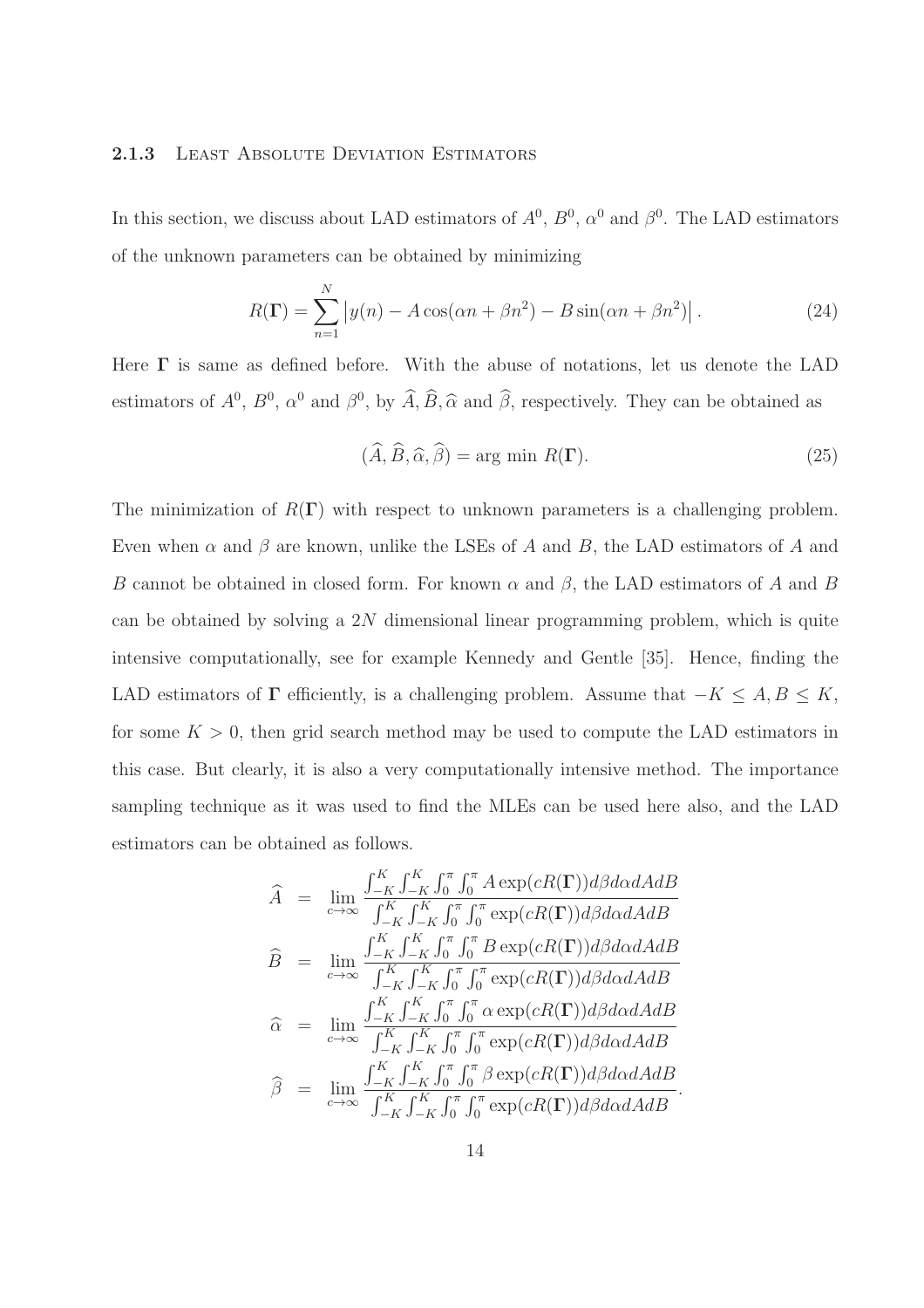Therefore, in this case also, using similar algorithm as Algorithm 1, one can obtain the LAD estimators of the unknown parameters. It will be interesting to see performance of the above estimators based on simulations. More work is needed in that direction. Efficient technique of computing the LAD estimators is not available till date, but Lahiri, Kundu and Mitra [44] established the asymptotic properties of the LAD estimators under some regularity conditions. The results can be stated as follows, the proofs are available in Lahiri, Kundu and Mitra [44] and Lahiri [40].

**Assumption 2** The error random variable  $\{X(n)\}\$ is a sequence of i.i.d. random variables with mean zero, variance  $\sigma^2$ , and it has a probability density function (PDF)  $f(x)$ . The PDF  $f(x)$  is symmetric and differentiable in  $(0, \epsilon)$  and  $(-\epsilon, 0)$ , for some  $\epsilon > 0$ , and  $f(0) > 0$ .

THEOREM 2.5 If there exists an K, such that  $0 < |A^0| + |B^0| < K$ ,  $0 < \alpha^0, \beta^0 < \pi$ ,  $\sigma^2 > 0$ , and  $\{X(n)\}\$  satisfies Assumption 2, then  $\hat{\mathbf{\Gamma}} = (\hat{A}, \hat{B}, \hat{\alpha}, \hat{\beta})^{\top}$  is a strongly consistent estimate of  $\Gamma^0$ .

THEOREM 2.6 Under the same assumptions as in Theorem 2.5,

$$
\left(N^{1/2}(\widehat{A}-A^0), N^{1/2}(\widehat{B}-B^0), N^{3/2}(\widehat{\alpha}-\alpha^0), N^{5/2}(\widehat{\beta}-\beta^0)\right)^{\top} \stackrel{d}{\longrightarrow} \mathcal{N}_4(\mathbf{0}, \frac{1}{f^2(0)}\mathbf{\Sigma}), \quad (26)
$$
  
here  $\Sigma$  is same as defined in (18).

Therefore, it is observed that the LSEs and LAD estimators both provide consistent estimators of the unknown parameters, and they have the same rate of convergence. Similarly, as in Theorem 2, Theorem 6 also can be used to construct approximate confidence intervals of the unknown parameters and to develop different testing of hypotheses provided one can obtain a good estimate of  $f^2(0)$ . It will be important to see the performances of the approximate confidence intervals in terms of the coverage percentages and confidence lengths. The following problems related to LAD estimators will be of interest.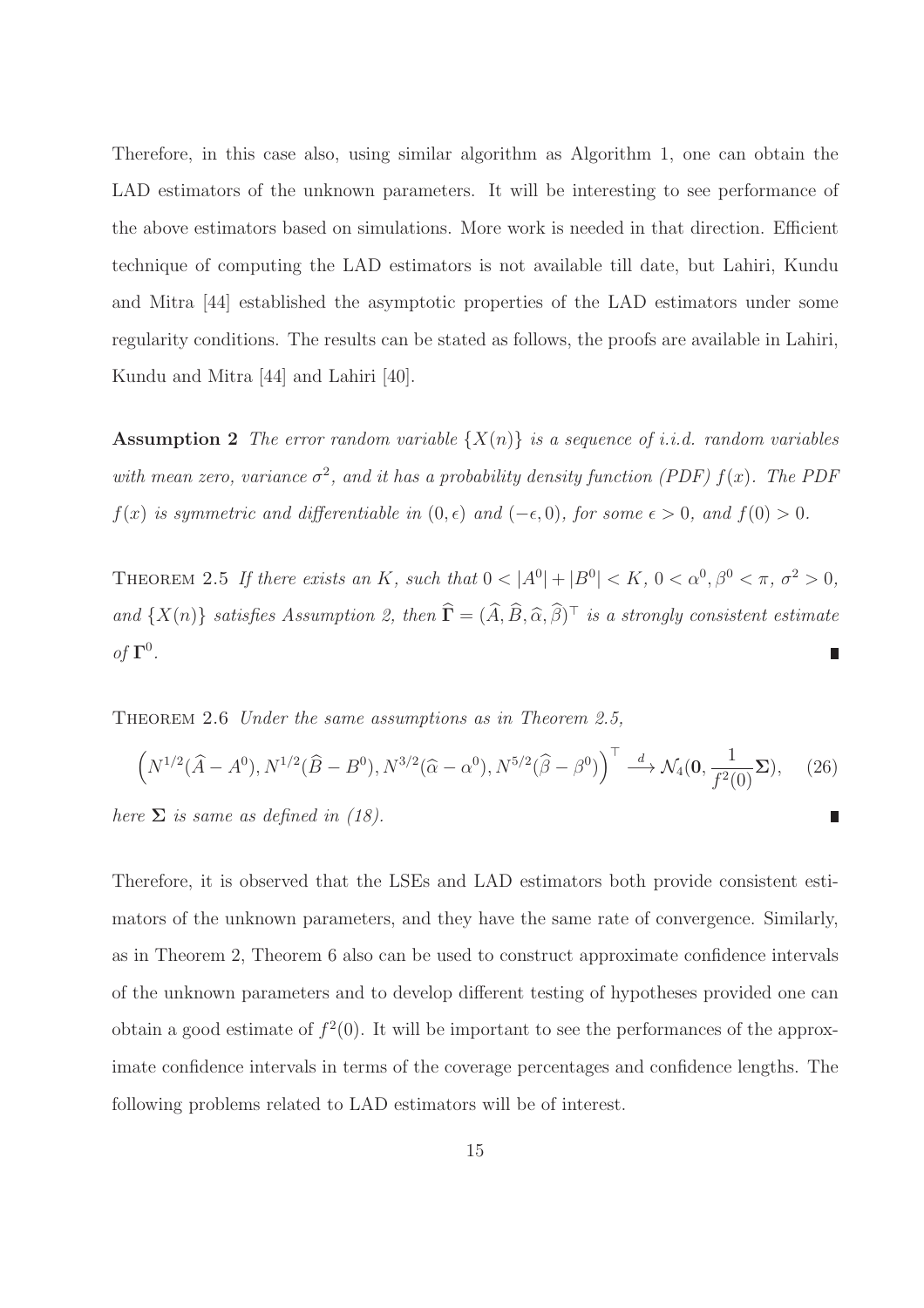Open Problem 5: Develop an efficient algorithm to compute the LAD estimators for the chirp parameters under different error assumptions.

Open Problem 6: Construct confidence intervals of the unknown parameters of the chirp model and develop the testing of hypotheses based on the LAD estimators.

Open Problem 7: Develop the properties of the LAD estimators for multicomponent chirp model.

#### 2.1.4 FINITE STEP EFFICIENT ALGORITHM

It has been observed that the MLEs, LSEs and LAD estimators provide consistent estimators of the frequency and frequency rate, but all of them need to be computed by using some optimization technique or the importance sampling method described before. Any optimization method involving non-linear model needs to be solved using some iterative procedure, and any iterative procedure has its own problem of convergence. In this section, we present an algorithm where the frequency and frequency rate estimators can be obtained by using an iterative procedure. The interesting point of this algorithm is that it is known that it converges in a fixed number of iterations, and at the same time both the frequency and frequency rate estimators attain the same rate of convergence as the MLEs or LAD estimators. The main idea of this algorithm came from a finite step efficient algorithm in case of sinusoidal signals, proposed by Bai et al. [3]. It is observed that if we start the initial guesses of  $\alpha^0$  and  $\beta^0$  with convergence rates  $O_p(N^{-1})$  and  $O_p(N^{-2})$ , respectively, then after four iterations, the algorithm produces an estimate of  $\alpha^0$  with convergence rate  $O_p(N^{-3/2})$ , and an estimate of  $\beta^0$  with convergence rate  $O_p(N^{-5/2})$ . Before providing the algorithm in details first we show how to improve the estimators of  $\alpha^0$  and  $\beta^0$ . Then, the exact computational algorithm for practical implementation will be provided. If  $\tilde{\alpha}$  is an estimator of  $\alpha^0$ , such that for  $\delta_1 > 0$ ,  $\tilde{\alpha} - \alpha^0 = O_p(N^{-1-\delta_1})$ , and  $\beta$  is an estimator of  $\beta^0$ , such that for  $\delta_2 > 0$ ,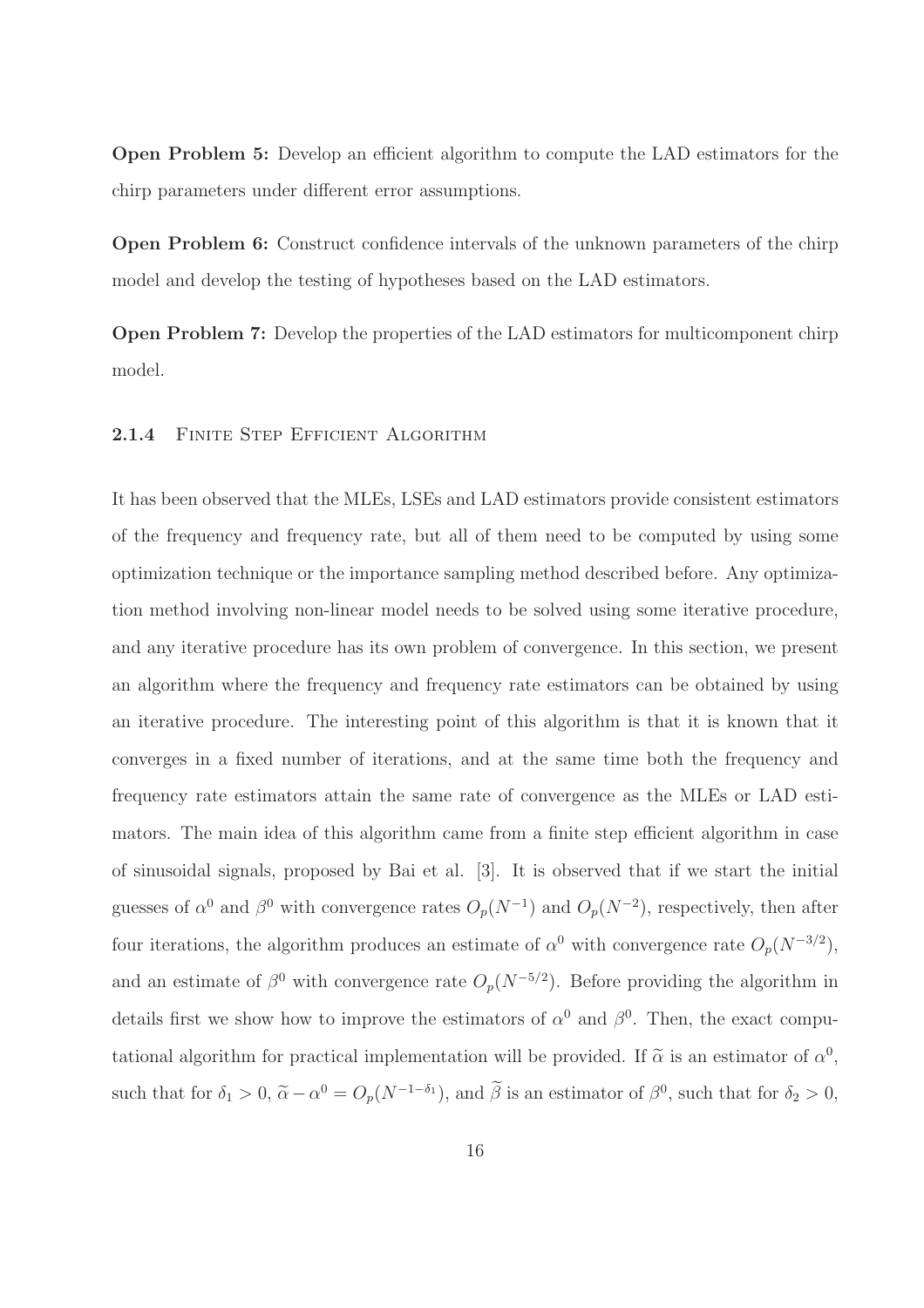$\beta - \beta^0 = O_p(N^{-2-\delta_2})$ , then the improved estimators of  $\alpha^0$  and  $\beta^0$ , can be obtained as

$$
\widetilde{\widetilde{\alpha}} = \widetilde{\alpha} + \frac{48}{N^2} Im\left(\frac{P_N^{\alpha}}{Q_N}\right) \tag{27}
$$

$$
\widetilde{\widetilde{\beta}} = \widetilde{\beta} + \frac{45}{N^4} Im\left(\frac{P_N^{\beta}}{Q_N}\right),\tag{28}
$$

Π

respectively, where

$$
P_N^{\alpha} = \sum_{n=1}^{N} y(n) \left( n - \frac{N}{2} \right) e^{-i(\tilde{\alpha}n + \tilde{\beta}n^2)},
$$
  
\n
$$
P_N^{\beta} = \sum_{n=1}^{N} y(n) \left( n^2 - \frac{N^2}{3} \right) e^{-i(\tilde{\alpha}n + \tilde{\beta}n^2)},
$$
  
\n
$$
Q_N^{\alpha} = \sum_{n=1}^{N} y(n) e^{-i(\tilde{\alpha}n + \tilde{\beta}n^2)}.
$$

Here if C is a complex number, then  $Im(C)$  means the imaginary part of C.

The following two theorems provide the justification for the improved estimators, and the proofs of these two theorems can be obtained in Lahiri, Kundu and Mitra [42].

THEOREM 2.7 If 
$$
\tilde{\alpha} - \alpha^0 = O_p(N^{-1-\delta_1})
$$
 for  $\delta_1 > 0$ , then  
\n(a)  $(\tilde{\alpha} - \alpha^0) = O_p(N^{-1-2\delta_1})$  if  $\delta_1 \le 1/4$ ,  
\n(b)  $N^{3/2}(\tilde{\alpha} - \alpha^0) \xrightarrow{d} \mathcal{N}(0, \sigma_1^2)$  if  $\delta_1 > 1/4$ ,  
\nwhere  $\sigma_1^2 = \frac{384\sigma^2}{A^{0^2} + B^{0^2}}$ .

THEOREM 2.8 If  $\beta - \beta^0 = O_p(N^{-2-\delta_2})$  for  $\delta_2 > 0$ , then (a)  $(\beta - \beta^0) = O_p(N^{-2-2\delta_2})$  if  $\delta_2 \le 1/4$ , (b)  $N^{5/2}(\tilde{\beta} - \beta^0) \stackrel{d}{\longrightarrow} \mathcal{N}(0, \sigma_2^2)$  if  $\delta_1 > 1/4$ , where  $\sigma_2^2 =$  $360\sigma^2$  $\frac{3888}{A^{0^2}+B^{0^2}}$ .

Now we show that starting from initial guesses  $\tilde{\alpha}$ ,  $\tilde{\beta}$  with convergence rates  $\tilde{\alpha} - \alpha^0 = O_p(N^{-1})$ and  $\beta - \beta^0 = O_p(N^{-2})$ , respectively, how the above procedure can be used to obtain efficient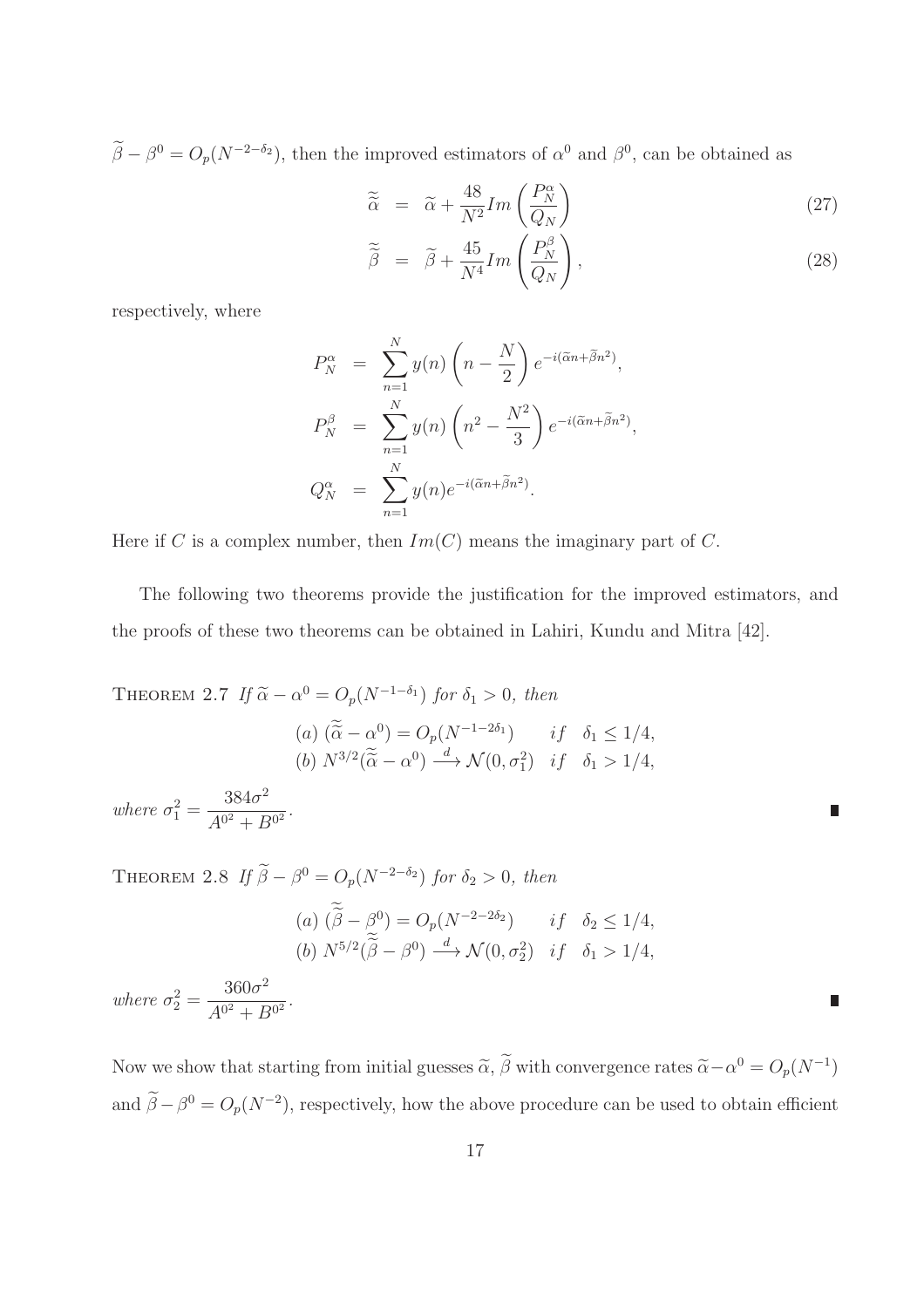estimators. It may be noted that finding initial guesses with the above convergence rates is not difficult. It can be obtained by finding the minimum of  $Q(\widehat{A}(\alpha,\beta), \widehat{B}(\alpha,\beta), \alpha, \beta)$  over the grid  $\left(\frac{\pi j}{N}\right)$  $\overline{N}$ ,  $\pi k$  $N^2$  $\setminus$  $; j = 1, \ldots, N$  and  $k = 1, \ldots, N^2$ . The main idea is not to use the whole sample at the beginning, as it was originally suggested by Bai et al. [3]. A part of the sample is used at the beginning, and we gradually proceed towards the complete sample. With varying sample size, more and more data points are used with the increasing number of iteration. The algorithm can be described as follows. Denote the estimates of  $\alpha^0$  and  $\beta^0$ obtained at the *j*-th iteration as  $\tilde{\alpha}^{(j)}$  and  $\tilde{\beta}^{(j)}$ , respectively.

### Algorithm 2:

Step 1: Choose  $N_1 = N^{8/9}$ . Therefore,  $\tilde{\alpha}^{(0)} - \alpha^0 = O_p(N^{-1}) = O_p(N_1^{-1-1/8})$  $j_1^{(-1-1/8})$  and  $\tilde{\beta}^{(0)} - \beta^0 =$  $O_p(N^{-2}) = O_p(N_1^{-2-1/4})$  $\binom{1}{1}$ . Perform steps (27) and (28). Therefore, after 1-st iteration, we have

$$
\widetilde{\alpha}^{(1)} - \alpha^0 = O_p(N_1^{-1-1/4}) = O_p(N^{-10/9})
$$
 and  $\widetilde{\beta}^{(1)} - \beta^0 = O_p(N_1^{-2-1/2}) = O_p(N^{-20/9}).$ 

Step 2: Choose  $N_2 = N^{80/81}$ . Therefore,  $\tilde{\alpha}^{(1)} - \alpha^0 = O_p(N_2^{-1-1/8})$  $\tilde{\beta}^{(1)} - \beta^{0} =$  $O_p(N_2^{-2-1/4})$  $2^{2-2-1/4}$ ). Perform steps (27) and (28). Therefore, after 2-nd iteration, we have  $\widetilde{\alpha}^{(2)} - \alpha^0 = O_p(N_2^{-1-1/4})$  $\widetilde{\beta}^{(2)} - \beta^0 = O_p(N^{-100/81})$  and  $\widetilde{\beta}^{(2)} - \beta^0 = O_p(N_2^{-2-1/2})$  $\binom{(-2)-1}{2} = O_p(N^{-200/81}).$ 

Step 3: Choose  $N_3 = N$ . Therefore,  $\tilde{\alpha}^{(2)} - \alpha^0 = O_p(N_3^{-1-19/81})$  $S_3^{(-1-19/81})$  and  $\widetilde{\beta}^{(2)} - \beta^0 = O_p(N_3^{-2-38/81})$  $\binom{3}{3}$ . Perform steps (27) and (28). Therefore, after 3-rd iteration, we have

$$
\tilde{\alpha}^{(3)} - \alpha^0 = O_p(N^{-1-38/81})
$$
 and  $\tilde{\beta}^{(3)} - \beta^0 = O_p(N^{-2-76/81}).$ 

Step 4: Choose  $N_4 = N$  and perform steps (27) and (28). Now we obtain the required convergence rates, i.e.

$$
\tilde{\alpha}^{(4)} - \alpha^0 = O_p(N^{-3/2})
$$
 and  $\tilde{\beta}^{(4)} - \beta^0 = O_p(N^{-5/2}).$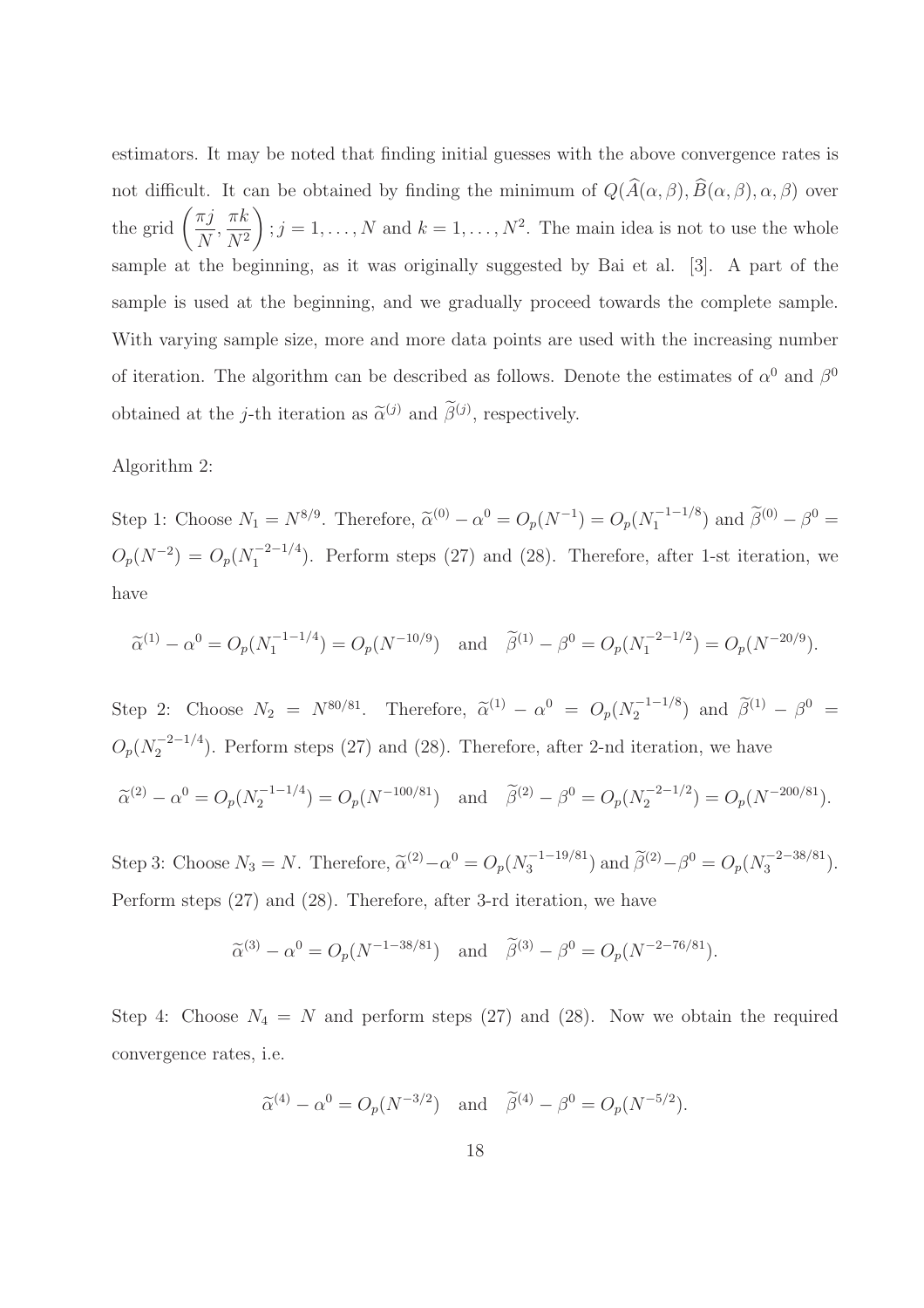The above algorithm can be used quite efficiently to compute estimators in four steps which are equivalent to the LSEs. It may be mentioned that the fraction of the sample sizes which have been used in each step is not unique. It is possible to obtain equivalent estimators with different choices. Although they are asymptotically equivalent, the finite sample performances might be different. It might be interesting to compare the finite sample performances of the different estimators by extensive Monte Carlo simulations.

#### 2.1.5 APPROXIMATE LEAST SQUARES ESTIMATORS

Recently, Grover, Kundu and Mitra [24] proposed a periodogram like estimators of the unknown parameters of a chirp signal. Consider the periodogram like function defined for the chirp signal as follows;

$$
I(\alpha, \beta) = \frac{2}{N} \left\{ \left( \sum_{n=1}^{N} y(n) \cos(\alpha n + \beta n^2) \right)^2 + \left( \sum_{n=1}^{N} y(n) \sin(\alpha n + \beta n^2) \right)^2 \right\}.
$$
 (29)

Recall that the periodogram function for the sinusoidal signal (3) is defined as follows

$$
I(\alpha) = \frac{2}{N} \left\{ \left( \sum_{n=1}^{N} y(n) \cos(\alpha n) \right)^2 + \left( \sum_{n=1}^{N} y(n) \sin(\alpha n) \right)^2 \right\}.
$$
 (30)

The periodogram estimator or the approximate least squares estimator (ALSE) of  $\alpha$  can be obtained by maximizing  $I(\alpha)$  as defined in (30) over the range  $(0, \pi)$ . If  $y(n)$  satisfies the sinusoidal model assumption (3), then the ALSE of  $\alpha$  is consistent and asymptotically equivalent to the LSE of  $\alpha$  of model (3). Therefore, (29) is a natural generalization of (30) to compute the estimators of the frequency and the frequency rate of the one component chirp model (1).

Grover, Kundu and Mitra [24] proposed the approximate maximum likelihood estimators (AMLEs) of  $\alpha$  and  $\beta$  as

$$
(\widetilde{\alpha}, \widetilde{\beta}) = \arg \max_{\alpha, \beta} I(\alpha, \beta), \tag{31}
$$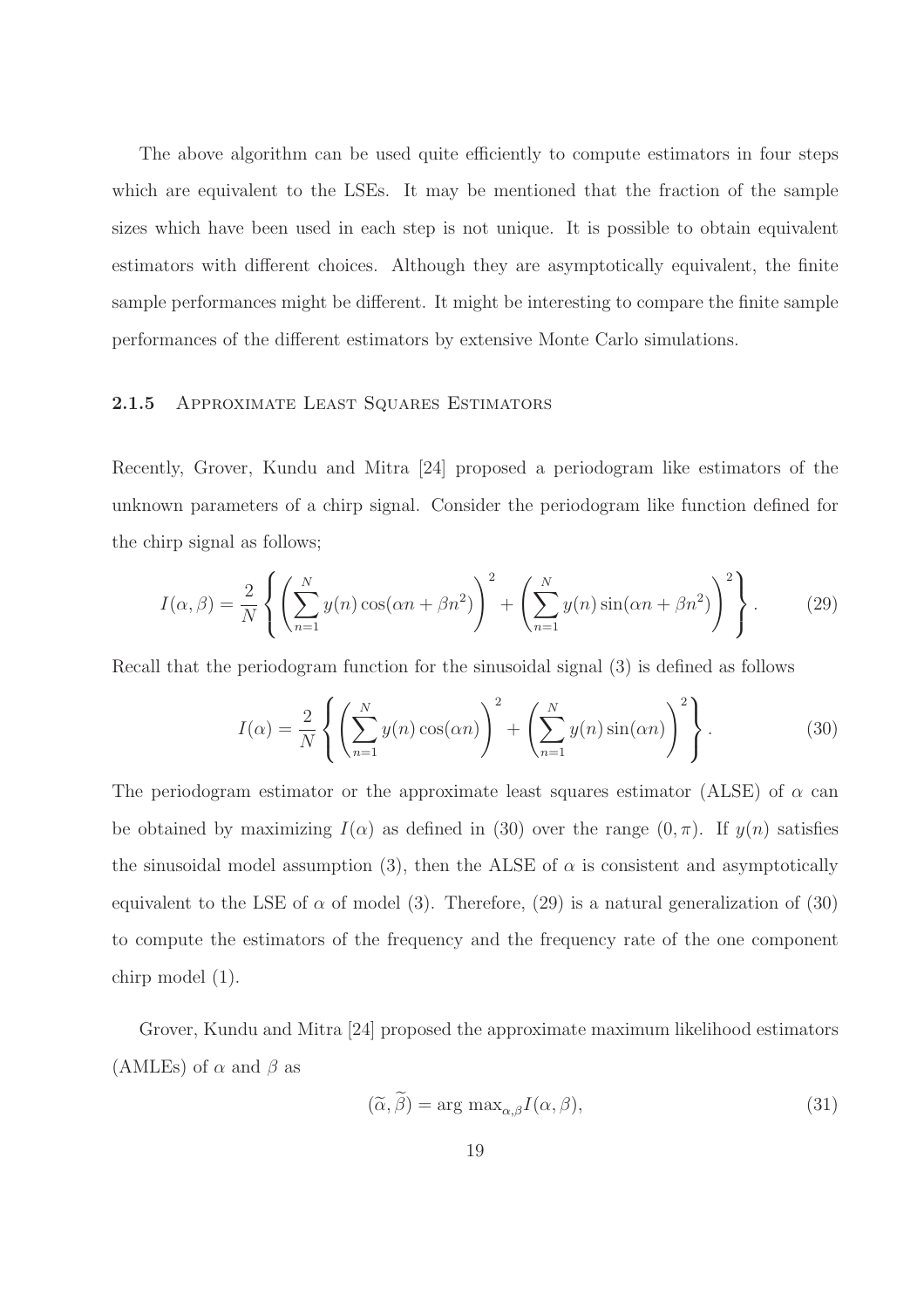under the normality assumption on the error  $X(n)$ . Once  $\tilde{\alpha}$  and  $\tilde{\beta}$  are obtained,  $\tilde{A}$  and  $\tilde{B}$ can be calculated as

$$
\widetilde{A} = \frac{2}{N} \sum_{n=1}^{N} \cos(\widetilde{\alpha}n + \widetilde{\beta}n^2), \quad \widetilde{B} = \frac{2}{N} \sum_{n=1}^{N} \sin(\widetilde{\alpha}n + \widetilde{\beta}n^2). \tag{32}
$$

A and B can also be estimated using  $\hat{\theta}(\tilde{\alpha}, \tilde{\beta})$ . In order to compute the AMLEs one can use Algorithm 1 by replacing  $\mathbf{Z}(\alpha, \beta)$  with  $I(\alpha, \beta)$ . Grover, Kundu and Mitra [24] established the asymptotic properties of the ALSEs. It is observed that the ALSEs also have the consistency and asymptotic normality properties as the LSEs but in a slightly weaker condition. The following results can be found in Grover, Kundu and Mitra [24].

THEOREM 2.9 If  $0 < |A^0| + |B^0|$ ,  $0 < \alpha^0, \beta^0 < \pi$ , and  $X(n)$  satisfies Assumption 1, then  $\widetilde{\mathbf{\Gamma}} = (\widetilde{A}, \widetilde{B}, \widetilde{\alpha}, \widetilde{\beta})^{\top}$  is a strongly consistent estimate of  $\mathbf{\Gamma}^0 = (A^0, B^0, \alpha^0, \beta^0)^{\top}$ .

THEOREM 2.10 Under the same assumptions as in Theorem 2.9,

$$
\left(N^{1/2}(\widetilde{A}-A^0), N^{1/2}(\widetilde{B}-B^0), N^{3/2}(\widetilde{\alpha}-\alpha^0), N^{5/2}(\widetilde{\beta}-\beta^0)\right)^{\top} \stackrel{d}{\longrightarrow} \mathcal{N}_4(\mathbf{0}, 2\sigma^2 c \Sigma). \tag{33}
$$

П

here c and  $\Sigma$  are same as defined in Theorem 2.4.

Comparing Theorem 2.3 and Theorem 2.9, it may be observed that in Theorem 2.9, the boundedness condition on the linear parameters has been removed. By extensive simulation experiments it has been observed that computationally the ALSEs have slight advantage over the LSEs, although the mean squared errors (MSEs) of the ALSEs are slightly more than the corresponding LSEs. Again, as in the case of LSEs, Theorem 2.10 can also be used for construction of confidence intervals of the unknown parameters and for different testing of hypotheses provided one can obtain a good estimate of  $\sigma^2 c$ . The following problem will be of interest.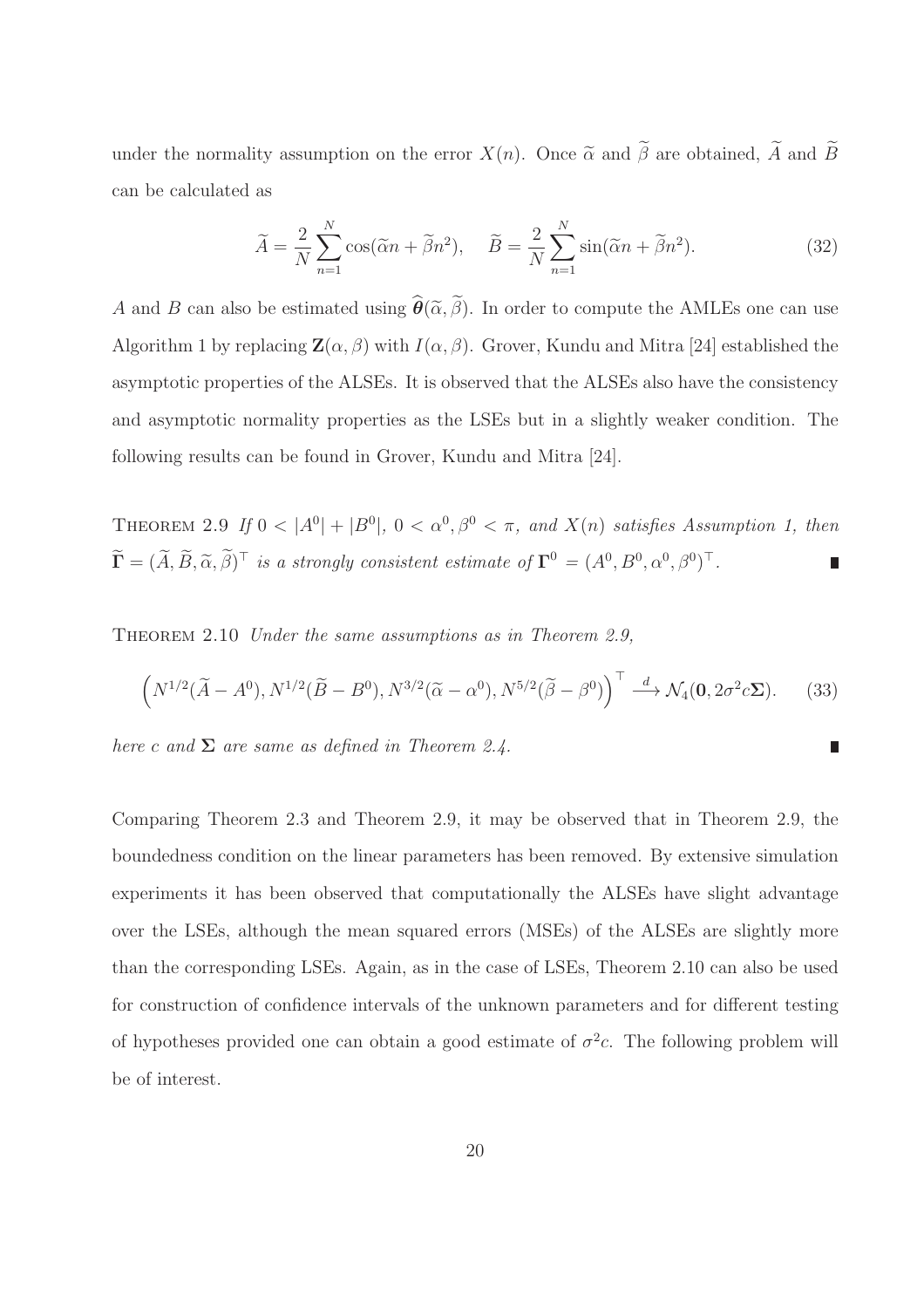Open Problem 8: Construct confidence intervals of the unknown parameters based on LSEs and ALSEs and compare them in terms of average lengths of the confidence intervals and their respective coverage percentages.

#### 2.1.6 Bayes Estimates

Recently, Mazumder [49] considered model (1) when  $X(n)$ 's are i.i.d. normal random variables and provided a Bayesian solution. The author provided the Bayes estimates and the associated credible intervals of the unknown parameters. The following transformations and assumptions have been made.

$$
A^{0} = r^{0} \cos(\theta^{0}), \quad B^{0} = r^{0} \sin(\theta^{0}), \quad r^{0} \in (0, K], \quad \theta^{0} \in [0, 2\pi], \quad \alpha, \beta \in (0, \pi).
$$

The following prior assumptions distributions have been made on the above unknown parameters.

$$
r \sim \text{uniform}(0, K) \tag{34}
$$

$$
\theta \sim \text{uniform}(0, 2\pi) \tag{35}
$$

$$
\alpha \sim \text{vonMises}(a_0, a_1) \tag{36}
$$

$$
\beta \sim \text{vonMises}(b_0, b_1) \tag{37}
$$

$$
\sigma^2 \sim \text{inverse gamma}(c_0, c_1). \tag{38}
$$

It may be mentioned that r and  $\theta$  have non-informative priors,  $\sigma^2$  has a conjugate prior. In this case,  $2\alpha$  and  $2\beta$  are circular random variables, that is why, von Misses distribution, the natural analog of the normal distribution in circular data has been considered. Let us denote the prior densities of r,  $\theta$ ,  $\alpha$ ,  $\beta$ ,  $\sigma^2$  as [r], [ $\theta$ ], [ $\alpha$ ], [ $\beta$ ], [ $\sigma^2$ ], respectively, and Y is the data vector as defined in Section 2.1.1. If it is assumed that the priors are independently distributed, then the joint posterior density function of r,  $\theta$ ,  $\alpha$ ,  $\beta$ ,  $\sigma^2$  can be obtained as

$$
[r, \theta, \alpha, \beta, \sigma^2 | \mathbf{Y}] \propto [r] [\theta] [\alpha] [\beta] [\sigma^2] [\mathbf{Y} | r, \theta, \alpha, \beta, \sigma^2].
$$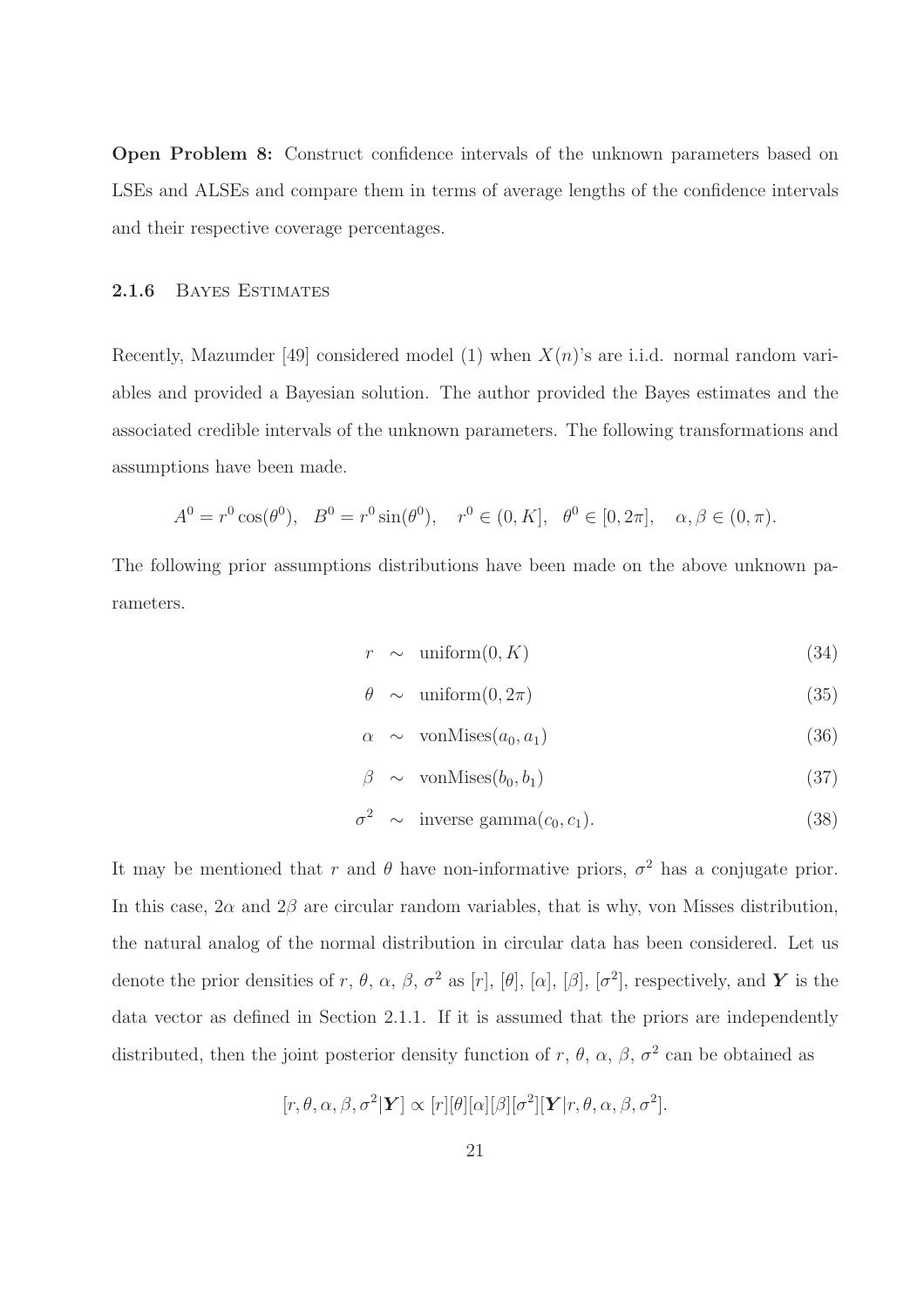Now to compute the Bayes estimates of the unknown parameters using the Gibbs sampling technique one needs to compute conditional distribution of each parameter given all the parameters, known as the full conditional distribution, denoted by  $[\cdot] \dots]$ , and they are given by

$$
[r|\ldots] \propto [r][\mathbf{Y}|r,\theta,\alpha,\beta,\sigma^2]
$$

$$
[\theta|\ldots] \propto [\theta][\mathbf{Y}|r,\theta,\alpha,\beta,\sigma^2]
$$

$$
[\alpha|\ldots] \propto [\alpha][\mathbf{Y}|r,\theta,\alpha,\beta,\sigma^2]
$$

$$
[\beta|\ldots] \propto [\beta][\mathbf{Y}|r,\theta,\alpha,\beta,\sigma^2]
$$

$$
[\sigma^2|\ldots] \propto [\sigma^2][\mathbf{Y}|r,\theta,\alpha,\beta,\sigma^2].
$$

The closed form expression of the full conditionals cannot be obtained. Mazumder [49] proposed to use the random walk Markov Chain Monte Carlo (MCMC) technique to update these parameters. The author has used this method to predict future observation also.

#### 2.1.7 TESTING OF HYPOTHESIS

Recently, Kundu and Das [11] considered the following testing of hypothesis problem for single chirp model. They have considered the model (1) and it is assumed that  $X(n)$ 's are i.i.d. random variables with mean zero and finite variance  $\sigma^2$ . Some more assumptions are needed in developing the properties of the test statistics, and those will be explicitly mentioned later. If we denote the vector  $\boldsymbol{\theta}^0 = (A^0, B^0, \alpha^0, \beta^0)$ , then we want to test the following hypothesis

$$
H_0: \boldsymbol{\theta} = \boldsymbol{\theta}^0 \qquad vs. \qquad H_1: \boldsymbol{\theta} \neq \boldsymbol{\theta}^0. \tag{39}
$$

This is a typical testing of hypothesis problem, and it mainly tests whether the data are coming from a specific chirp model or not.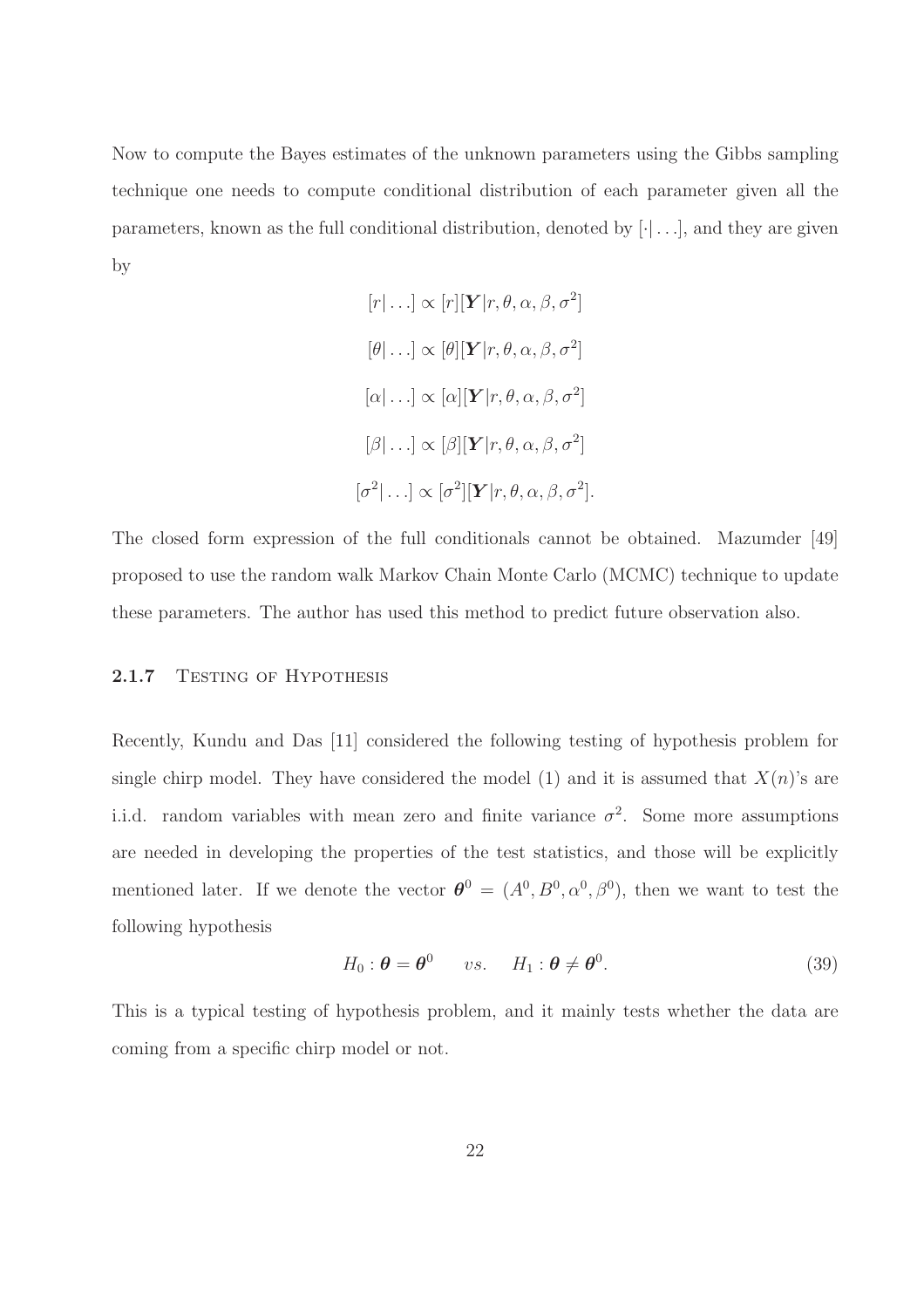Four different tests to test the hypothesis (39) have been proposed by Dhar, Kundu and Das [11] based on the following test statistics:

$$
T_{N,1} = ||\mathbf{D}^{-1}(\widehat{\boldsymbol{\theta}}_{N, LSE} - \boldsymbol{\theta}^0||_2^2, \tag{40}
$$

$$
T_{N,2} = ||\mathbf{D}^{-1}(\widehat{\boldsymbol{\theta}}_{N,LAD} - \boldsymbol{\theta}^0||_2^2, \tag{41}
$$

$$
T_{N,3} = ||\mathbf{D}^{-1}(\widehat{\boldsymbol{\theta}}_{N, LSE} - \boldsymbol{\theta}^{0}||_{1}^{2},
$$
\n(42)

$$
T_{N,4} = ||\mathbf{D}^{-1}(\widehat{\boldsymbol{\theta}}_{N,LAD} - \boldsymbol{\theta}^0||_1^2. \tag{43}
$$

Here,  $\hat{\theta}_{N, LSE}$  and  $\hat{\theta}_{N, LAD}$  denote the LSE of  $\theta$  and LAD estimate of  $\theta$  as discussed in Section 2.1.2 and Section 2.1.3, respectively. The  $4 \times 4$  diagonal matrix **D** is as follows:

$$
\mathbf{D} = diag\{N^{-1/2}, N^{-1/2}, N^{-3/2}, N^{-5/2}\}.
$$

Further,  $||\cdot||_2$  and  $||\cdot||_1$  denote the Euclidean and  $L_1$  norms, respectively. Note that all these test statistics are based on some normalized values of the distances between the estimates and the parameter value under the null hypothesis. Here, Euclidean and  $L_1$  distances have been chosen, but any other distance function also can be considered. In all these cases, clearly the null hypothesis will be rejected if the values of the test statistics are large.

Now to choose the critical values of the test statistics, the following assumptions are made. Other than the assumptions required on the parameter values defined in Theorem 2.3, the following error assumptions are also required.

**Assumption 3** The i.i.d. error random variables have the positive density function  $f(\cdot)$ with finite second moment.

Assumption 4 Let  $F_n$  be the distribution function of  $y(n)$  with the probability density function  $f_n(y, \theta)$ , which is twice continuously differentiable with respect to  $\theta$ . It is assumed that E ∂  $\partial\theta_i$  $f_n(y, \boldsymbol{\theta})$  $7^{2+\delta}$  $\theta = \theta^0$  <  $\infty$ , for some  $\delta > 0$  and E  $\int \partial^2$  $\partial\theta_i\partial\theta_j$  $f_n(y, \boldsymbol{\theta})$  $\mathbb{R}^2$  $\boldsymbol{\theta}$ = $\boldsymbol{\theta}^{\text{o}}$  <  $\infty$ , for all  $n = 1, 2, \ldots, N$ . Here  $\theta_i$  and  $\theta_j$ , for  $1 \leq i, j \leq 4$ , are the *i*-th and *j*-th component of  $\theta$ .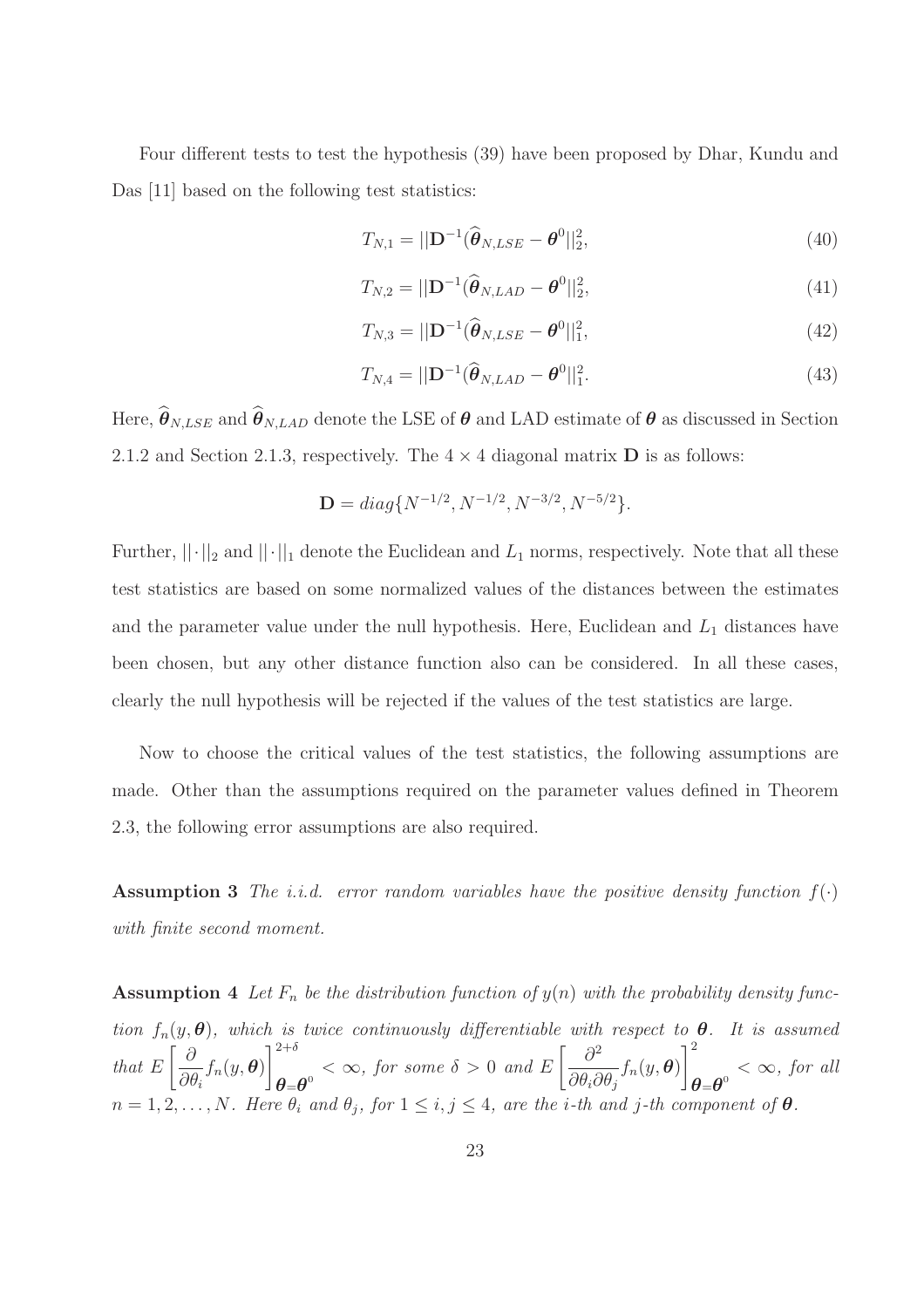Note that Assumptions 3 and 4 are not very unnatural. The Assumption 3 holds for most of the well known probability density functions, e.g. normal, Laplace and Cauchy probability density functions. The smoothness assumptions in Assumption 4 is required to prove the asymptotic normality of the test statistics under contiguous alternatives. Such assumptions are quite common in general across the asymptotic statistics.

Now we are in a position to provide the asymptotic properties of the above test statistics. We use the following notations. Suppose  $\mathbf{A} = (A_1, A_2, A_3, A_4)^\top$  is a four dimensional Gaussian random vector with mean vector **0** and the dispersion matrix  $\Sigma_1 = 2\sigma^2 \Sigma$ , where  $\Sigma$  is same as defined in (19). Further, let  $\boldsymbol{B} = (B_1, B_2, B_3, B_4)^{\top}$  be also a four dimensional Gaussian random vector with mean vector **0** and the dispersion matrix  $\Sigma_2 = \frac{1}{\{f(k)\}}$  $\frac{1}{\{f(M)\}^2} \Sigma$ . Here, M denotes the median of the distribution function associated with the density function  $f(.)$ . Then we have the following results.

THEOREM 2.11 Let  $c_{1\eta}$  be  $(1 - \eta)$ -th quantile of the distribution of  $\sum^4$  $i=1$  $\lambda_i Z_i^2$ , where  $\lambda_i s$  are the eigen values of  $\Sigma_1$ , as defined above, and  $Z_i$ s are independent standard normal random variables. If the assumption required on the parameter values defined in Theorem 2.3 and Assumption 3 hold true, then the test based on  $T_{N,1}$  will have asymptotic size =  $\eta$ , when  $T_{N,1} \geq c_{1\eta}$ . Moreover, under the same set of assumptions  $P_{H_1}[T_{N,1} \geq c_{1\eta}] \to 1$ , as  $N \to \infty$ , i.e. the test based on  $T_{N,1}$  will be a consistent test.

THEOREM 2.12 Let  $c_{2\eta}$  be  $(1 - \eta)$ -th quantile of the distribution of  $\sum^4$  $i=1$  $\lambda_i^* Z_i^2$ , where  $\lambda_i^* s$  are the eigen values of  $\Sigma_2$ , as defined above, and  $Z_i$ s are independent standard normal random variables. If the assumption required on the parameter values defined in Theorem 2.3 and Assumption 3 hold true, then the test based on  $T_{N,2}$  will have asymptotic size  $=\eta$ , when  $T_{N,2} \ge c_{2\eta}$ . Moreover, under the same set of assumptions  $P_{H_1}[T_{N,2} \ge c_{2\eta}] \to 1$ , as  $N \to \infty$ , *i.e.* the test based on  $T_{N,2}$  will be a consistent test.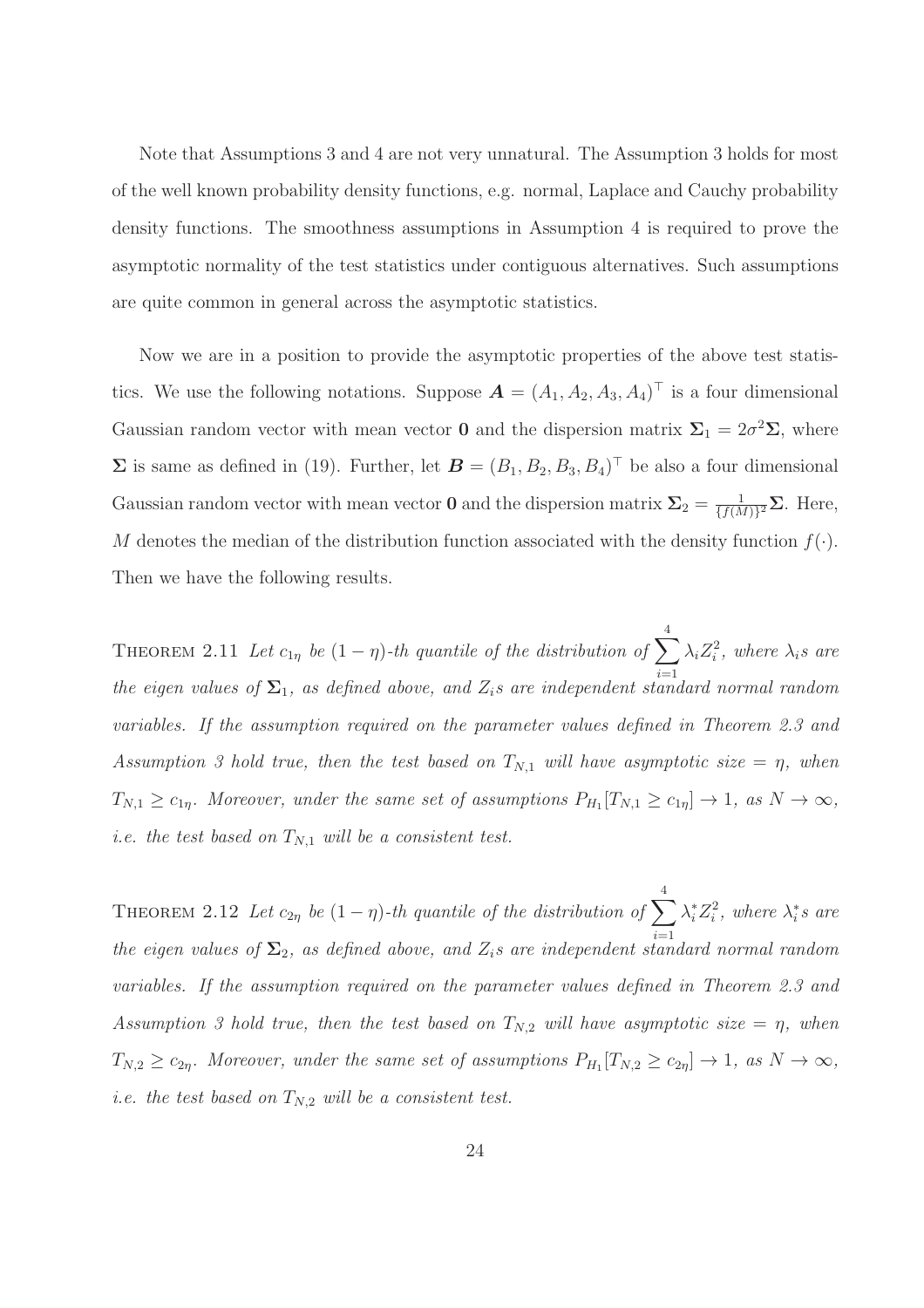THEOREM 2.13 Let  $c_{3\eta}$  be  $(1 - \eta)$ -th quantile of the distribution of  $\left\{ \sum_{i=1}^{4} \right\}$  $i=1$  $|A_i|$  $\big)$ <sup>2</sup>  $, where A<sub>i</sub>$ are same as defined above. If the assumption required on the parameter values defined in Theorem 2.3 and Assumption 3 hold true, then the test based on  $T_{N,3}$  will have asymptotic size  $=\eta$ , when  $T_{N,3} \geq c_{3\eta}$ . Moreover, under the same set of assumptions  $P_{H_1}[T_{N,3} \geq c_{3\eta}] \to 1$ , as  $N \to \infty$ , i.e. the test based on  $T_{N,3}$  will be a consistent test.

THEOREM 2.14 Let  $c_{4\eta}$  be  $(1 - \eta)$ -th quantile of the distribution of  $\left\{ \sum_{i=1}^{4} \right\}$  $i=1$  $|B_i|$  $\big)$ <sup>2</sup>  $, where B_i$ are same as defined above. If the assumption required on the parameter values defined in Theorem 2.3 and Assumption 3 hold true, then the test based on  $T_{N,4}$  will have asymptotic size  $=\eta$ , when  $T_{N,4} \geq c_{4\eta}$ . Moreover, under the same set of assumptions  $P_{H_1}[T_{N,4} \geq c_{4\eta}] \to 1$ , as  $N \to \infty$ , i.e. the test based on  $T_{N,4}$  will be a consistent test.

The proofs of the Theorems 2.11 to 2.14 can be found in Dhar, Kundu and Das [11]. Extensive simulations have been performed by the authors to assess the finite sample performances of the four tests. It is observed that all the four tests are able to maintain the level of significance. In terms of the power, it is observed that  $T_{N,1}$  and  $T_{N,3}$  (based on least squares methodology) perform well when the data are obtained from a light tailed distribution like normal distribution. On the other hand, the tests based on  $T_{N,2}$  and  $T_{N,4}$  (based on least absolute deviation methodology) perform better than  $T_{N,1}$  and  $T_{N,3}$  for heavy tailed distribution like Laplace and t distribution with 5 degrees of freedom. Overall, one can prefer the least absolute deviation methodologies when the data are likely to have influential observations/ outliers.

The authors further obtained the asymptotic distributions of the tests based on local alternatives. The following form of the local alternatives has been considered.

$$
H_0: \boldsymbol{\theta} = \boldsymbol{\theta}^0 \qquad vs. \qquad H_{1,N}: \boldsymbol{\theta} = \boldsymbol{\theta}_N = \boldsymbol{\theta}^0 + \boldsymbol{\delta}_N,\tag{44}
$$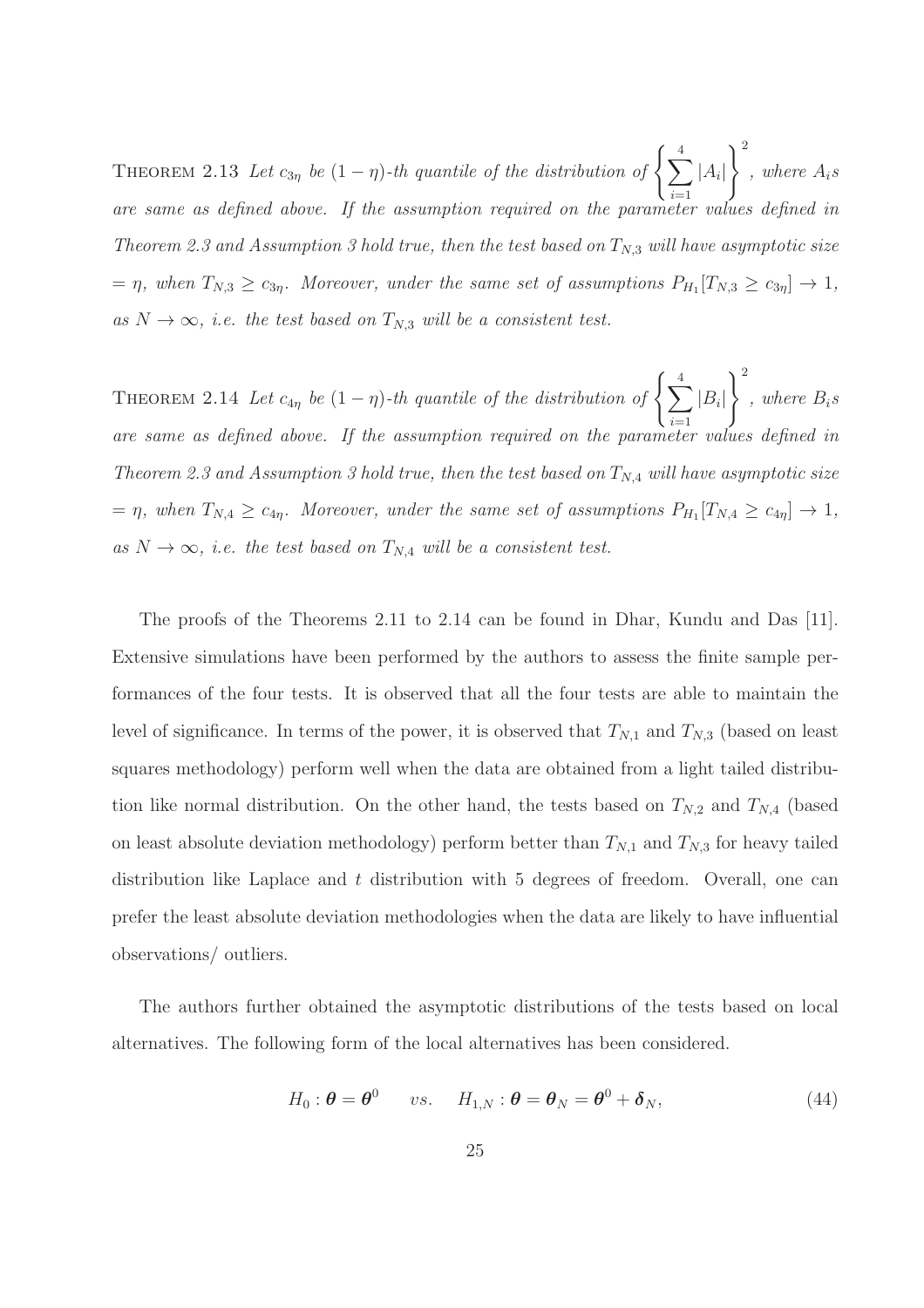where  $\boldsymbol{\delta}_N =$  $\int \delta_1$  $\frac{\delta_1}{N^{1/2}}, \frac{\delta_2}{N^{1/2}}$  $\frac{\delta_2}{N^{1/2}}, \frac{\delta_3}{N^{3/2}}$  $\frac{\delta_3}{N^{3/2}}, \frac{\delta_4}{N^{5/2}}$  $N^{5/2}$  $\setminus$ . If the assumption required on the parameter values defined in Theorem 2.3, and Assumptions 3 and 4 hold true, then the authors obtained the asymptotic distributions of  $T_{N,1}$ ,  $T_{N,2}$ ,  $T_{N,3}$  and  $T_{N,4}$  under the alternative hypothesis. The exact forms of the asymptotic distributions are quite involved and they are not presented here. Interested readers are refereed to the original article of Dhar, Kundu and Das [11] for details.

So far we have discussed about the one component chirp model, now we consider the multicomponent chirp model.

## 2.2 MULTICOMPONENT CHIRP MODEL

The multicomponent chirp model can be written as follows:

$$
y(n) = \sum_{j=1}^{p} \{A_j^0 \cos(\alpha_j^0 n + \beta_j^0 n^2) + B_j^0 \sin(\alpha_j^0 n + \beta_j^0 n^2)\} + X(n). \tag{45}
$$

Here  $y(n)$  is the real valued signal as mentioned before, and it is observed at  $n = 1, \ldots, N$ . For  $j = 1, \ldots, p$ ,  $A_j^0$ ,  $B_j^0$  are real valued amplitudes,  $\alpha_j^0$ ,  $\beta_j^0$  are frequency and frequency rate, respectively. The problem is to estimate the unknown parameters,  $A_j^0, B_j^0, \alpha_j^0, \beta_j^0$ , for  $j =$  $1, \ldots, p$  and the number of components p, based on the observed sample. Different methods have been proposed in the literature. We will provide different methods and discuss their theoretical properties. Through out this section, it is assumed that  $p$  is known in advance. As in case of single chirp model, it is first assumed that the errors  $X(n)$ s are i.i.d. normal random variables with mean 0 and variance  $\sigma^2$ . More general forms of errors will be considered later on. Before progressing further, write  $\boldsymbol{\alpha}^0 = (\alpha_1^0, \ldots, \alpha_p^0)^\top$ ,  $\boldsymbol{\beta}^0 = (\beta_1^0, \ldots, \beta_p^0)^\top$ ,  $\boldsymbol{A} =$  $(A_1^0, \ldots, A_p^0)^\top$ ,  $\mathbf{B} = (B_1^0, \ldots, B_p^0)^\top$  and  $\mathbf{\Gamma}_j^0 = (A_j^0, B_j^0, \alpha_j^0, \beta_j^0)^\top$ , for  $j = 1, \ldots, p$ .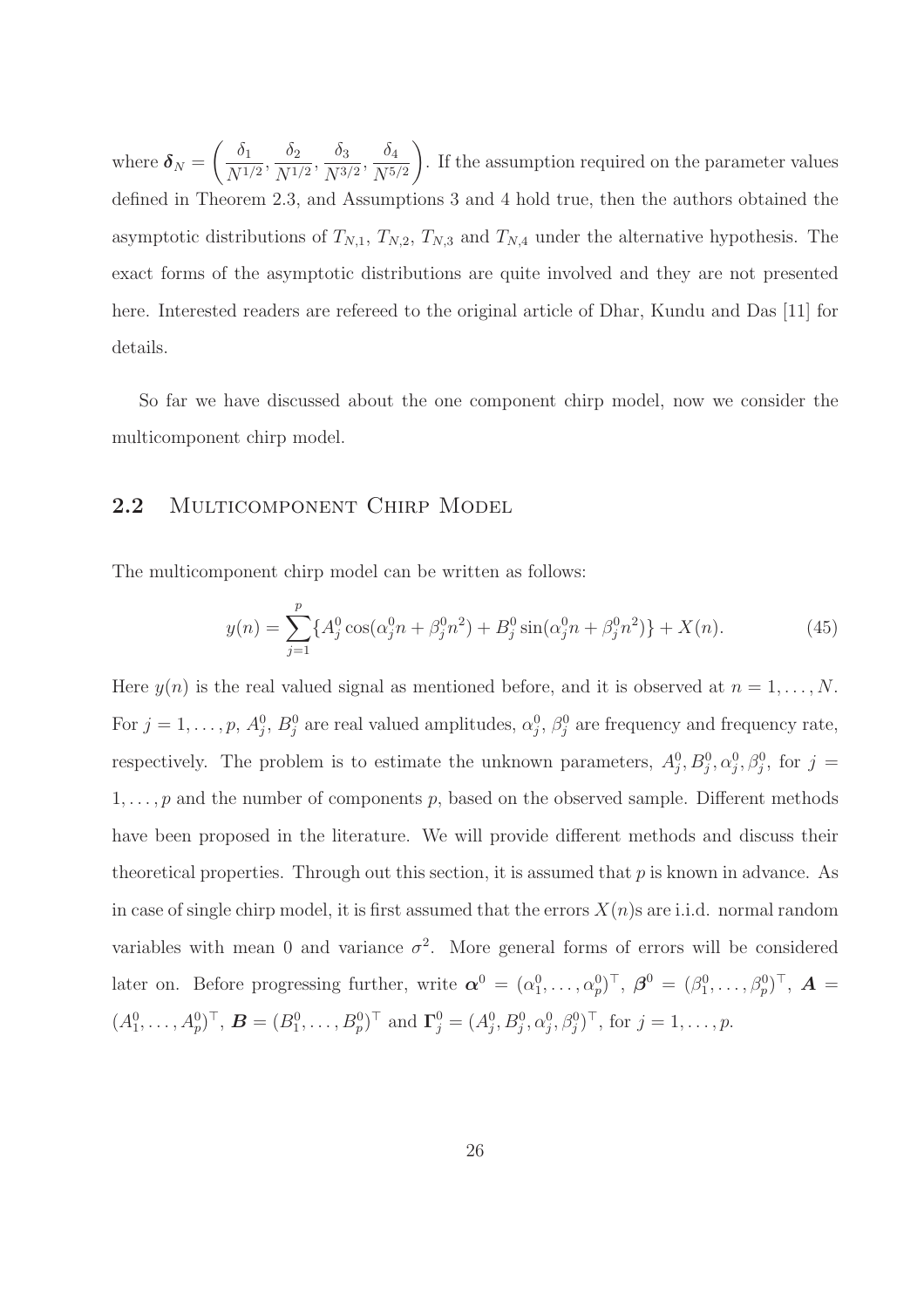# 2.3 MAXIMUM LIKELIHOOD ESTIMATORS

Proceeding as before, the log-likelihood function without the additive constant can be written as

$$
l(\Gamma_1, ..., \Gamma_p, \sigma^2) = -\frac{N}{2}\ln \sigma^2 - \frac{1}{2\sigma^2} \sum_{n=1}^N \left( y(n) - \sum_{j=1}^p \left\{ A_j \cos(\alpha_j n + \beta_j n^2) + B_j \sin(\alpha_j n + \beta_j n^2) \right\} \right)^2.
$$
\n(46)

The MLEs of the unknown parameters can be obtained by maximizing (46) with respect to the unknown parameters  $\Gamma_1, \ldots, \Gamma_p$  and  $\sigma^2$ . As in the case of simple chirp model, the MLEs of  $\Gamma_j = (A_j, B_j, \alpha_j, \beta_j)^\top$ , for  $j = 1, \ldots, p$ , can be obtained by minimizing

$$
Q(\mathbf{\Gamma}_1,\ldots,\mathbf{\Gamma}_p)=\sum_{n=1}^N\left(y(n)-\sum_{j=1}^p\left\{A_j\cos(\alpha_jn+\beta_jn^2)+B_j\sin(\alpha_jn+\beta_jn^2)\right\}\right)^2,
$$

with respect to the unknown parameters. If the MLEs of  $\Gamma_j$  is denoted by  $\Gamma_j$ , for  $j = 1, \ldots, p$ , the MLE of  $\sigma^2$  can be obtained as before;

$$
\widehat{\sigma}^2 = \frac{1}{N} \sum_{n=1}^N \left( y(n) - \sum_{j=1}^p \left\{ \widehat{A}_j \cos(\widehat{\alpha}_j n + \widehat{\beta}_j n^2) + \widehat{B}_j \sin(\widehat{\alpha}_j n + \widehat{\beta}_j n^2) \right\} \right)^2.
$$

It may be observed that  $Q(\Gamma_1, \ldots, \Gamma_p)$  can be written as follows:

$$
Q(\Gamma_1, \dots, \Gamma_p) = \left[ \mathbf{Y} - \sum_{j=1}^p \mathbf{W}(\alpha_j, \beta_j) \boldsymbol{\theta}_j \right]^\top \left[ \mathbf{Y} - \sum_{j=1}^p \mathbf{W}(\alpha_j, \beta_j) \boldsymbol{\theta}_j \right], \tag{47}
$$

where the  $N \times 2$  matrix  $\mathbf{W}(\alpha, \beta)$  is same as defined in (12) and  $\boldsymbol{\theta}_j = (A_j, B_j)^\top$  is a 2  $\times$  1 vector for  $j = 1, ..., p$ . The MLEs of the unknown parameters can be obtained by minimizing (47) with respect to the unknown parameters. Now define the  $N \times 2p$  matrix  $\widetilde{\mathbf{W}}(\alpha, \beta)$  as

$$
\widetilde{\mathbf{W}}(\boldsymbol{\alpha},\boldsymbol{\beta}) = [\mathbf{W}(\alpha_1,\beta_1):\cdots:\mathbf{W}(\alpha_p,\beta_p)],
$$

then, for fixed  $\alpha$  and  $\beta$ , the MLEs of  $\theta_1, \ldots, \theta_p$ , the linear parameter vectors, can be obtained as

$$
[\widehat{\boldsymbol{\theta}}_1^{\top}(\alpha_1,\beta_1) : \cdots : \widehat{\boldsymbol{\theta}}_p^{\top}(\alpha_p,\beta_p)]^{\top} = \left[\widetilde{\mathbf{W}}^{\top}(\boldsymbol{\alpha},\boldsymbol{\beta})\widetilde{\mathbf{W}}(\boldsymbol{\alpha},\boldsymbol{\beta})\right]^{-1}\widetilde{\mathbf{W}}^{\top}(\boldsymbol{\alpha},\boldsymbol{\beta})\mathbf{Y}.
$$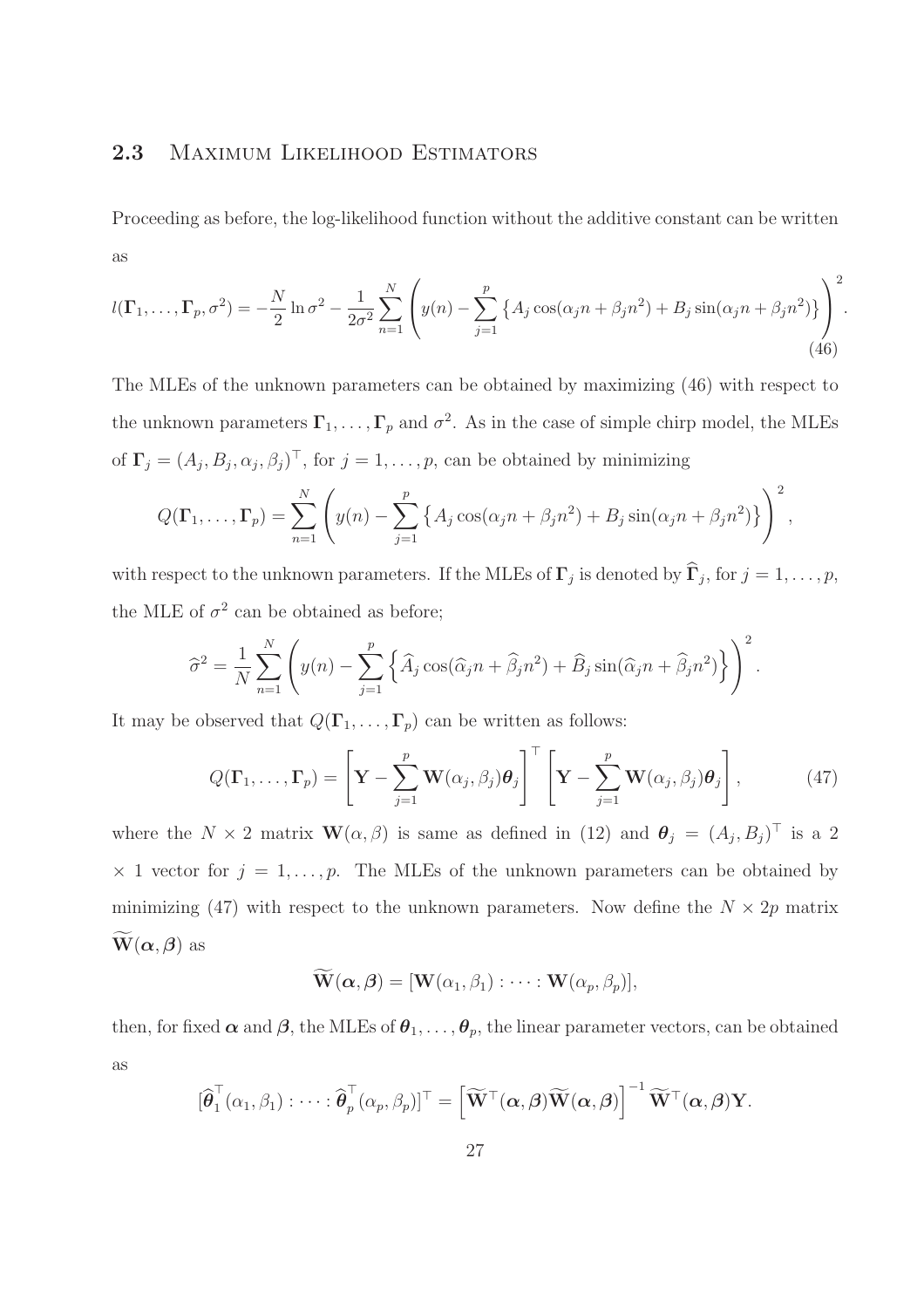We note that because  $\mathbf{W}^\top(\alpha, \beta) \mathbf{W}(\alpha, \beta)$  is a diagonal matrix for large N,  $\hat{\boldsymbol{\theta}}_j = \hat{\boldsymbol{\theta}}_j(\alpha_j, \beta_j)$ , the MLE of  $\boldsymbol{\theta}_j$ ,  $j = 1, \ldots, p$  can also be expressed as

$$
\widehat{\boldsymbol{\theta}}_j(\alpha_j, \beta_j) = \left[\mathbf{W}^{\top}(\alpha_j, \beta_j)\mathbf{W}(\alpha_j, \beta_j)\right]^{-1}\mathbf{W}^{\top}(\alpha_j, \beta_j)\mathbf{Y}.
$$

Using similar techniques as in Section 2.1.1, the MLEs of  $\alpha$  and  $\beta$  can be obtained as the argument maximum of

$$
\mathbf{Y}^{\top}\widetilde{\mathbf{W}}(\alpha,\beta)[\widetilde{\mathbf{W}}^{\top}(\alpha,\beta)\widetilde{\mathbf{W}}(\alpha,\beta)]^{-1}\widetilde{\mathbf{W}}^{\top}(\alpha,\beta)\mathbf{Y}.
$$
 (48)

The criterion function, given in (48), is a highly non-linear function of  $\alpha$  and  $\beta$ , therefore, the MLEs of  $\alpha$  and  $\beta$  cannot be obtained in closed form. Saha and Kay [64] suggested to use the method of Pincus [59] to maximize (48). Alternatively, different other methods can also be used to maximize (48).

It may be easily observed that the MLEs obtained above are same as the LSEs. Kundu and Nandi [38] first derived the consistency and the asymptotic normality properties of the LSEs when the error random variables follow Assumption 1. It has been shown that as the sample size  $N \to \infty$ , the LSEs are strongly consistent. Kundu and Nandi [38] obtained the following consistency result.

THEOREM 2.15 Suppose there exists a K, such that for  $j = 1, \ldots, p$ ,  $0 < |A_j^0| + |B_j^0| <$  $K, 0 < \alpha_j^0, \beta_j^0 < \pi, \ \alpha_j^0$  are distinct, similarly  $\beta_j^0$  are also distinct and  $\sigma^2 > 0$ . If  $X(n)$ satisfies Assumption 1, then  $\widehat{\Gamma}_j = (\widehat{A}_j, \widehat{B}_j, \widehat{\alpha}_j, \widehat{\beta}_j)^\top$  is a strongly consistent estimate of  $\Gamma^0_j =$  $(A_j^0, B_j^0, \alpha_j^0, \beta_j^0)^\top$ , for  $j = 1, \ldots, p$ .

Along with the consistency results, the asymptotic normality properties of  $\widehat{\Gamma}_j$  have been obtained by Kundu and Nandi [38], but the elements of the asymptotic variance covariance matrix look quite complicated. Later Lahiri, Kundu and Mitra [45] using a powerful number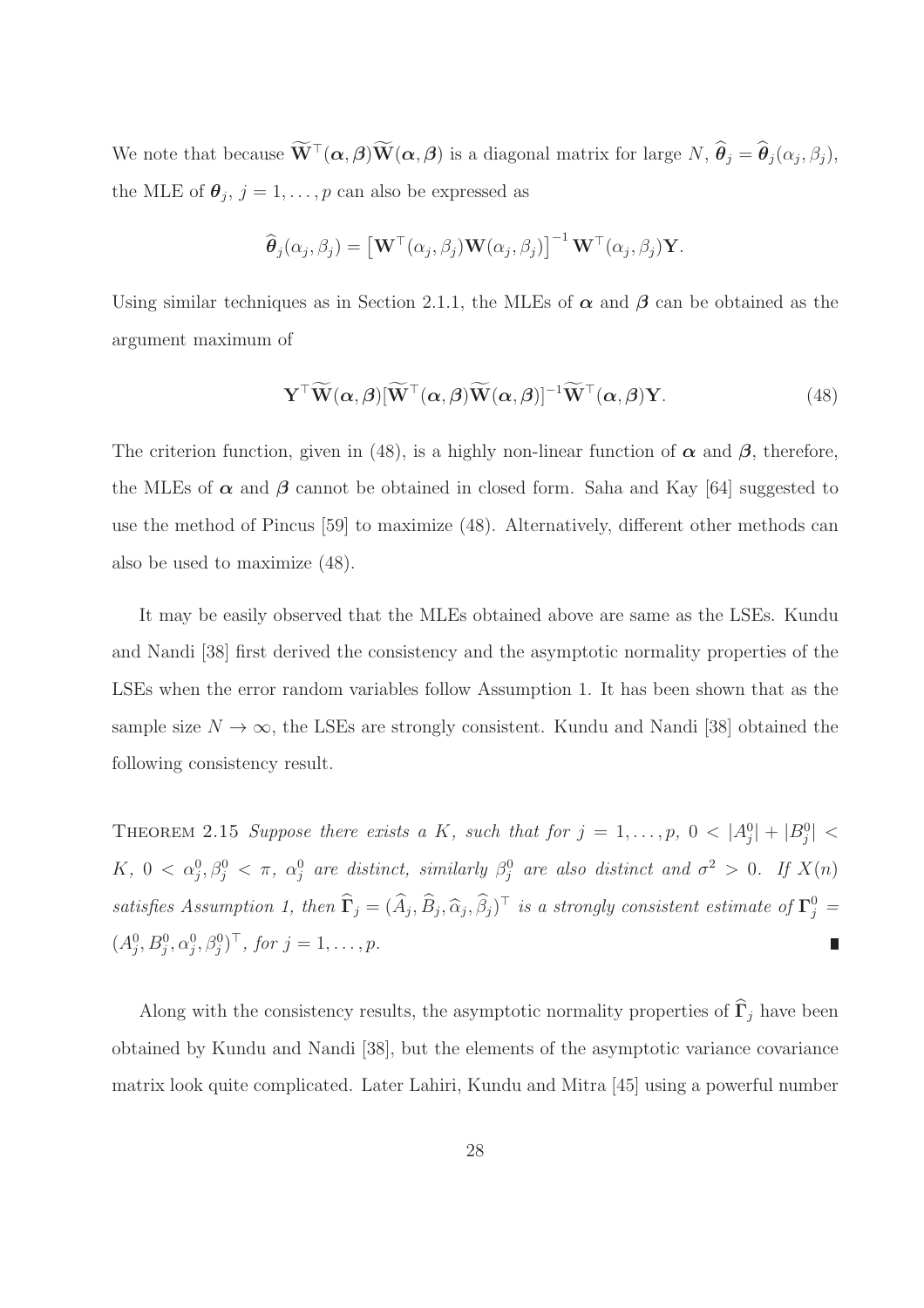theoretic result establish the following result which simplifies the entries of the asymptotic variance covariance matrix.

RESULT 1: If  $(\theta_1, \theta_2) \in (0, \pi) \times (0, \pi)$ , and  $\theta_2$  is an irrational number, then the followings results are true

$$
\lim_{N \to \infty} \frac{1}{N} \sum_{n=1}^{N} \cos(\theta_1 n + \theta_2 n^2) = \lim_{N \to \infty} \frac{1}{N} \sum_{n=1}^{N} \sin(\theta_1 n + \theta_2 n^2) = 0
$$
\n
$$
\lim_{N \to \infty} \frac{1}{N^{t+1}} \sum_{n=1}^{N} n^t \cos^2(\theta_1 n + \theta_2 n^2) = \lim_{N \to \infty} \frac{1}{N^{t+1}} \sum_{n=1}^{N} n^t \sin^2(\theta_1 n + \theta_2 n^2) = \frac{1}{2(t+1)}
$$
\n
$$
\lim_{N \to \infty} \frac{1}{N^{t+1}} \sum_{n=1}^{N} n^t \sin(\theta_1 n + \theta_2 n^2) \cos(\theta_1 n + \theta_2 n^2) = 0,
$$

П

where  $t = 0, 1, 2, ...$ 

Based on Result 1, Lahiri, Kundu and Mitra [45] establish the following asymptotic distribution of LSEs of  $\Gamma_1^0$  $\frac{0}{1}, \ldots, \Gamma_p^0$  $_{p}^{\mathrm{o}}$ .

THEOREM 2.16 Under the same assumptions as in Theorem 2.15, for  $j = 1, \ldots, p$ ,

$$
\left(N^{1/2}(\widehat{A}_j - A_j^0), N^{1/2}(\widehat{B}_j - B^0), N^{3/2}(\widehat{\alpha}_j - \alpha_j^0), N^{5/2}(\widehat{\beta}_j - \beta_j^0)\right)^{\top} \stackrel{d}{\longrightarrow} \mathcal{N}_4(\mathbf{0}, 2c\sigma^2 \Sigma_j), (49)
$$

where  $\Sigma_j$  can be obtained from the matrix  $\Sigma$  defined in Theorem 2.6, by replacing  $A^0$  and  $B^0$  with  $A_j^0$  and  $B_j^0$ , respectively, and c is same as defined in Theorem 2.4. Moreover,  $\widehat{\Gamma}_j$ and  $\widehat{\Gamma}_k$ , for  $j \neq k$  are asymptotically independently distributed. Π

# 2.4 SEQUENTIAL ESTIMATION PROCEDURES

It is known that the MLEs are the most efficient estimators, but to compute the MLEs one needs to solve a 2p dimensional optimization problem. Hence, for moderate or large  $p$  it can be a computationally challenging problem. At the same time, due to highly non-linear nature of the likelihood (least squares) surface, any numerical algorithm often converges to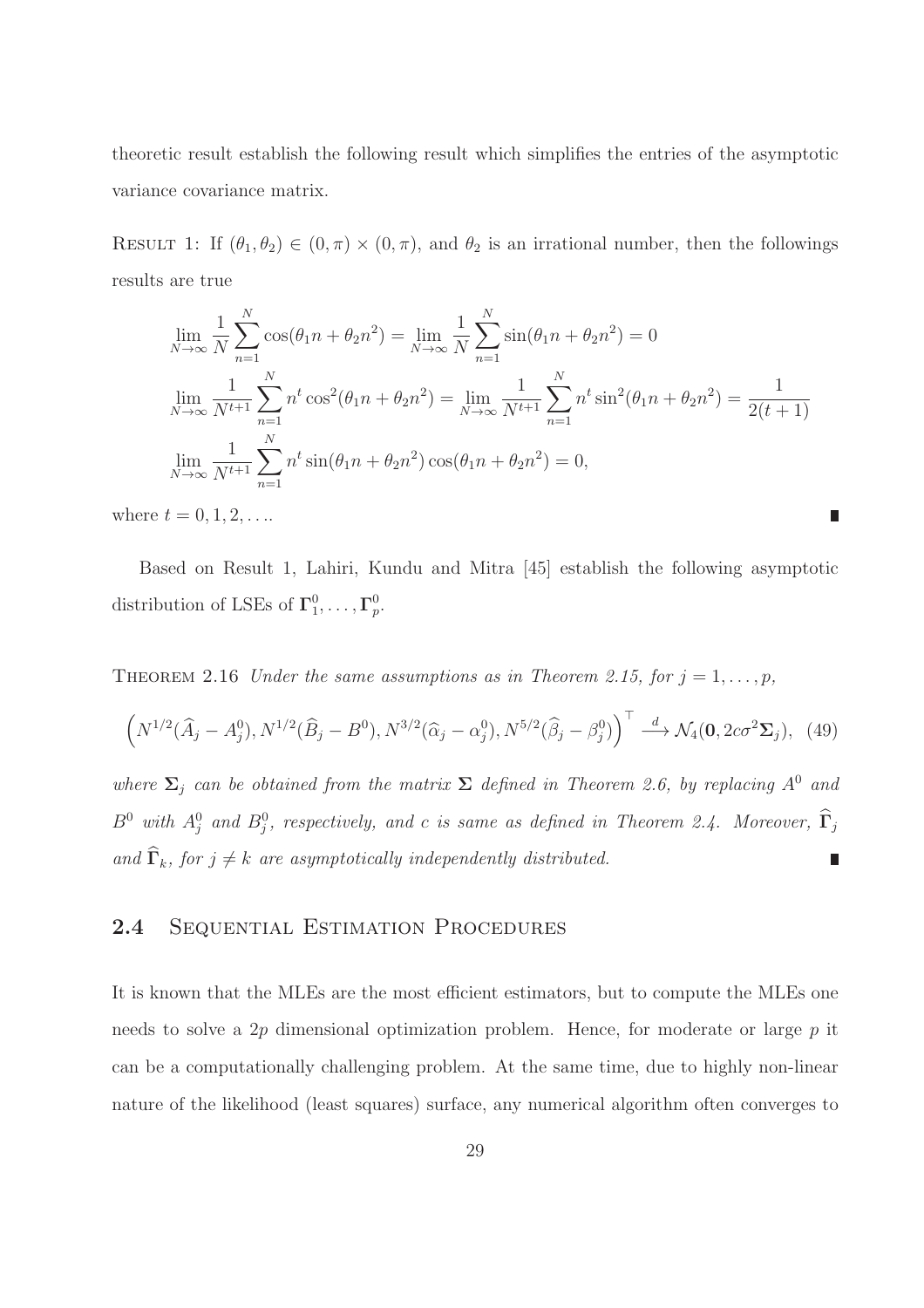a local maximum (minimum) rather than the global maximum (minimum) unless the initial guesses are very close to the true maximum (minimum).

In order to avoid this problem, Lin and Djurić [46], see also Lahiri, Kundu and Mitra [45], proposed a numerically efficient sequential estimation technique which can produce estimators which are asymptotically equivalent to the LSEs, but it involves solving only p two dimensional optimization problems. Therefore, computationally it is quite easy to implement, and even for large  $p$  it can be used quite conveniently. The following algorithm may be used to obtain the sequential estimators of the unknown parameters of the multicomponent chirp model (45).

#### Algorithm 3:

Step 1: First maximize  $\mathbf{Z}(\alpha, \beta)$ , given in (16), with respect to  $(\alpha, \beta)$  and take the estimates of  $\alpha$  and  $\beta$  as argument maximum of  $\mathbf{Z}(\alpha, \beta)$ . Obtain the estimates of associated A and B by using the separable least squares method of Richards [61]. Denote the estimates of  $\alpha$ ,  $\beta$ , A, B as  $\widehat{\alpha}_1$ ,  $\widehat{\beta}_1$ ,  $\widehat{A}_1$  and  $\widehat{B}_1$ , respectively.

Step 2: Now to compute the estimates of  $\alpha_2$ ,  $\beta_2$ ,  $A_2$  and  $B_2$ , take out the effect of the first component from the signal. Consider the new data vector as

$$
\mathbf{Y}^1 = \mathbf{Y} - \mathbf{W}(\widehat{\alpha}_1, \widehat{\beta}_1) \left[ \begin{array}{c} \widehat{A}_1 \\ \widehat{B}_1 \end{array} \right],
$$

where  $W$  matrix is same as defined in  $(12)$ .

Step 3: Repeat Step 1 by replacing Y with Y<sup>1</sup> and obtain the estimates of  $\alpha_2$ ,  $\beta_2$ ,  $A_2$ ,  $B_2$ as  $\widehat{\alpha}_2$ ,  $\widehat{\beta}_2$ ,  $\widehat{A}_2$  and  $\widehat{B}_2$ , respectively.

Step 4: Continue the process  $p$  times and obtain the estimates sequentially.

We note that the above algorithm reduces the computational time significantly. A natural question is: how efficient is the sequential estimators? Although, the theoretical properties of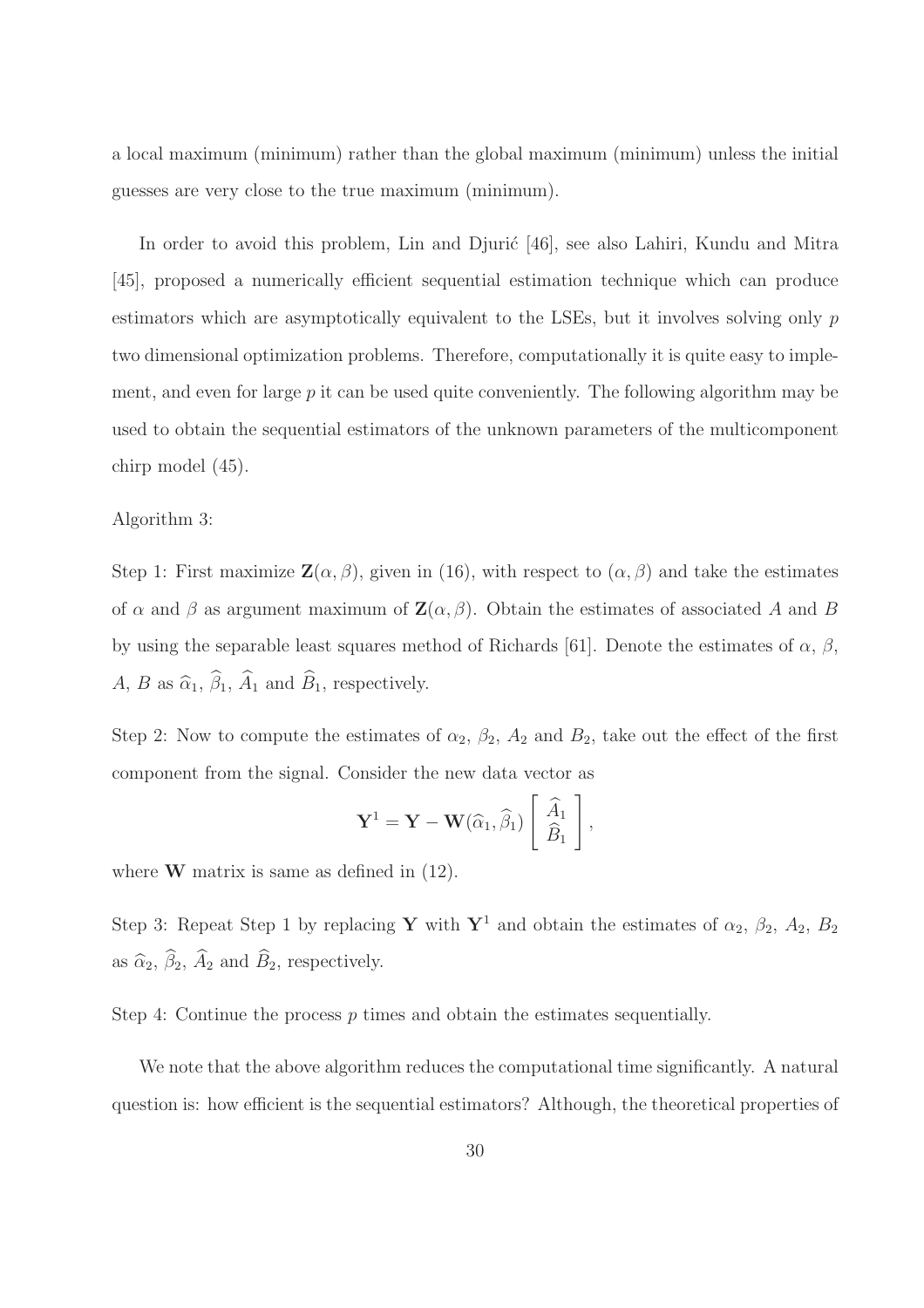the sequential estimators could not be established, extensive simulation results indicate they behave very similarly as the LSEs in terms of MSEs and biases. Lahiri, Kundu and Mitra [45] established that the sequential estimators are strongly consistent and they have the same asymptotic distribution as the LSEs if the following famous number theoretic conjecture, see Montgomery [50], holds.

CONJECTURE: If  $\theta_1, \theta_2, \theta'_1, \theta'_2 \in (0, \pi)$ , then except for countable number of points

$$
\lim_{N \to \infty} \frac{1}{N^{t+1/2}} \sum_{n=1}^{N} n^t \sin(\theta_1' n + \theta_2' n^2) \cos(\theta_1 n + \theta_2 n^2) = 0; \quad t = 0, 1, 2.
$$

In addition if  $\theta_2 \neq \theta'_2$ , then

$$
\lim_{N \to \infty} \frac{1}{N^{t+1/2}} \sum_{n=1}^{N} n^t \cos(\theta_1 n + \theta_2 n^2) \cos(\theta_1 n + \theta_2 n^2) = 0; \quad t = 0, 1, 2.
$$

and

$$
\lim_{N \to \infty} \frac{1}{N^{t+1/2}} \sum_{n=1}^{N} n^t \sin(\theta_1 n + \theta_2 n^2) \sin(\theta_1' n + \theta_2' n^2) = 0; \quad t = 0, 1, 2.
$$

In the same paper, it has also been established that if the sequential procedure is continued beyond p steps, then the corresponding amplitude estimates converge to zero almost surely. Therefore, the sequential procedure in a way provides an estimator of the number of components p which is usually unknown in practice.

Recently, Grover, Kundu and Mitra [24] provided another sequential estimators which is based on the ALSEs as proposed in Section 2.1.5. At each step instead of using the LSEs the authors proposed to use the ALSEs. It has been shown by Grover, Kundu and Mitra [24] that the proposed estimators are strongly consistent and have the same asymptotic distribution as the LSEs. In this case also, it has been established that if the sequential procedure is continued beyond  $p$  steps, then the corresponding amplitude estimates converge to zero almost surely. It has been further observed based on extensive simulation results that the computational time is significantly smaller if ALSEs are used instead of LSEs studied by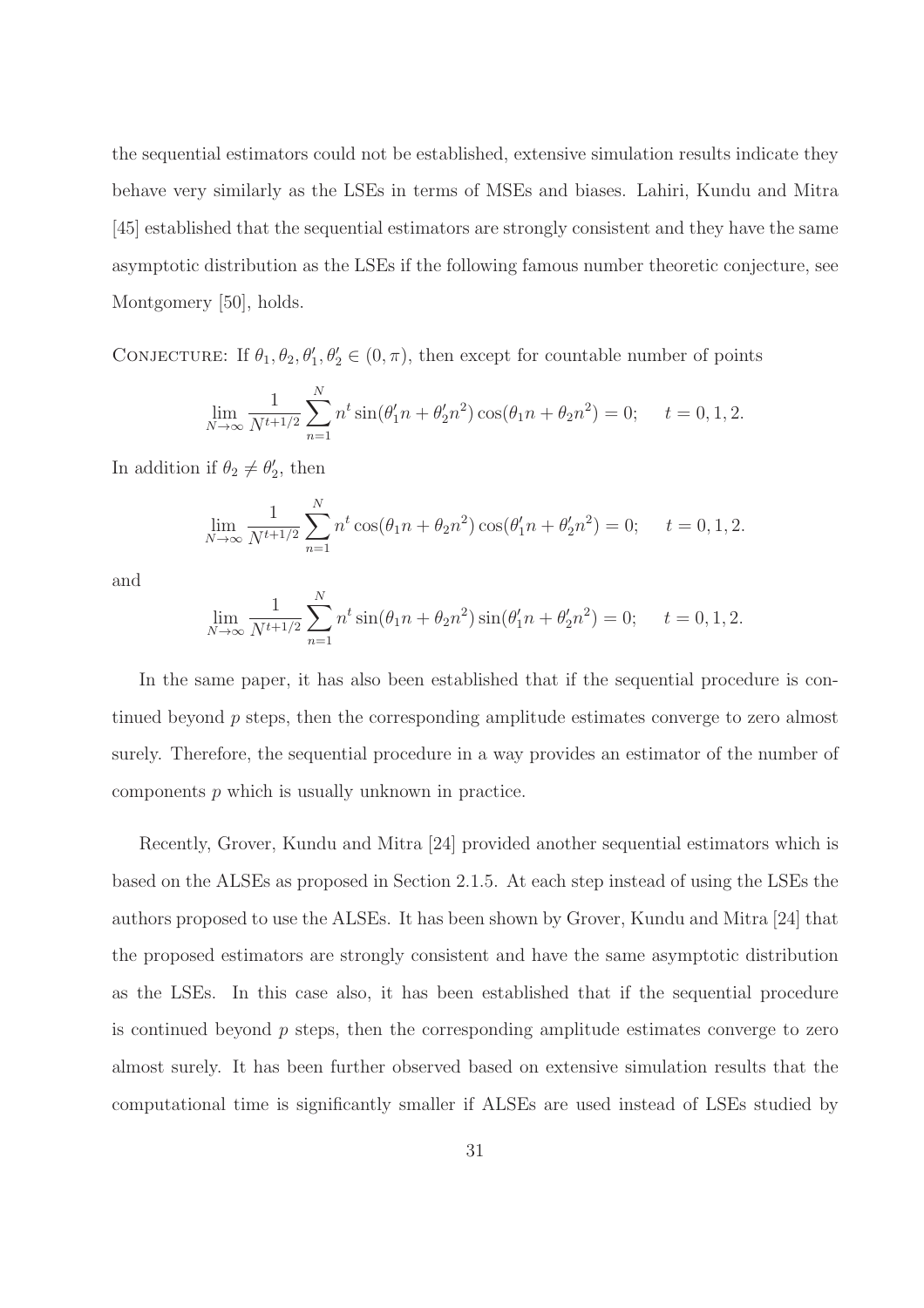Lahiri, Kundu and Mitra [45] although the performances are very similar in nature. It should be mentioned here that all the methods proposed for one component chirp model can be used sequentially for multicomponent chirp model also.

## 2.5 Heavy Tailed Error

So far we have discussed about the estimation of the unknown parameters of the chirp model when the errors have second and higher order moments. Recently, Nandi and Kundu [56] considered the estimation of one component and multicomponent chirp models in presence of heavy tailed error. It is assumed that the error random variables  $X(n)$ s are i.i.d. random variables with mean zero but it may not have finite variance. The following explicit assumptions are made in this case by Nandi and Kundu [56].

**Assumption 5** The error random variables  $\{X(n)\}\$ is a sequence of i.i.d. random variables with mean zero and  $E|X(n)|^{1+\delta} < \infty$ , for some  $0 < \delta < 1$ .

**Assumption 6** The error random variables  $\{X(n)\}\$ is a sequence of *i.i.d.* random variables with mean zero and distributed as a symmetric  $\alpha$ -stable distribution with the scale parameter  $\gamma > 0$ , where  $1 + \delta < \alpha < 2$ ,  $0 < \delta < 1$ . It implies that the characteristic function of  $X(n)$ is of the following form:

$$
E[e^{itX(n)}] = e^{-\gamma^{\alpha}|t|^{\alpha}}.
$$

Nandi and Kundu [56] consider the LSEs and the ALSEs of the unknown parameters of the one component and multi-component chirp models. In case of one component chirp model (7) the following results have been obtained. The details can be found in Nandi and Kundu [56].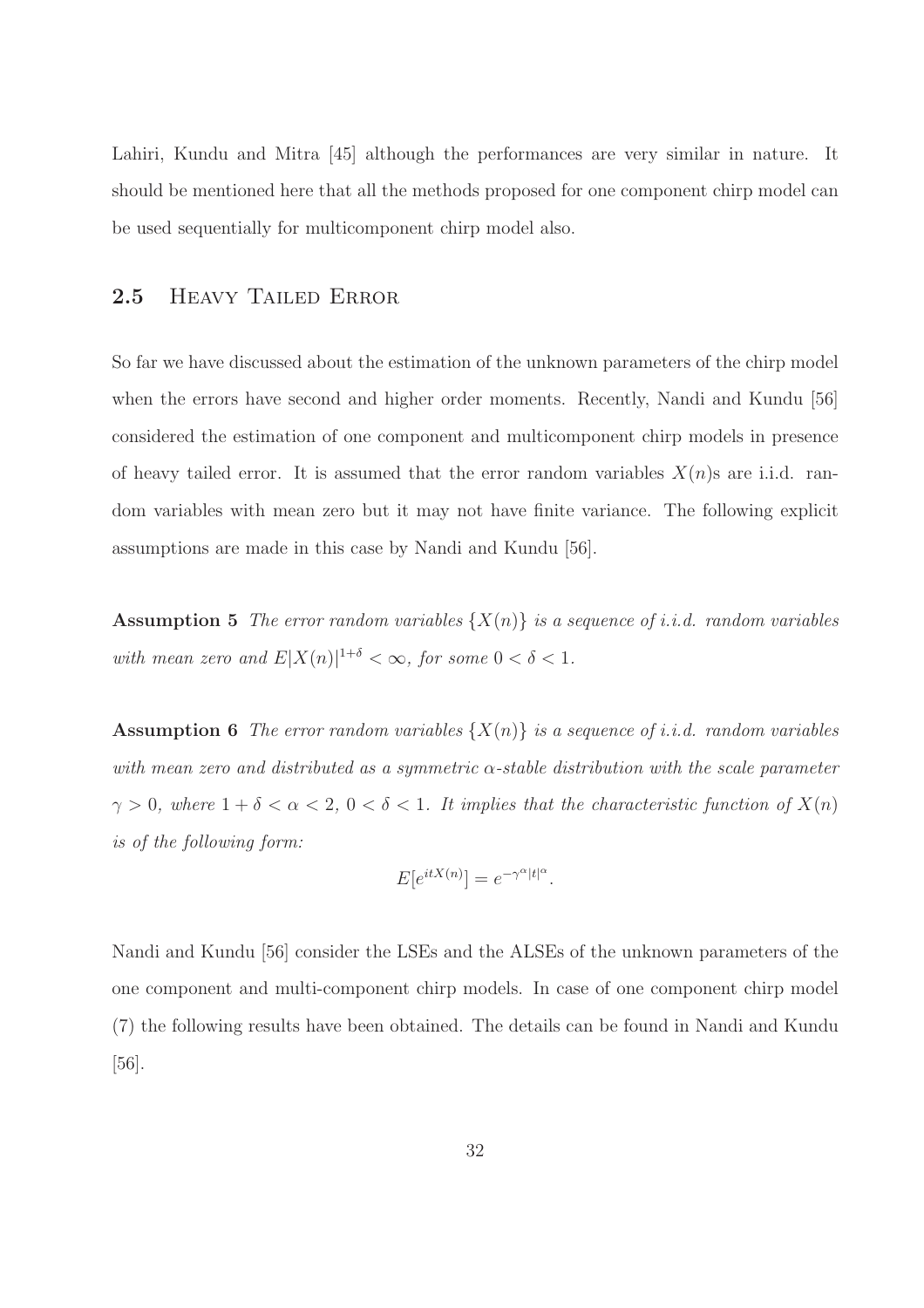THEOREM 2.17 If there exists K, such that  $0 < |A^0|^2 + |B^0|^0 < K$ ,  $0 < \alpha^0, \beta^0 < \pi$ ,  $X(n)$ satisfies Assumption 5, then  $\hat{\mathbf{\Gamma}} = (\hat{A}, \hat{B}, \hat{\alpha}, \hat{\beta})^{\top}$ , the LSE of  $\mathbf{\Gamma}^0$ , is strongly consistent. Π

THEOREM 2.18 Under the same assumptions as Theorem 2.17, and further if  $X(n)$  satisfies Assumption 6, then

$$
(N^{\frac{\alpha-1}{\alpha}}(\widehat{A}-A^0), N^{\frac{\alpha-1}{\alpha}}(\widehat{B}-B^0), N^{\frac{2\alpha-1}{\alpha}}(\widehat{\alpha}-\alpha^0), N^{\frac{3\alpha-1}{\alpha}}(\widehat{\beta}-\beta^0))^{\top}
$$

converges to a symmetric  $\alpha$ -stable distribution of dimension four.

It has been shown that the LSEs and ALSEs are asymptotically equivalent. Moreover, in case of multiple chirp model (45), the sequential procedure can be adopted, and their asymptotic properties along the same line as Theorems 13 and 14, have been obtained. It may be mentioned that in presence of heavy tailed error, the LSEs or the ALSEs may not be robust. In that case M-estimators which are more robust, may be considered. Developing both the theoretical properties and numerically efficient algorithm will be of interest. More work is needed in this direction.

# 2.6 Polynomial Phase Chirp Model

The real valued single component polynomial phase chirp model can be written as follows;

$$
y(n) = A^{0} \cos(\alpha_{1}^{0} n + \alpha_{2}^{0} n^{2} + \dots + \alpha_{k}^{0} n^{k}) + B^{0} \sin(\alpha_{1}^{0} n + \alpha_{2}^{0} n^{2} + \dots + \alpha_{k}^{0} n^{k}) + X(n). \tag{50}
$$

Here  $y(n)$  is the real valued signal observed at  $n = 1, ..., N$ ,  $A^0$  and  $B^0$  are amplitudes,  $\alpha_m^0 \in (0, \pi)$  for  $m = 1, \ldots, k$  are parameters of polynomial phase. The error component  $X(n)$  is from a stationary linear process and satisfies Assumption 1. The problem remains the same, that is, estimate the unknown parameters namely  $A^0$ ,  $B^0$ ,  $\alpha_1^0$ , ...,  $\alpha_k^0$  given a sample of size  $N$ . The corresponding complex model was originally proposed by Djurić and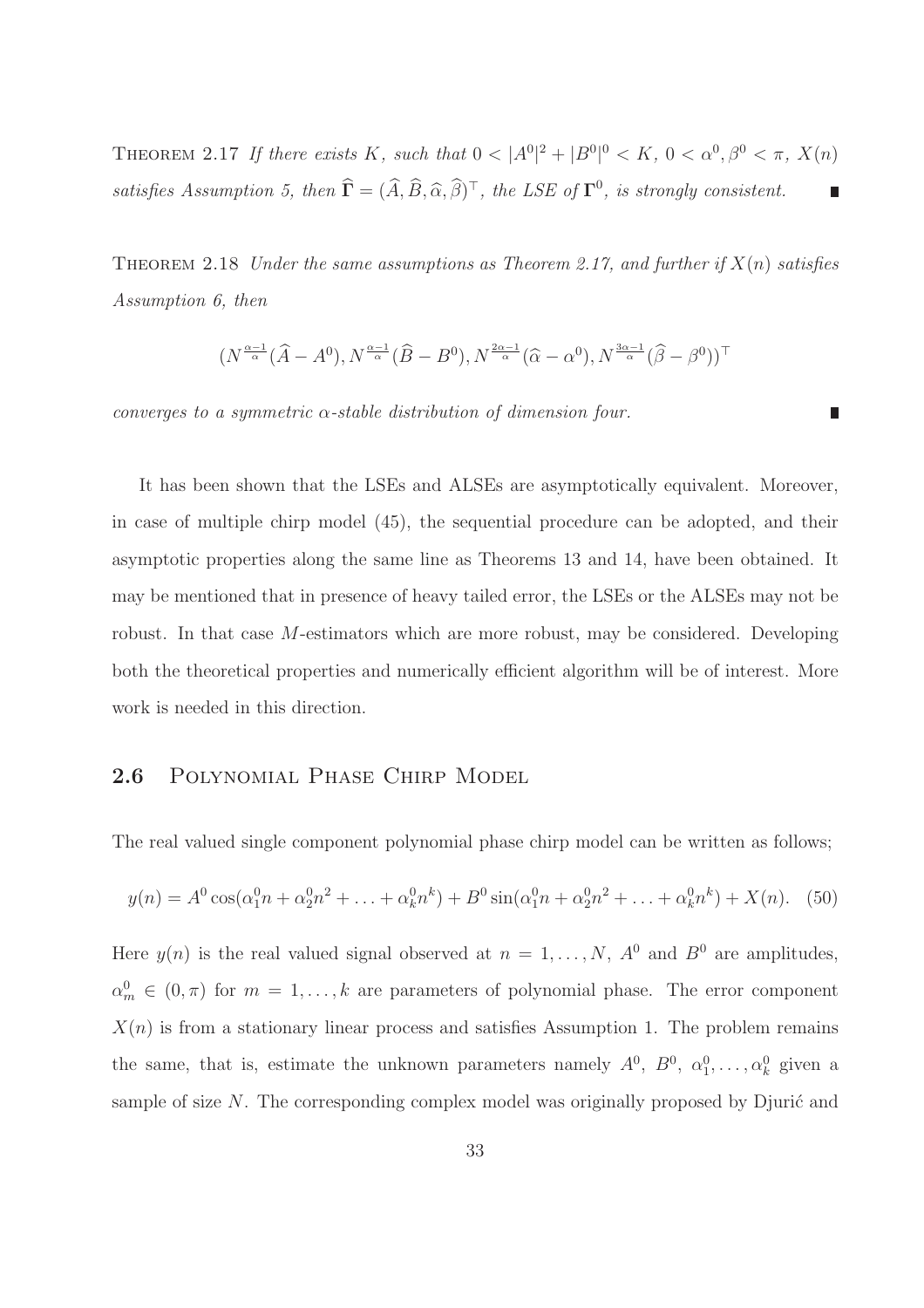Kay [12], and Nandi and Kundu [52] established the consistency and asymptotic normality properties of the LSEs of the unknown parameters for the complex polynomial chirp model. Along similar lines the following consistency and asymptotic normality results of the least squares estimators of the unknown parameters of model (50) can be easily established.

THEOREM 2.19 Suppose there exists a K, such that for  $j = 1, \ldots, p, 0 < |A^0| + |B^0| < K$ ,  $0 < \alpha_1^0, \ldots, \alpha_k^0 < \pi$  and  $\sigma^2 > 0$ . If  $X(n)$  satisfies Assumption 1, then  $\hat{\Gamma} = (\hat{A}, \hat{B}, \hat{\alpha}_1, \ldots, \hat{\alpha}_k)^{\top}$ is a strongly consistent estimate of  $\Gamma^0 = (A^0, B^0, \alpha_1^0, \dots, \alpha_k^0)^\top$ .

Theorem 2.20 Under the same assumptions as in Theorem 2.19,

$$
\left(N^{1/2}(\widehat{A}-A^{0}),N^{1/2}(\widehat{B}-B^{0}),N^{3/2}(\widehat{\alpha}_{1}-\alpha_{1}^{0}),\ldots,N^{(2k+1)/2}(\widehat{\alpha}_{k}-\alpha_{k}^{0})\right)^{\top}\stackrel{d}{\longrightarrow}\mathcal{N}_{k+2}(\mathbf{0},2c\sigma^{2}\Sigma),
$$

where

$$
\mathbf{\Sigma}^{-1} = \begin{bmatrix} 1 & 0 & \frac{B^0}{2} & \frac{B^0}{3} & \cdots & \frac{B^0}{k+1} \\ 0 & 1 & -\frac{A^0}{2} & -\frac{A^0}{3} & \cdots & -\frac{A^0}{k+1} \\ \frac{B^0}{2} & -\frac{A^0}{2} & \frac{A^{0^2} + B^{0^2}}{3} & \frac{A^{0^2} + B^{0^2}}{4} & \cdots & \frac{A^{0^2} + B^{0^2}}{k+2} \\ \frac{B^0}{3} & -\frac{A^0}{3} & \frac{A^{0^2} + B^{0^2}}{4} & \frac{A^{0^2} + B^{0^2}}{5} & \cdots & \frac{A^{0^2} + B^{0^2}}{k+3} \\ \vdots & \vdots & \vdots & \vdots & \vdots & \vdots \\ \frac{B^0}{k+1} & -\frac{A^0}{k+1} & \frac{A^{0^2} + B^{0^2}}{k+2} & \frac{A^{0^2} + B^{0^2}}{k+3} & \cdots & \frac{A^{0^2} + B^{0^2}}{2k+1} \end{bmatrix}
$$

.

Here  $\sigma^2$  and c are same as defined in Theorem 2.4.

The theoretical properties of the LSEs of the parameters of model (50) can be obtained, but at the same time, the computation of the LSEs is a challenging problem. Not much attention has been paid in this area. Moreover, the asymptotic distribution of the LSEs, as provided in Theorem 2.20, can be used in constructing confidence intervals and also addressing different testing of hypotheses issues. The following problems will be of interest.

Open Problem 9: Develop numerically efficient algorithm to compute the LSEs of the unknown parameters of model (50).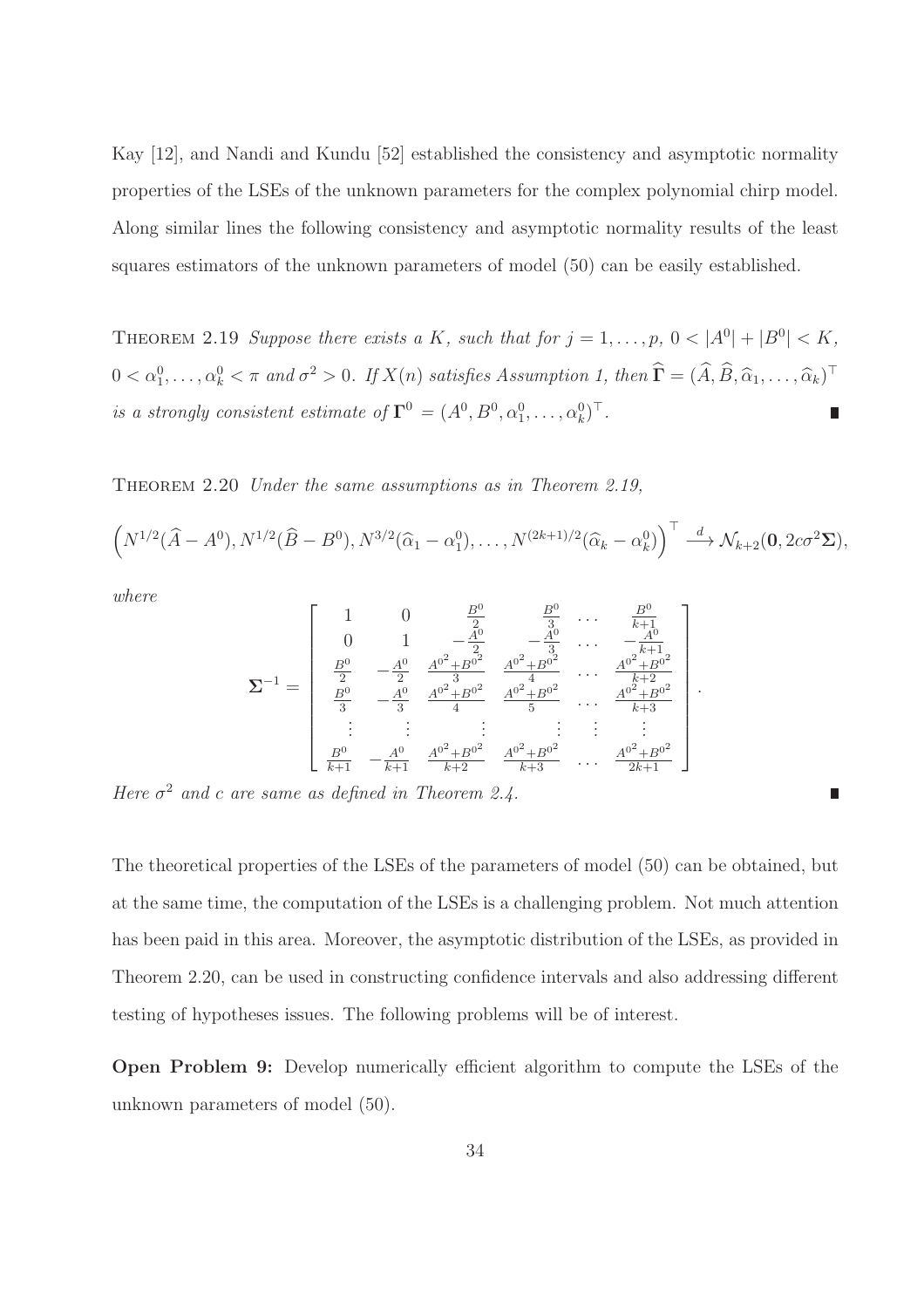Open Problem 10: Construct different confidence intervals of the unknown parameters of model (50) under different error assumptions and compare their performances in terms of average confidence lengths and coverage percentages.

Open Problem 11: Consider multicomponent polynomial phase signal and develop the theoretical properties of LSEs.

Some of the other methods which have been proposed in the literature are very specific to the complex chirp model. They are based on complex data and its conjugate, see for example Ikram, Abed-Meraim and Hua [30], Besson, Ghogho and Swami [8], Xinghao, Ran and Siyong [74], Zhang et al. [77], Liu and Yu [47], Wang, Su and Chen [72], and see the references cited therein. There are some related models which have been used in place of the chirp model. We will be discussing those in details later on. Now we consider the two dimensional chirp models in next section.

# 3 Two Dimensional Chirp Model

A multicomponent two-dimensional (2-D) chirp model can be expressed as follows

$$
y(m,n) = \sum_{k=1}^{p} \left( A_k^0 \cos(\alpha_k^0 m + \beta_k^0 m^2 + \gamma_k^0 n + \delta_k^0 n^2) + B_k^0 \sin(\alpha_k^0 m + \beta_k^0 m^2 + \gamma_k^0 n + \delta_k^0 n^2) \right) + X(m,n); \quad m = 1, ..., M, n = 1, ..., N.
$$
 (51)

Here  $y(m, n)$  is the observed value,  $A_k^0 s$ ,  $B_k^0 s$  are the amplitudes,  $\alpha_k^0 s$ ,  $\gamma_k^0 s$  are the frequencies, and  $\beta_k^0$ ,  $\delta_k^0$  are the frequency rates. The error random variables  $X(m, n)$ s have mean zero and they may have some dependence structure. The details will be mentioned later.

The above model (51) is a natural generalization of the 1-D chirp model. Model (51) and some of its variants have been used quite extensively in modeling and analyzing magnetic resonance imaging (MRI), optical imaging and different texture imaging. It has been used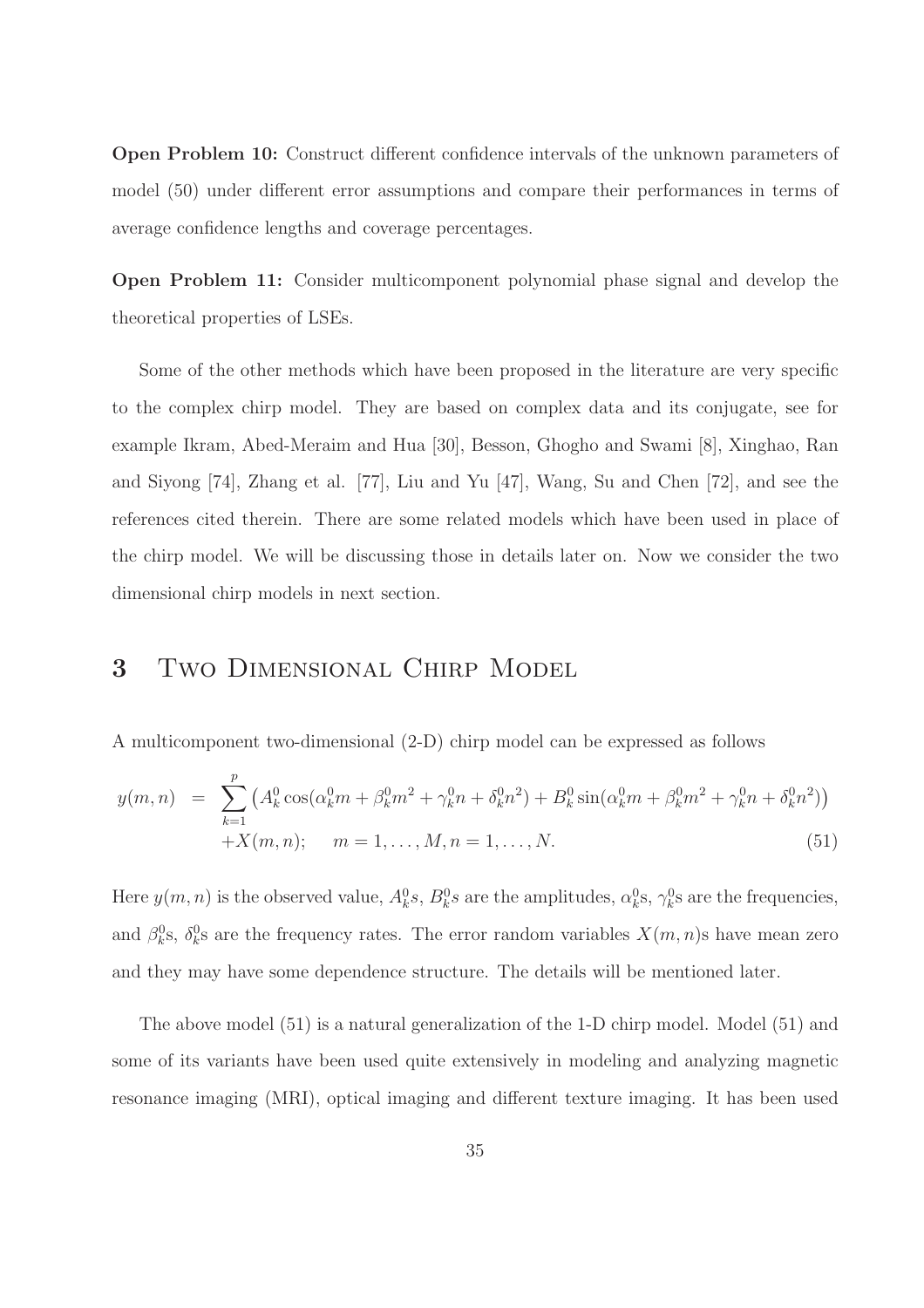quite extensively in modeling black and white 'gray' images, and to analyze finger print images data. This model has a wide applications in modeling Synthetic Aperture Radar (SAR) data and in particular Interferometric SAR data. See, for example, Pelag and Porat [58], Hedley and Rosenfeld [29], Friedlander and Francos [21], Francos and Friedlander [19, 20], Cao, Wang and Wang [9], Zhang and Liu [78], Zhang, Wang and Cao [79], and see the references cited therein.

In this section also first we discuss different estimation procedures and their properties for single component 2-D chirp model and then we consider the multiple 2-D chirp model.

## 3.1 SINGLE 2-D CHIRP MODEL

The single 2-D chirp model can be written as follows:

$$
y(m,n) = A^{0} \cos(\alpha^{0} m + \beta^{0} m^{2} + \gamma^{0} n + \delta^{0} n^{2}) + B^{0} \sin(\alpha^{0} m + \beta^{0} m^{2} + \gamma^{0} n + \delta^{0} n^{2})
$$
  
+ $X(m,n); \quad m = 1,..., M, n = 1,..., N.$  (52)

Here all the quantities are same as defined for model (51). The problem remains the same as 1-D chirp model, i.e. based on the observed data  $y(m, n)$ , one needs to estimate the unknown parameters under a suitable error assumption. First assume that  $X(m, n)$ s are i.i.d. Gaussian random variables with mean zero and variance  $\sigma^2$ , for  $m = 1, \ldots, M$  and  $n = 1, \ldots, N$ . More general error assumptions will be considered in subsequent sections.

#### 3.1.1 Maximum Likelihood and Least Squares Estimators

The log-likelihood function of the observed data without the additive constant can be written as

$$
l(\Theta) = -\frac{MN}{2}\ln \sigma^2 - \frac{1}{2\sigma^2} \sum_{m=1}^{M} \sum_{n=1}^{N} (y(m, n) - A\cos(\alpha m + \beta m^2 + \gamma n + \delta n^2) - B\sin(\alpha m + \beta m^2 + \gamma n + \delta n^2))^2.
$$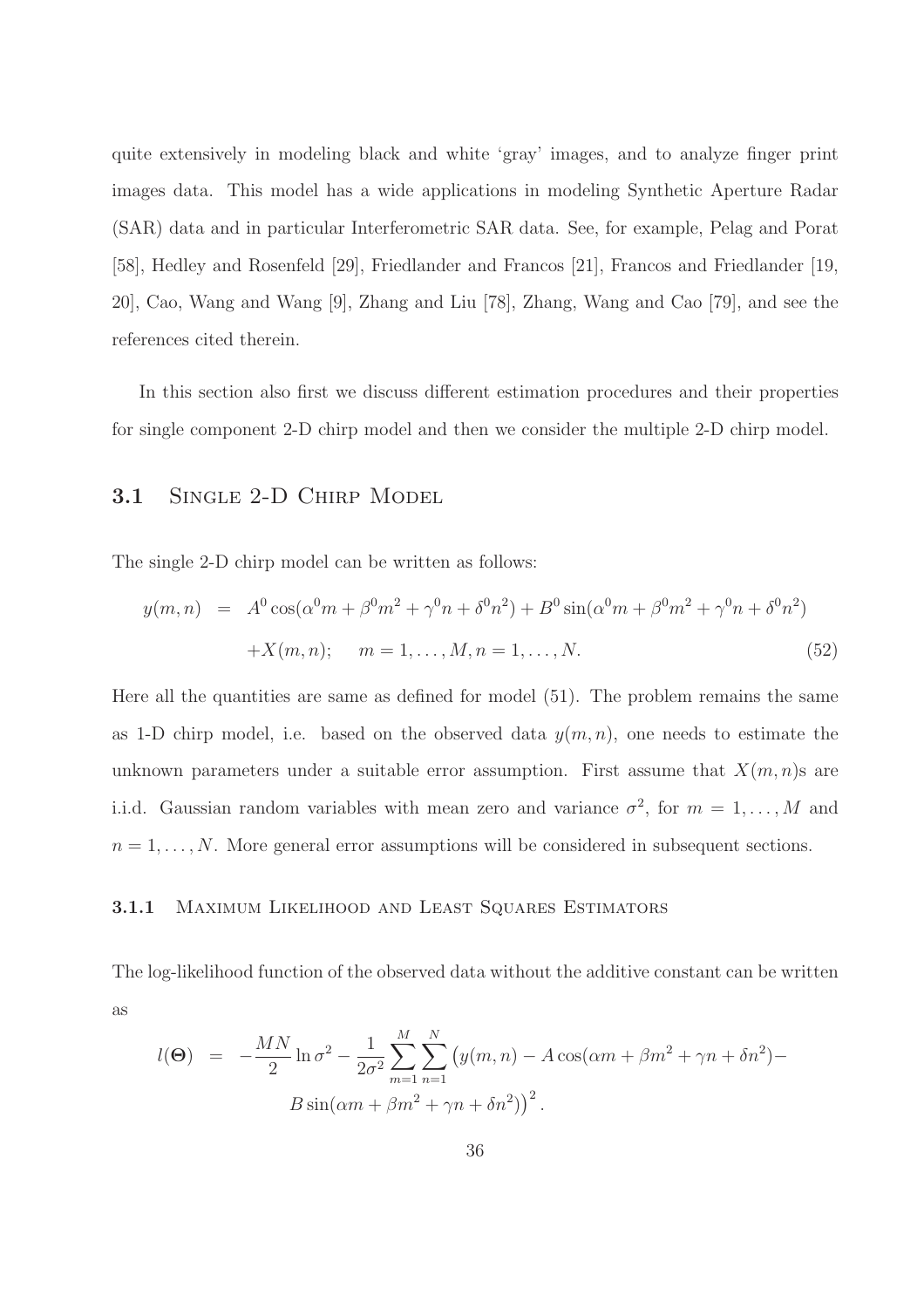Here,  $\mathbf{\Theta} = (A, B, \alpha, \beta, \gamma, \delta, \sigma^2)^\top$ . The MLEs of the unknown parameters  $\mathbf{\Gamma} = (A, B, \alpha, \beta, \gamma, \delta)^\top$ can be obtained, similarly as 1-D chirp model, as the argument minimum of

$$
Q(\Gamma) = \sum_{m=1}^{M} \sum_{n=1}^{N} \left( y(m,n) - A\cos(\alpha m + \beta m^2 + \gamma n + \delta n^2) - B\sin(\alpha m + \beta m^2 + \gamma n + \delta n^2) \right)^2.
$$
\n(53)

If  $\hat{\mathbf{\Gamma}} = (\hat{A}, \hat{B}, \hat{\alpha}, \hat{\beta}, \hat{\gamma}, \hat{\delta})^{\top}$ , is the MLE of  $\mathbf{\Gamma}$ , which minimizes (53), then the MLEs of  $\hat{\sigma}^2$  can be obtained as

$$
\widehat{\sigma}^2 = \frac{1}{MN} \sum_{m=1}^M \sum_{n=1}^N \left( y(m,n) - \widehat{A} \cos(\widehat{\alpha}m + \widehat{\beta}m^2 + \widehat{\gamma}n + \widehat{\delta}n^2) - \widehat{B} \sin(\widehat{\alpha}m + \widehat{\beta}m^2 + \widehat{\gamma}n + \delta n^2) \right)^2.
$$

As expected, the MLEs cannot be obtained in explicit forms. One needs to use some numerical techniques to compute the MLEs. Newton-Raphson, Gauss-Newton, Genetic algorithm or simulated annealing method may be used for this purpose. Alternatively, the method suggested by Saha and Kay [64] as described in the section 2.1.1 may be used to find the MLEs of the unknown parameters. The details are avoided.

Lahiri [40], see also Lahiri and Kundu [41] in this respect, established the asymptotic properties of the MLEs. Under a fairly general set of conditions, it has been shown that the MLEs are strongly consistent and they are asymptotically normally distributed. The results are provided in details below.

THEOREM 3.1 If there exists a K, such that  $0 < |A^0| + |B^0| < K$ ,  $0 < \alpha^0, \beta^0, \gamma^0, \delta^0 < \pi$ , and  $\sigma^2 > 0$ , then  $\hat{\Theta} = (\hat{A}, \hat{B}, \hat{\alpha}, \hat{\beta}, \hat{\gamma}, \hat{\delta}, \hat{\sigma}^2)^T$  is a strongly consistent estimate of  $\Theta^0 =$  $(A^0, B^0, \alpha^0, \beta^0, \gamma^0, \delta^0, \sigma^2)^\top.$ П

THEOREM 3.2 Under the same assumptions as in Theorem 3.1, if we denote  $\bf{D}$  as a 6  $\times$  6 diagonal matrix as

$$
\mathbf{D} = diag\left\{M^{1/2}N^{1/2}, M^{1/2}N^{1/2}, M^{3/2}N^{1/2}, M^{5/2}N^{1/2}, M^{1/2}N^{3/2}, M^{1/2}N^{5/2}\right\},\,
$$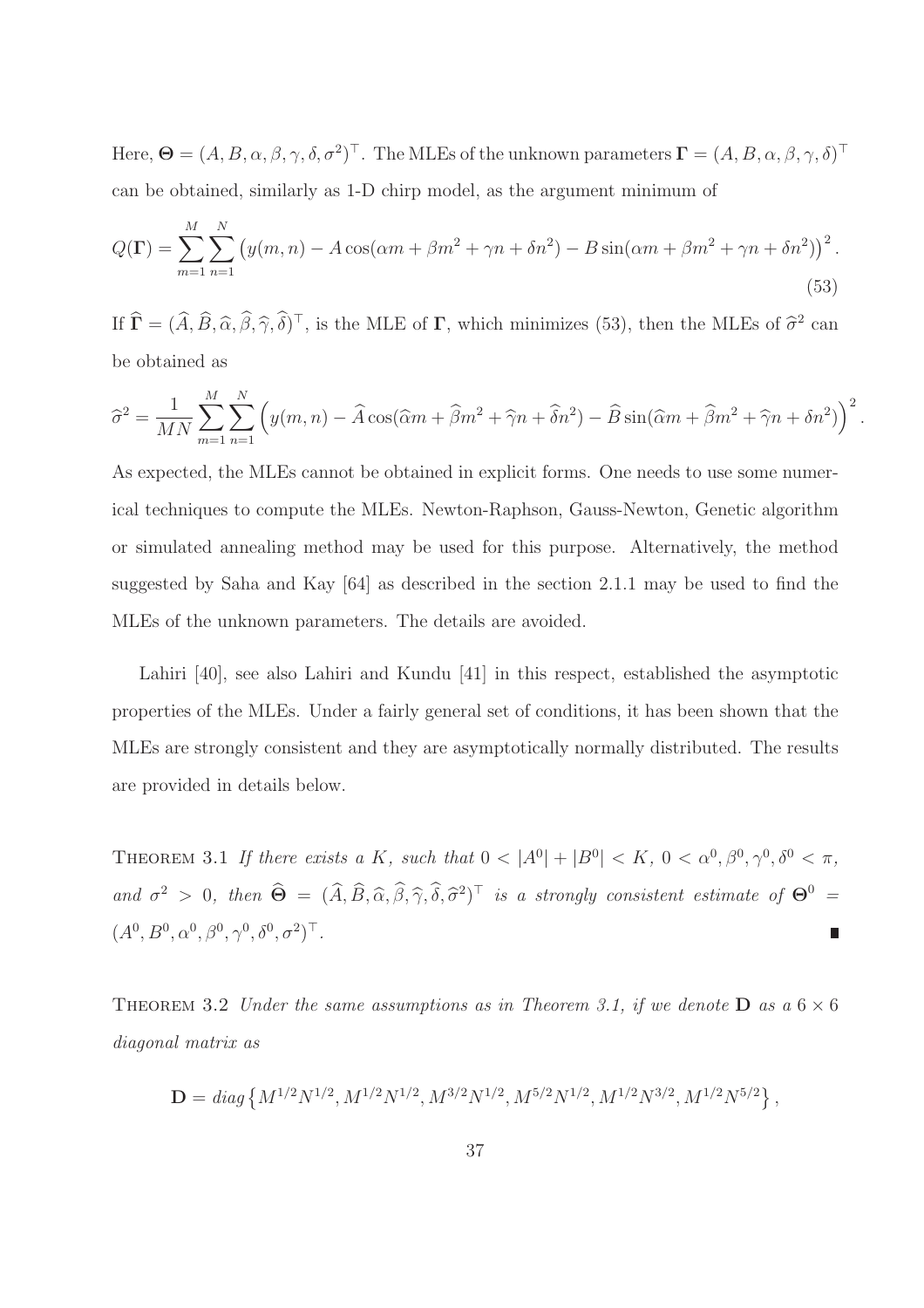then

$$
\mathbf{D}(\widehat{A}-A^0,\widehat{B}-B^0,\widehat{\alpha}-\alpha^0,\widehat{\beta}-\beta^0,\widehat{\gamma}-\gamma^0,\widehat{\delta}-\delta^0)^\top \stackrel{d}{\longrightarrow} \mathcal{N}_6(\mathbf{0},2\sigma^2\Sigma),
$$

where

$$
\pmb{\Sigma}^{-1} = \left[\begin{array}{cccccc} 1 & 0 & \frac{B^0}{2} & \frac{B^0}{3} & \frac{B^0}{2} & \frac{B^0}{3} \\ 0 & 1 & -\frac{A^0}{2} & -\frac{A^0}{3} & -\frac{A^0}{2} & -\frac{A^0}{3} \\ \frac{B^0}{2} & -\frac{A^0}{2} & \frac{A^{0^2} + B^{0^2}}{3} & \frac{A^{0^2} + B^{0^2}}{4} & \frac{A^{0^2} + B^{0^2}}{4} & \frac{A^{0^2} + B^{0^2}}{4.5} \\ \frac{B^0}{3} & -\frac{A^0}{3} & \frac{A^{0^2} + B^{0^2}}{4} & \frac{A^{0^2} + B^{0^2}}{4} & \frac{A^{0^2} + B^{0^2}}{4} & \frac{A^{0^2} + B^{0^2}}{4} & \frac{A^{0^2} + B^{0^2}}{4} \\ \frac{B^0}{2} & -\frac{A^0}{2} & \frac{A^{0^2} + B^{0^2}}{4.5} & \frac{A^{0^2} + B^{0^2}}{5} & \frac{A^{0^2} + B^{0^2}}{4} & \frac{A^{0^2} + B^{0^2}}{5} \end{array}\right].
$$

П

Note that the asymptotic distribution of the MLEs can be used to construct confidence intervals of the unknown parameters. They can be used for testing of hypothesis problem also.

Since, the LSEs are MLEs under the assumption of i.i.d. Gaussian errors, the above MLEs are the LSEs also. In fact, the LSEs can be obtained by minimizing (53) for a more general set of error assumptions. Let us make the following assumption on the error component  $X(m, n)$ .

**Assumption 7** The error component  $X(m, n)$  has the following form:

$$
X(m,n) = \sum_{j=-\infty}^{\infty} \sum_{k=-\infty}^{\infty} a(j,k)e(m-j,n-k),
$$

with

$$
\sum_{j=-\infty}^{\infty} \sum_{k=-\infty}^{\infty} |a(j,k)| < \infty,
$$

where,  $\{e(m,n)\}\$ is a double array sequence of i.i.d. random variables with mean zero, variance  $\sigma^2$ , and with finite fourth moment.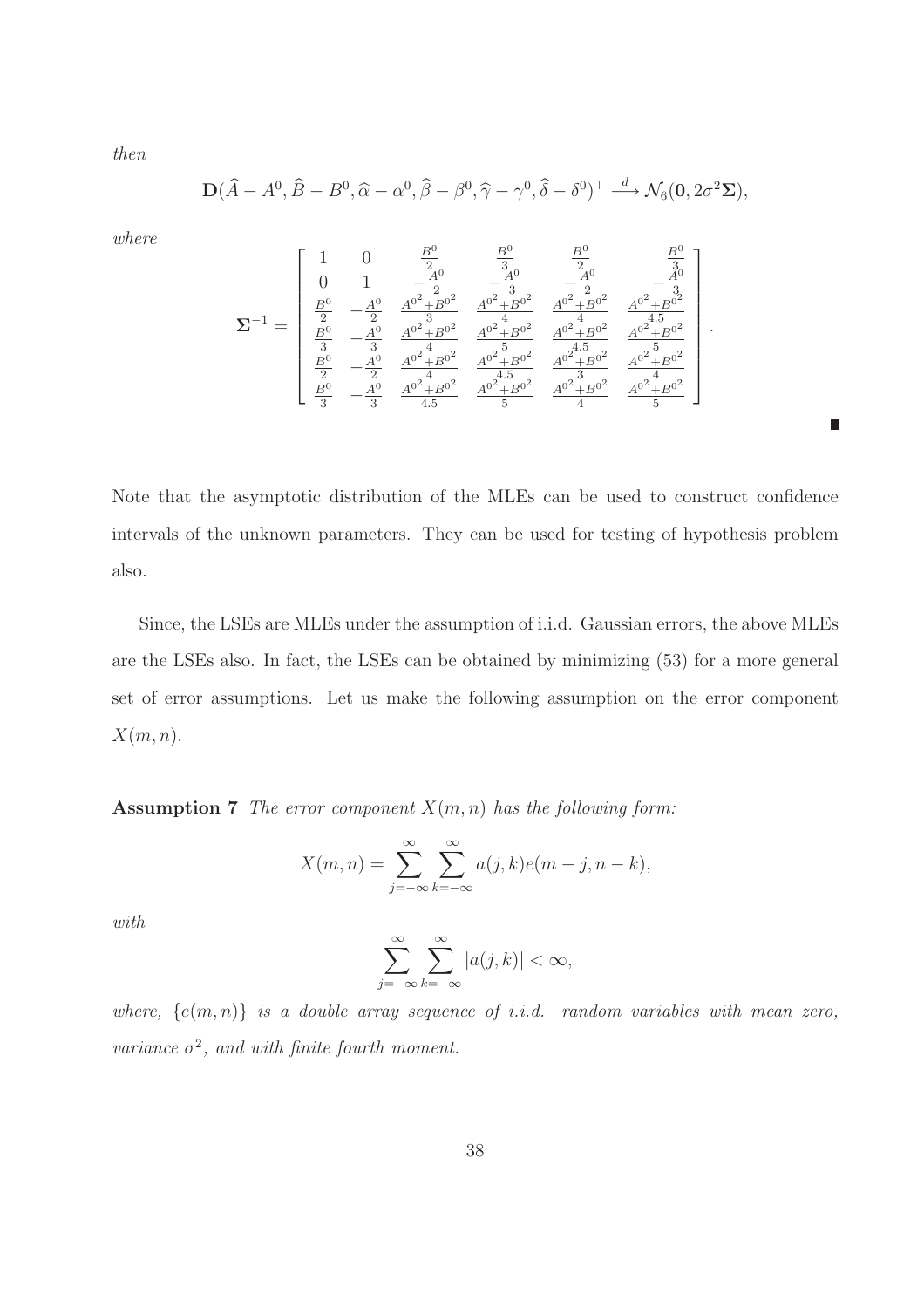Note that Assumption 7 is a natural generalization of Assumption 1 from 1-D to 2-D. The additive error  $X(m, n)$  which satisfies Assumption 7, is known as the 2-D linear process. Lahiri [40] established that under Assumption 7, the LSE of  $\Theta$  is strongly consistent under the same assumption as in Theorem 3.1. Moreover, the LSEs are asymptotically normally distributed as provided in the following theorem. Denote  $\widehat{\Gamma}$  as the LSE of  $\mathbf{\Gamma}^0.$ 

Theorem 3.3 Under the same assumptions as in Theorem 3.1 and Assumption 7,

$$
\mathbf{D}(\widehat{\boldsymbol{\Gamma}} - \boldsymbol{\Gamma}^0) \stackrel{d}{\longrightarrow} N_6(\mathbf{0}, 2c\sigma^2 \boldsymbol{\Sigma}),
$$

where matrices  $D$  and  $\Sigma$  are same as defined in Theorem 3.2 and

$$
c = \sum_{j=-\infty}^{\infty} \sum_{k=-\infty}^{\infty} a^2(j,k).
$$

#### 3.1.2 Approximate Least Squares Estimators

Along the same line as the 1-D chirp signal model, Grover, Kundu and Mitra [25] considered a 2-D periodogram type function as follows:

$$
I(\alpha, \beta, \gamma, \delta) = \frac{2}{MN} \left\{ \left( \sum_{m=1}^{M} \sum_{n=1}^{N} y(m, n) \cos(\alpha m + \beta m^2 + \gamma n + \delta n^2) \right)^2 + \left( \sum_{m=1}^{M} \sum_{n=1}^{N} y(m, n) \sin(\alpha m + \beta m^2 + \gamma n + \delta n^2) \right)^2 \right\}.
$$
 (54)

The main idea about the above 2-D periodogram type function has been obtained from the periodogram estimator in case the 2-D sinusoidal model. It has been observed by Kundu and Nandi [37] that the 2-D periodogram type estimators for a 2-D sinusoidal model are consistent and asymptotically equivalent to the corresponding LSEs. The 2-D periodogram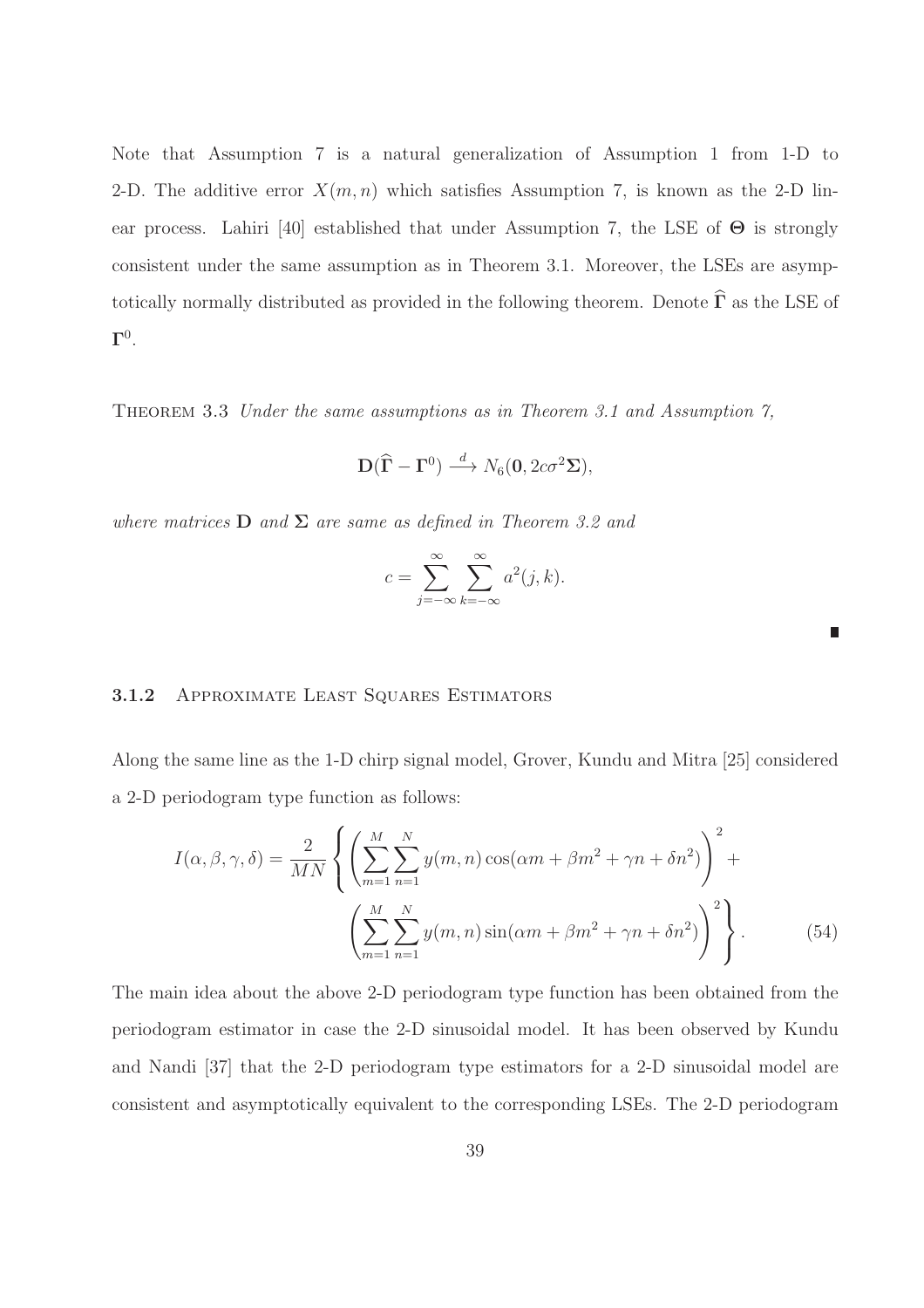type estimators or the ALSEs of the 2-D chirp model can be obtained by the argument maximum of  $I(\alpha, \beta, \gamma, \delta)$  given in (54) over the range  $(0, \pi) \times (0, \pi) \times (0, \pi) \times (0, \pi)$ . The explicit solutions of the argument maximum of  $I(\alpha, \beta, \gamma, \delta)$  cannot be obtained analytically. Numerical methods are required to compute the ALSEs. Extensive simulation experiments have been performed by Grover, Kundu and Mitra [25], and it has been observed that the Downhill-Simplex method performs quite well to compute the ALSEs, provided the initial guesses are quite close to the true values. It has been observed in simulation studies that although both LSEs and ALSEs involve solving 4-D optimization problem, computational time of the ALSEs is significantly lower than the LSEs. It has been established that the LSEs and ALSEs are asymptotically equivalent. Therefore, the ALSEs are strongly consistent and the asymptotic distribution of the ALSEs is same as the LSEs.

Since the computation of the LSEs or the ALSEs is a challenging problem, several other computationally efficient methods are available in the literature. But unfortunately in most the cases, either the asymptotic properties are unknown or they may not have the same efficiency as the LSEs or ALSEs. Now we provide two estimators which have the same asymptotic efficiency as the LSEs or ALSEs and at the same time both of them can be computed more efficiently than the LSEs or the ALSEs.

#### 3.1.3 2-D FINITE STEP EFFICIENT ALGORITHM

Lahiri, Kundu and Mitra [43] extended the one dimensional efficient algorithm as has been described in Section 2.1.4 for 2-D single chirp signal model. The idea is quite similar. It is observed that if we start with the initial guesses of  $\alpha^0$  and  $\gamma^0$  having convergence rates  $O_p(M^{-1}N^{-1/2})$  and  $O_p(N^{-1}M^{-1/2})$ , respectively, and  $\beta^0$  and  $\delta^0$  having convergence rates  $O_p(M^{-2}N^{-1/2})$  and  $O_p(N^{-2}M^{-1/2})$ , respectively, then after four iterations the algorithm produces estimates of  $\alpha^0$  and  $\gamma^0$  having convergence rates  $O_p(M^{-3/2}N^{-1/2})$  and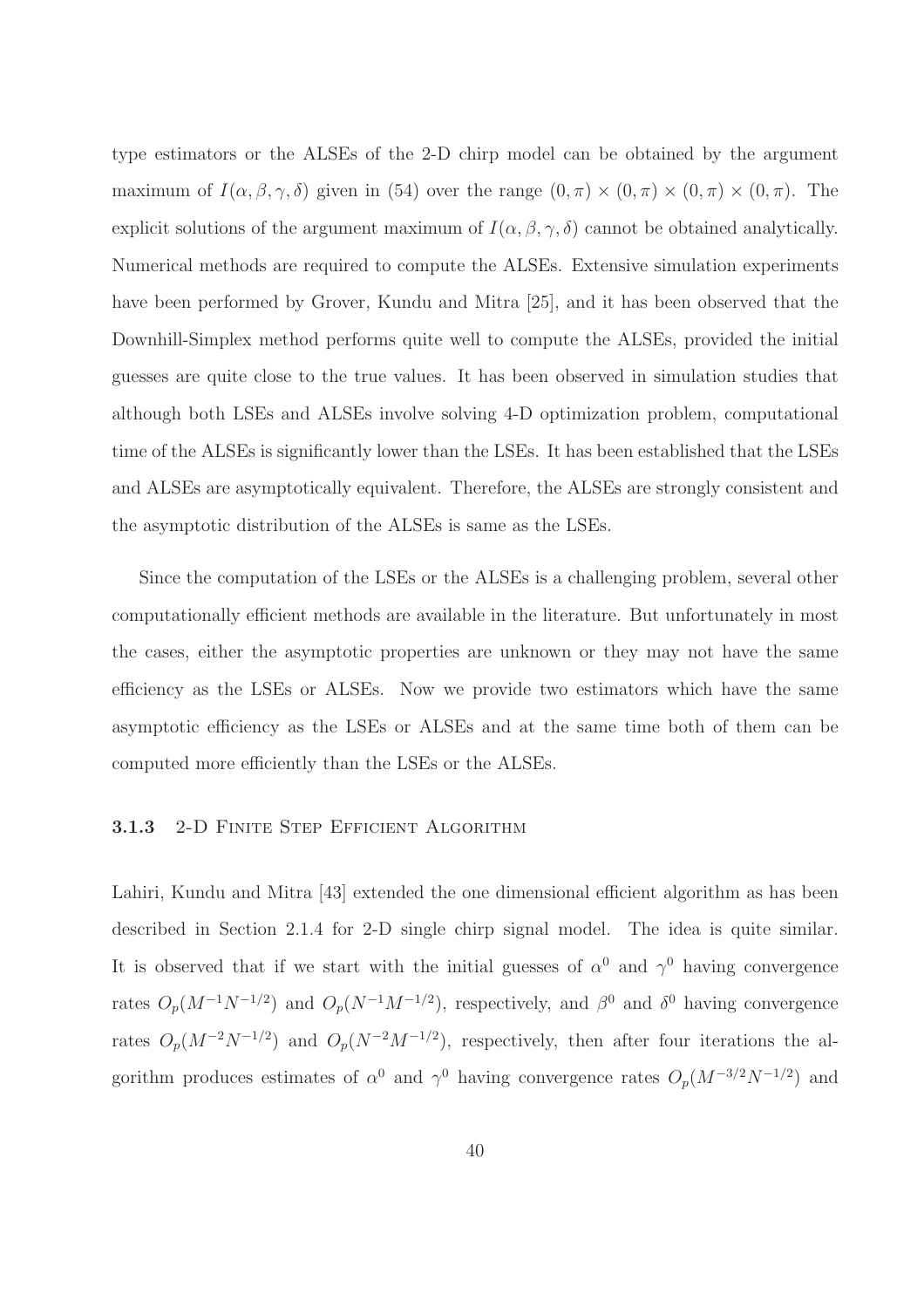$O_p(N^{-3/2}M^{-1/2})$ , respectively, and  $\beta^0$  and  $\delta^0$  having convergence rates  $O_p(M^{-5/2}N^{-1/2})$  and  $O_p(N^{-5/2}M^{-1/2})$ , respectively. Therefore, the efficient algorithm produces estimates which have the same rates of convergence as the LSEs or the ALSEs. Moreover, it is guaranteed that the algorithm stops after four iterations.

Before providing the algorithm in details, we introduce the following notation and some preliminary results similarly as in Section 2.1.4. If  $\tilde{\alpha}$  is an estimator of  $\alpha^0$  such that  $\tilde{\alpha} - \alpha^0 =$  $O_p(M^{(-1-\lambda_{11})}N^{-\lambda_{12}})$ , for some  $0<\lambda_{11},\lambda_{12}\leq 1/2$ , and  $\beta$  is an estimator of  $\beta^0$  such that  $\beta - \beta^0 = O_p(M^{(-2-\lambda_{21})}N^{-\lambda_{22}})$ , for some  $0 < \lambda_{21}, \lambda_{22} \le 1/2$ , then an improved estimator of  $\alpha^0$  can be obtained as

$$
\widetilde{\tilde{\alpha}} = \widetilde{\alpha} + \frac{48}{M^2} \text{Im} \left( \frac{P_{MN}^{\alpha}}{Q_{MN}^{\alpha,\beta}} \right),\tag{55}
$$

with

$$
P_{MN}^{\alpha} = \sum_{n=1}^{N} \sum_{m=1}^{M} y(m,n) \left( m - \frac{M}{2} \right) e^{-i(\tilde{\alpha}m + \tilde{\beta}m^2)} \tag{56}
$$

$$
Q_{MN}^{\alpha,\beta} = \sum_{n=1}^{N} \sum_{m=1}^{M} y(m,n) e^{-i(\tilde{\alpha}m + \tilde{\beta}m^2)}.
$$
\n(57)

Similarly, an improved estimator of  $\beta^0$  can be obtained as

$$
\widetilde{\widetilde{\beta}} = \widetilde{\beta} + \frac{45}{M^4} \text{Im} \left( \frac{P_{MN}^{\beta}}{Q_{MN}^{\alpha,\beta}} \right),\tag{58}
$$

with

$$
P_{MN}^{\beta} = \sum_{n=1}^{N} \sum_{m=1}^{M} y(m,n) \left( m^2 - \frac{M^2}{3} \right) e^{-i(\tilde{\alpha}m + \tilde{\beta}m^2)}
$$
(59)

and  $Q_{MN}^{\alpha,\beta}$  is same as defined above in (57).

The following two results provide the justification for the improved estimators, whose proofs can be obtained in Lahiri, Kundu and Mitra [43].

THEOREM 3.4 If 
$$
\tilde{\alpha} - \alpha^0 = O_p(M^{-1-\lambda_{11}}N^{-\lambda_{12}})
$$
 for  $\lambda_{11}, \lambda_{12} > 0$ , then  
\n(a)  $(\tilde{\alpha} - \alpha^0) = O_p(M^{-1-2\lambda_{11}}N^{-\lambda_{12}})$  if  $\lambda_{11} \le 1/4$ ,  
\n(b)  $M^{3/2}N^{1/2}(\tilde{\alpha} - \alpha^0) \xrightarrow{d} N(0, \sigma_1^2)$  if  $\lambda_{11} > 1/4, \lambda_{12} = 1/2$ ,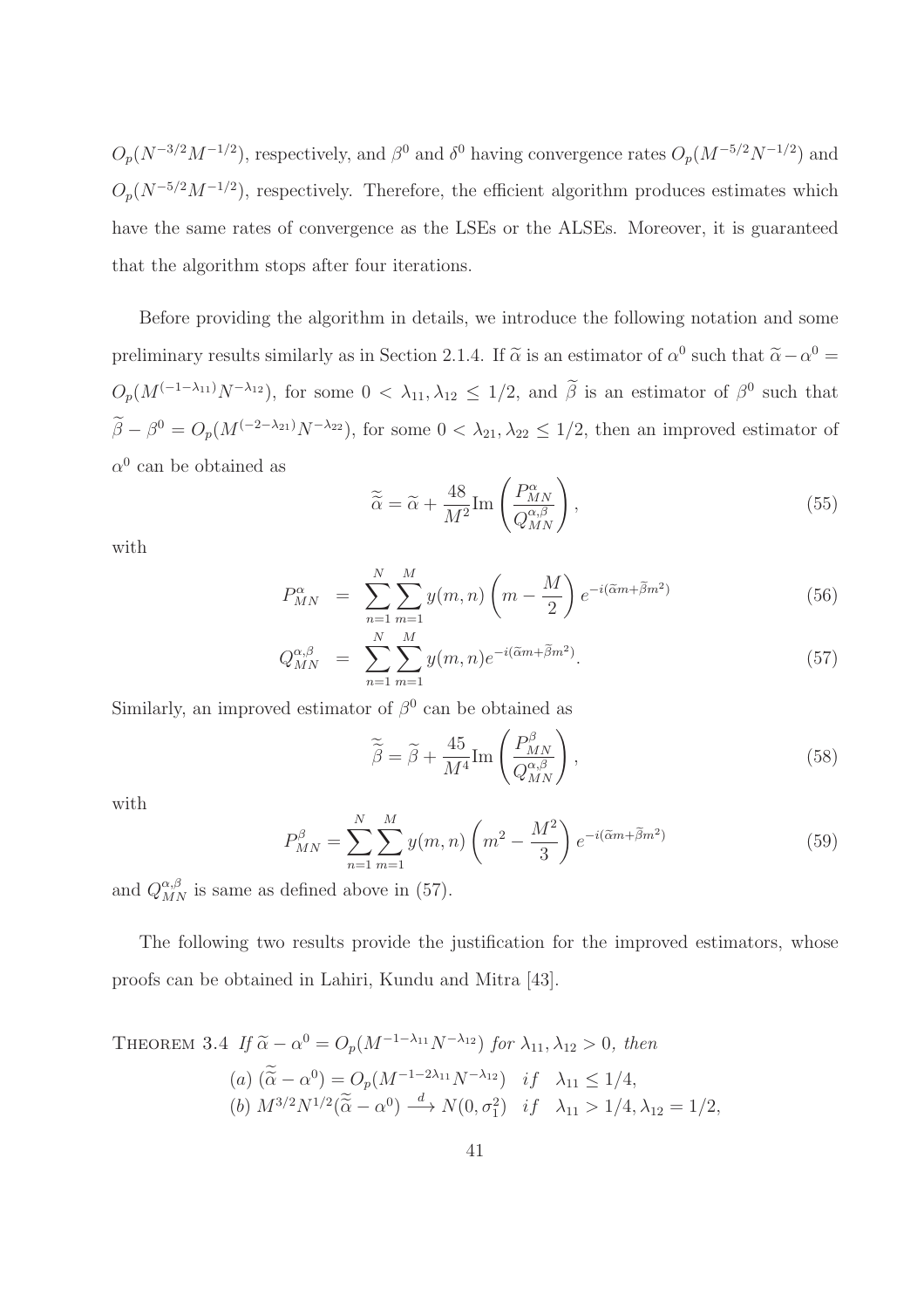where  $\sigma_1^2 =$  $384c\sigma^2$  $\frac{\partial G_1}{\partial t^0}$ , the asymptotic variance of the LSE of  $\alpha^0$ , and c is same as defined in Theorem 3.3.

THEOREM 3.5 If  $\beta - \beta^0 = O_p(M^{-2-\lambda_{21}}N^{-\lambda_{22}})$  for  $\lambda_{21}, \lambda_{22} > 0$ , then

(a) 
$$
(\tilde{\beta} - \beta^0) = O_p(M^{-2-\lambda_{21}}N^{-\lambda_{22}})
$$
 if  $\lambda_{21} \le 1/4$ ,  
\n(b)  $M^{5/2}N^{1/2}(\tilde{\tilde{\beta}} - \beta^0) \stackrel{d}{\longrightarrow} N(0, \sigma_2^2)$  if  $\lambda_{21} > 1/4, \lambda_{22} = 1/2$ ,

where  $\sigma_2^2 =$  $360c\sigma^2$  $\frac{30000}{A^{0^2} + B^{0^2}}$ , the asymptotic variance of the LSE of  $\beta^0$ , and c is same as defined in the previous theorem.

In order to find estimators of  $\gamma^0$  and  $\delta^0$ , interchange the roles of M and N. If  $\tilde{\gamma}$  is an estimator of  $\gamma^0$  such that  $\tilde{\gamma} - \gamma^0 = O_p(N^{(-1-\kappa_{11})}N^{-\kappa_{12}})$ , for some  $0 < \kappa_{11}, \kappa_{12} \le 1/2$ , and  $\delta$ is an estimator of  $\delta^0$  such that  $\delta - \delta^0 = O_p(M^{(-2-\kappa_{21})}N^{-\kappa_{22}})$ , for some  $0 < \kappa_{21}, \kappa_{22} \le 1/2$ , then an improved estimator of  $\gamma^0$  can be obtained as

$$
\widetilde{\widetilde{\gamma}} = \widetilde{\gamma} + \frac{48}{N^2} \text{Im} \left( \frac{P_{MN}^{\gamma}}{Q_{MN}^{\gamma,\delta}} \right),\tag{60}
$$

with

$$
P_{MN}^{\gamma} = \sum_{n=1}^{N} \sum_{m=1}^{M} y(m,n) \left(n - \frac{N}{2}\right) e^{-i(\tilde{\gamma}n + \tilde{\delta}n^2)} \tag{61}
$$

$$
Q_{MN}^{\gamma,\delta} = \sum_{n=1}^{N} \sum_{m=1}^{M} y(m,n) e^{-i(\tilde{\gamma}n + \tilde{\delta}n^2)}, \qquad (62)
$$

and an improved estimator of  $\delta^0$  can be obtained as

$$
\widetilde{\widetilde{\delta}} = \widetilde{\delta} + \frac{45}{N^4} \text{Im} \left( \frac{P_{MN}^{\delta}}{Q_{MN}^{\gamma,\delta}} \right),\tag{63}
$$

with

$$
P_{MN}^{\delta} = \sum_{n=1}^{N} \sum_{m=1}^{M} y(m,n) \left( n^2 - \frac{N^2}{3} \right) e^{-i(\tilde{\gamma}n + \tilde{\delta}n^2)}
$$
(64)

and  $Q_{MN}^{\gamma,\delta}$  is same as defined in (62).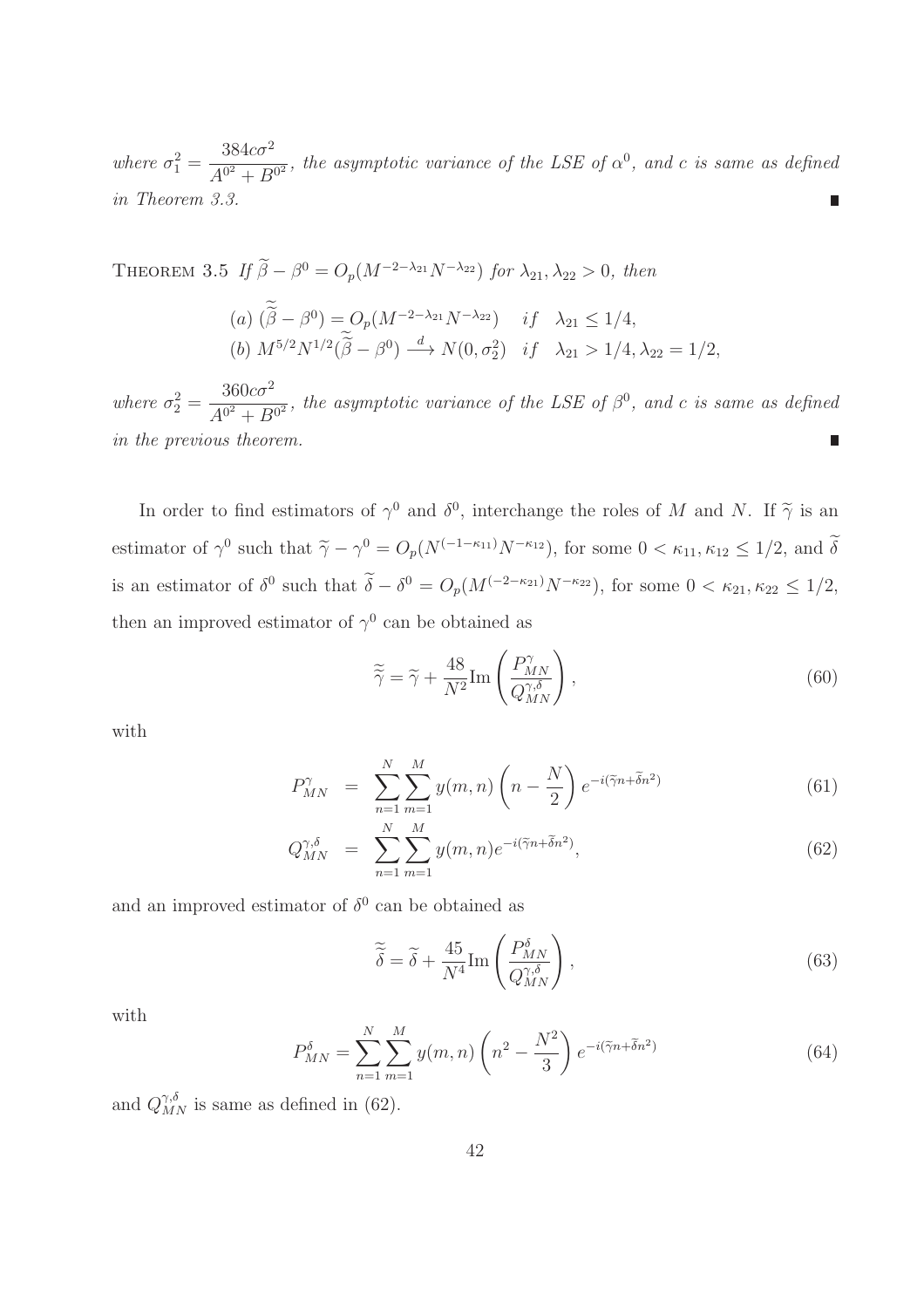In this case, the following two results provide the justification for the improved estimators and the proofs can be obtained in Lahiri, Kundu and Mitra [43].

THEOREM 3.6 If  $\widetilde{\gamma} - \gamma^0 = O_p(N^{-1-\kappa_{11}}M^{-\kappa_{12}})$  for  $\kappa_{11}, \kappa_{12} > 0$ , then  $(a)(\widetilde{\gamma}-\gamma^0)=O_p(N^{-1-2\kappa_{11}}M^{-\kappa_{12}})$  if  $\kappa_{11}\leq 1/4,$  $(b) N^{3/2} M^{1/2}(\tilde{\tilde{\gamma}} - \gamma^0) \stackrel{d}{\longrightarrow} N(0, \sigma_1^2)$  if  $\kappa_{11} > 1/4, \kappa_{12} = 1/2$ .

Here  $\sigma_1^2$  and c are same as defined in Theorem 3.4.

THEOREM 3.7 If  $\delta - \delta^0 = O_p(N^{-2-\kappa_{21}}M^{-\kappa_{22}})$  for  $\kappa_{21}, \kappa_{22} > 0$ , then

$$
(a)(\widetilde{\delta} - \delta^0) = O_p(N^{-2-\kappa_{21}}M^{-\kappa_{22}}) \quad if \quad \kappa_{21} \le 1/4,
$$
  
\n
$$
(b)N^{5/2}M^{1/2}(\widetilde{\delta} - \delta^0) \stackrel{d}{\longrightarrow} N(0, \sigma_2^2) \quad if \quad \kappa_{21} > 1/4, \kappa_{22} = 1/2.
$$

Here  $\sigma_2^2$  and c are same as defined in Theorem 3.5.

Now we show that starting from the initial guesses  $\tilde{\alpha}$ ,  $\tilde{\beta}$ , with convergence rates  $\tilde{\alpha} - \alpha^0 =$  $O_p(M^{-1}N^{-1/2})$  and  $\tilde{\beta} - \beta^0 = O_p(M^{-2}N^{-1/2})$ , respectively, how the above results can be used to obtain efficient estimators, which have the same rate of convergence as the LSEs. It may be noted that finding initial guesses with the above convergence rates are not difficult. It can be obtained by finding the minimum of  $Q_1(\alpha, \beta)$ , where

$$
Q_1(\alpha, \beta) = \sum_{m=1}^{M} \left( \sum_{n=1}^{N} y(m, n) - A \cos(\alpha m + \beta m^2) - B \sin(\alpha m + \beta m^2) \right)^2.
$$

Here also the main idea is not to use the whole sample at the beginning. We use part of the sample at the beginning and gradually proceed towards the complete sample. The algorithm is described below. We denote the estimates of  $\alpha^0$  and  $\beta^0$  obtained at the j-th iteration as  $\tilde{\alpha}^{(j)}$  and  $\beta^{(j)}$ , respectively.

ALGORITHM 4: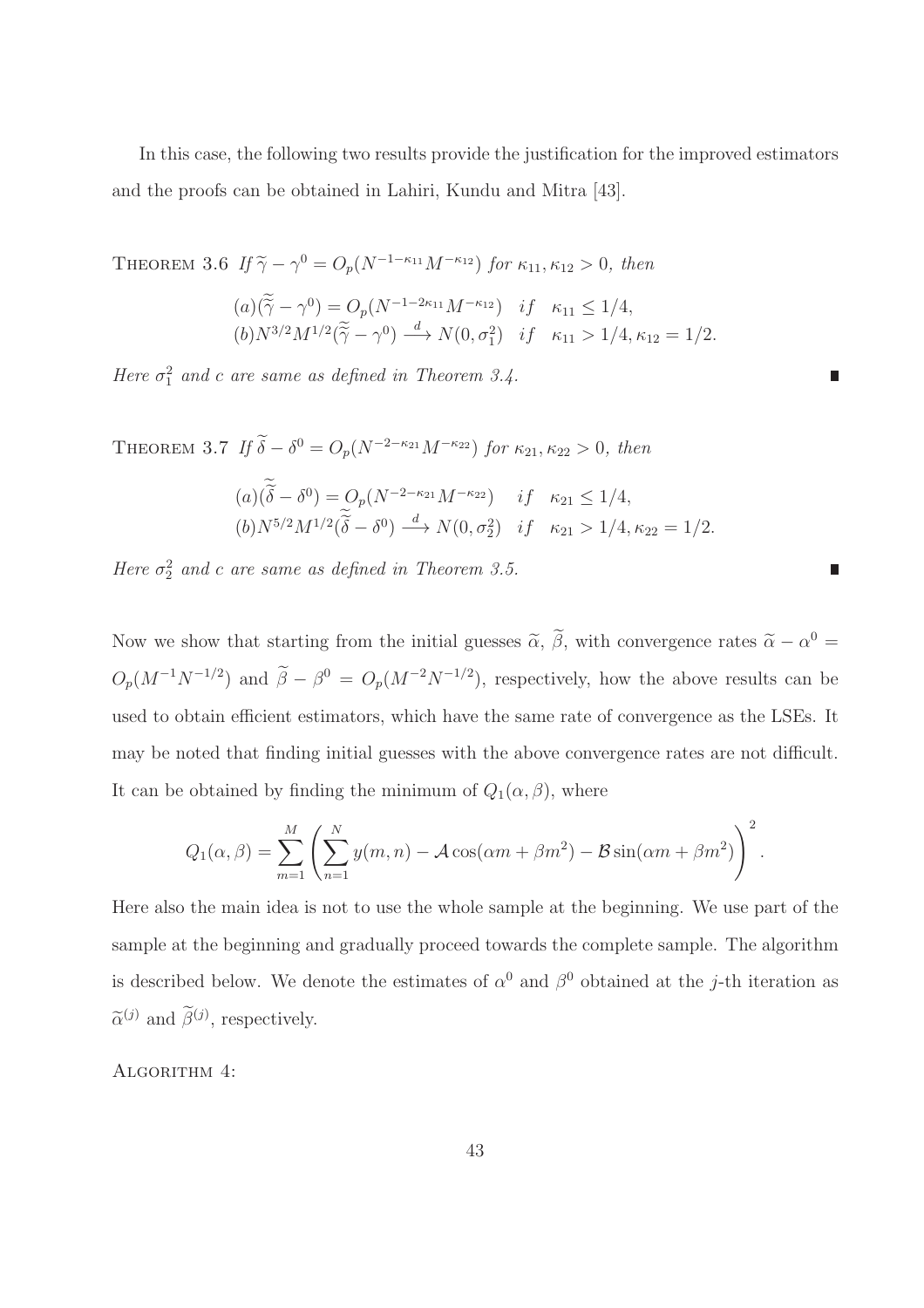Step 1: Choose  $M_1 = M^{8/9}$ ,  $N_1 = N$ . Therefore,

$$
\widetilde{\alpha}^{(0)} - \alpha^0 = O_p(M^{-1}N^{-1/2}) = O_p(M_1^{-1-1/8}N_1^{-1/2}) \text{ and}
$$
  

$$
\widetilde{\beta}^{(0)} - \beta^0 = O_p(M^{-2}N^{-1/2}) = O_p(M_1^{-2-1/4}N_1^{-1/2}).
$$

Perform steps (55) and (58). Therefore, after 1-st iteration, we have

$$
\widetilde{\alpha}^{(1)} - \alpha^0 = O_p(M_1^{-1-1/4} N_1^{-1/2}) = O_p(M^{-10/9} N^{-1/2}) \text{ and}
$$
  

$$
\widetilde{\beta}^{(1)} - \beta^0 = O_p(M_1^{-2-1/2} N_1^{-1/2}) = O_p(M^{-20/9} N^{-1/2}).
$$

Step 2: Choose  $M_2 = M^{80/81}$ ,  $N_1 = N$ . Therefore,

$$
\widetilde{\alpha}^{(1)} - \alpha^0 = O_p(M_2^{-1-1/8} N_2^{-1/2}) \text{ and}
$$
  

$$
\widetilde{\beta}^{(1)} - \beta^0 = O_p(M_2^{-2-1/4} N_2^{-1/2}).
$$

Perform steps (55) and (58). Therefore, after 2-nd iteration, we have

$$
\widetilde{\alpha}^{(2)} - \alpha^0 = O_p(M_2^{-1-1/4} N_2^{-1/2}) = O_p(M^{-100/81} N^{-1/2}) \text{ and}
$$
  

$$
\widetilde{\beta}^{(2)} - \beta^0 = O_p(M_2^{-2-1/2} N_2^{-1/2}) = O_p(M^{-200/81} N^{-1/2}).
$$

Step 3: Choose  $M_3 = M$ ,  $N_3 = N$ . Therefore,

$$
\widetilde{\alpha}^{(2)} - \alpha^0 = O_p(M_3^{-1-19/81} N_3^{-1/2}) \text{ and}
$$
  

$$
\widetilde{\beta}^{(2)} - \beta^0 = O_p(M_2^{-2-38/81} N_3^{-1/2}).
$$

Again, performing steps (55) and (58), after 3-rd iteration, we have

$$
\widetilde{\alpha}^{(3)} - \alpha^0 = O_p(M^{-1-38/81}N^{-1/2}) \text{ and}
$$
  

$$
\widetilde{\beta}^{(3)} - \beta^0 = O_p(M^{-2-76/81}N^{-1/2}).
$$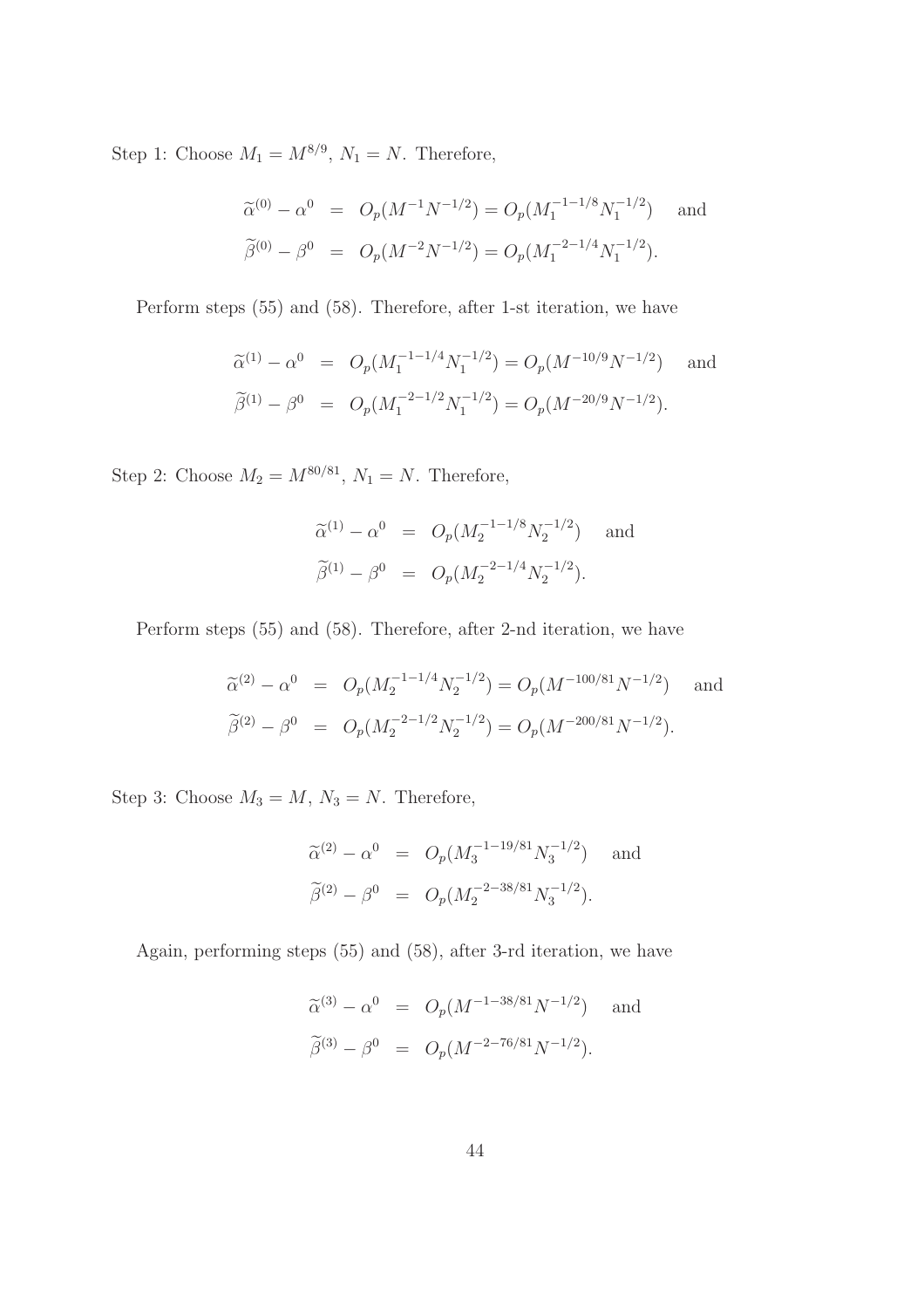Step 4: Choose  $M_4 = M$ ,  $N_4 = N$ , and after performing steps (55) and (58) we obtain the required convergence rates, i.e.

$$
\widetilde{\alpha}^{(4)} - \alpha^0 = O_p(M^{-3/2}N^{-1/2}) \text{ and}
$$
  

$$
\widetilde{\beta}^{(4)} - \beta^0 = O_p(M^{-5/2}N^{-1/2}).
$$

Similarly, interchanging the role of  $M$  and  $N$ , we can get the algorithm corresponding to  $\gamma^0$  and  $\delta^0$ . Extensive simulation experiments have been carried out by Lahiri [40], and it is observed that the performance of the finite step algorithm is quite good in terms of MSEs and biases. In initial steps, the part of the sample is selected in such a way that the dependence structure is maintained in the subsample. The MSEs and biases of the finite step algorithm are very similar with the corresponding performance of the LSEs. Therefore, the finite step algorithm can be used quite efficiently in practice. Now we will introduce more general 2-D polynomial phase model and discuss its applications, estimation procedures and their properties.

# 4 Two-Dimensional Polynomial Phase Signal Model

In previous sections, we have discussed about 1-D and 2-D chirp models in details. But 2-D polynomial phase signal model also has received significant amount of attention in the signal processing literature. Francos and Friedlander [19] first introduced the most general 2-D polynomial (of degree  $r$ ) phase signal model, and it can be described as follows:

$$
y(m,n) = A^0 \cos\left(\sum_{p=1}^r \sum_{j=0}^p \alpha^0(j, p-j) m^j n^{p-j}\right) + B^0 \sin\left(\sum_{p=1}^r \sum_{j=0}^p \alpha^0(j, p-j) m^j n^{p-j}\right) + X(m,n); \quad m = 1, ..., M; \quad n = 1, ..., N,
$$
\n(65)

here  $X(m, n)$  is the additive error with mean 0,  $A^{0}$  and  $B^{0}$  are non zero amplitudes, and for  $j = 0, \ldots, p, = 1, \ldots, r, \alpha^{0}(j, p - j)$ 's are distinct frequency rates of order  $(j, p - j)$ ,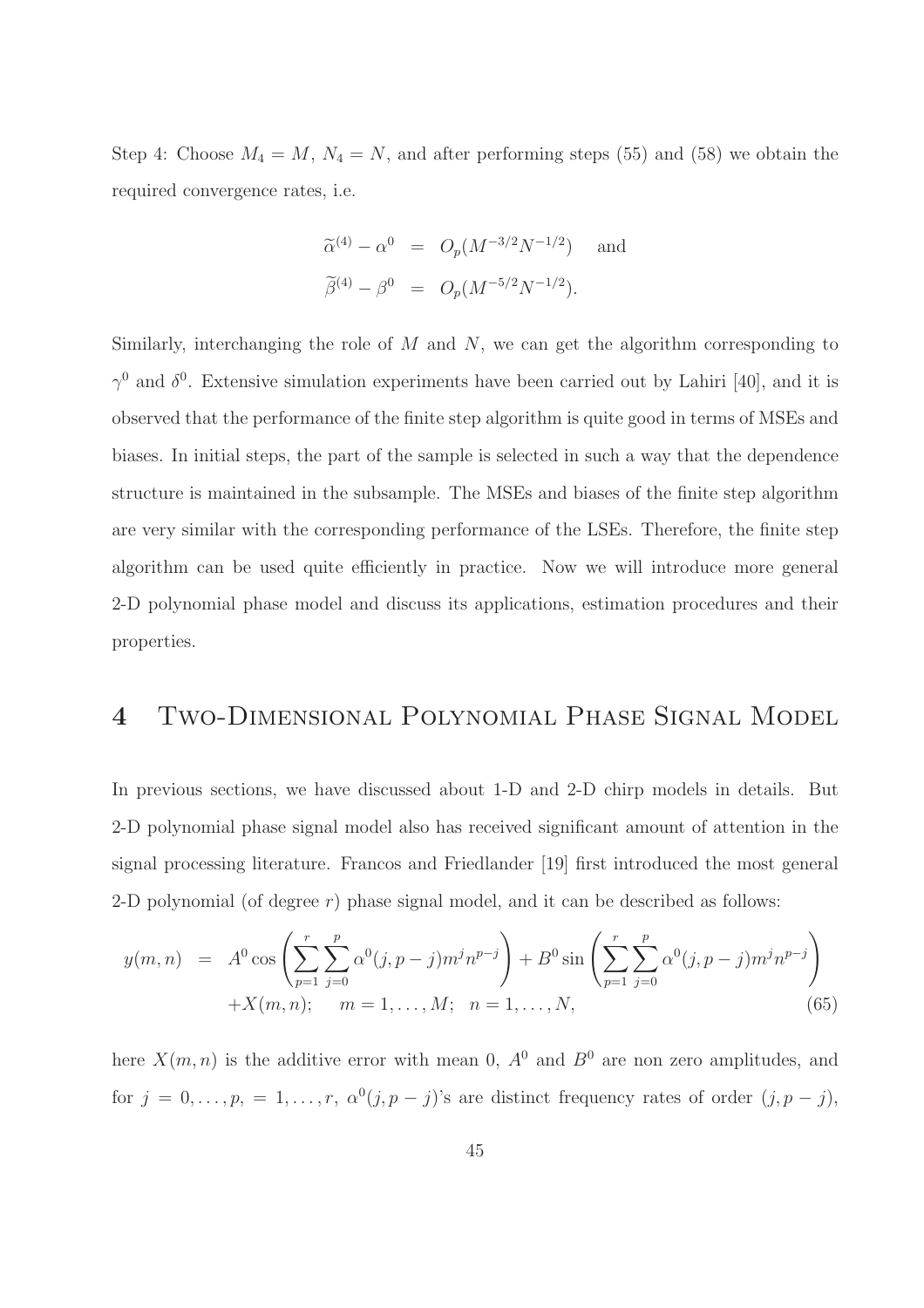respectively, and lie strictly between 0 and  $\pi$ . Here  $\alpha^{0}(0, 1)$  and  $\alpha^{0}(1, 0)$  are called frequencies. The explicit assumptions on the error  $X(m, n)$  will be provided later.

Different specific forms of model (65) have been used quite extensively in the literature. Friedlander and Francos [21] used 2-D polynomial phase signal model to analyze finger print type data and Djurović et al. [15] used a specific 2-D cubic phase signal model due to its applications in modelling Synthetic Aperture Radar (SAR) data and in particular Interferometric SAR data. Further, 2-D polynomial phase signal model also has been used in modeling and analyzing magnetic resonance imaging (MRI), optical imaging and different texture imaging. For some of the other specific applications of this model, one may refer to Djukanović and Djurović [10], Ikram and Zhou [31], Wang and Zhou [70], Tichavsky and Handel [66], Amar, Leshem and van der Veen [2] and see the references cited therein.

Different estimation procedures have been suggested in the literature based on the assumption that the error components are i.i.d. random variables with mean zero and finite variance. For example, Farquharson, O'Shea and Ledwich [17] provided a computationally efficient estimation procedures of the unknown parameters of a polynomial phase signals. Djurović and Stanković [14] proposed the quasi maximum likelihood estimators based on the normality assumption of the error random variables. Recently, Djurović, Simenunović and Wang [13] considered an efficient estimation method of the polynomial phase signal parameters by using a cubic phase function. Some of the refinement of the parameter estimation of the polynomial phase signals can be obtained in O'Shea [57].

Interestingly, a significant amount of work has been done in developing different estimation procedures to compute parameter estimates of the polynomial phase signal, but not much work has been done in developing the properties of the estimators. In most of the cases, the mean squared errors or the variances of the estimates are compared with the corresponding Cramer-Rao lower bound, without establishing formally that the asymptotic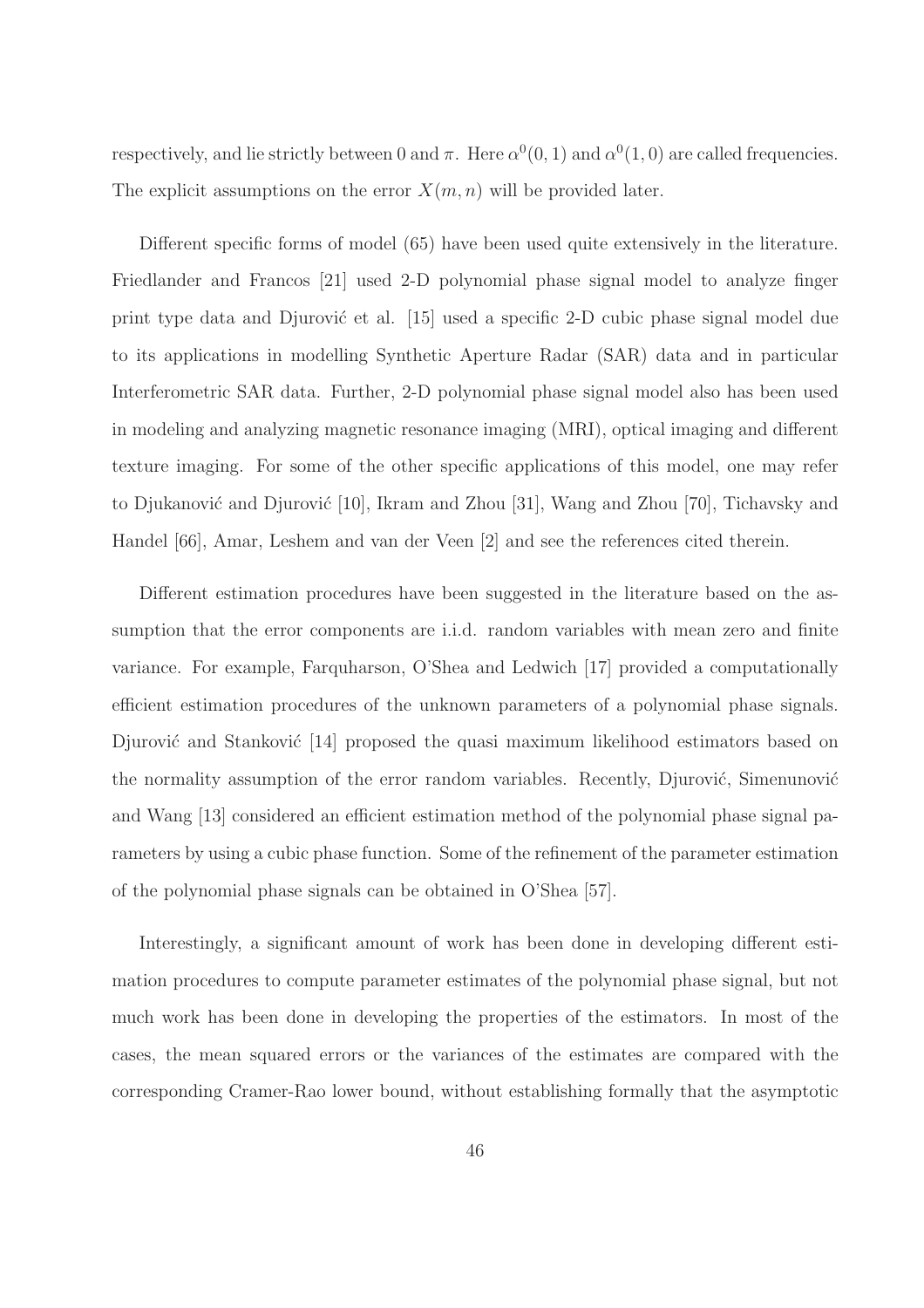variances of the maximum likelihood estimators attain the lower bound in case the errors are i.i.d. normal random variables. Recently, Lahiri and Kundu [41] established formally the asymptotic properties of the LSEs of parameters in model (65) under a fairly general assumptions on the error random variables. From the results of Lahiri and Kundu [41] it can be easily obtained that when the errors are i.i.d. normally distributed the asymptotic variance of the MLEs attain the Cramer-Rao lower bound.

Lahiri and Kundu [41] established the consistency and the asymptotic normality properties of the LSEs of the parameters of model (65) under a general error assumptions. It is assumed that the errors  $X(m, n)$ s follow Assumption 7 as defined in Section 3.1.1, and the parameter vector satisfies Assumption 8, given below. For establishing the consistency and asymptotic normality of the LSEs, the following Assumption is required for further development.

**Assumption 8** Denote the true parameters by  $\boldsymbol{\theta}^0 = (A^0, B^0, \alpha^0(j, p - j), j = 0, \ldots, p, p =$  $[1, \ldots, r]$ <sup>T</sup> and the parameter space by  $\Theta = [-K, K] \times [-K, K] \times [0, \pi]^{r(r+3)/2}$ . Here  $K > 0$ is an arbitrary constant and  $[0, \pi]^{r(r+3)/2}$  denotes  $r(r+3)/2$  fold of  $[0, \pi]$ . It is assumed that  $\theta^0$  is an interior point of  $\Theta$ .

Lahiri and Kundu [41] established the following results under the assumption of 2-D stationary error process. The details can be obtained in that paper.

THEOREM 4.1 If Assumptions 7 and 8 are satisfied, then  $\widehat{\theta}$ , the LSE of  $\theta^0$ , is a strongly consistent estimator of  $\theta^0$ . П

THEOREM 4.2 Under Assumptions 7 and 8,  $\mathbf{D}(\widehat{\theta}-\theta^0) \to \mathcal{N}_d(0, 2c\sigma^2\Sigma^{-1})$  where the matrix **D** is a  $\left(2+\frac{r(r+3)}{2}\right) \times \left(2+\frac{r(r+3)}{2}\right)$  diagonal matrix of the form  $\mathbf{D} = diag\left(M^{\frac{1}{2}}N^{\frac{1}{2}}, M^{\frac{1}{2}}N^{\frac{1}{2}}, M^{j+\frac{1}{2}}N^{(p-j)+\frac{1}{2}}, \ j = 0, \cdots, p, \ p = 1, \cdots, r\right),$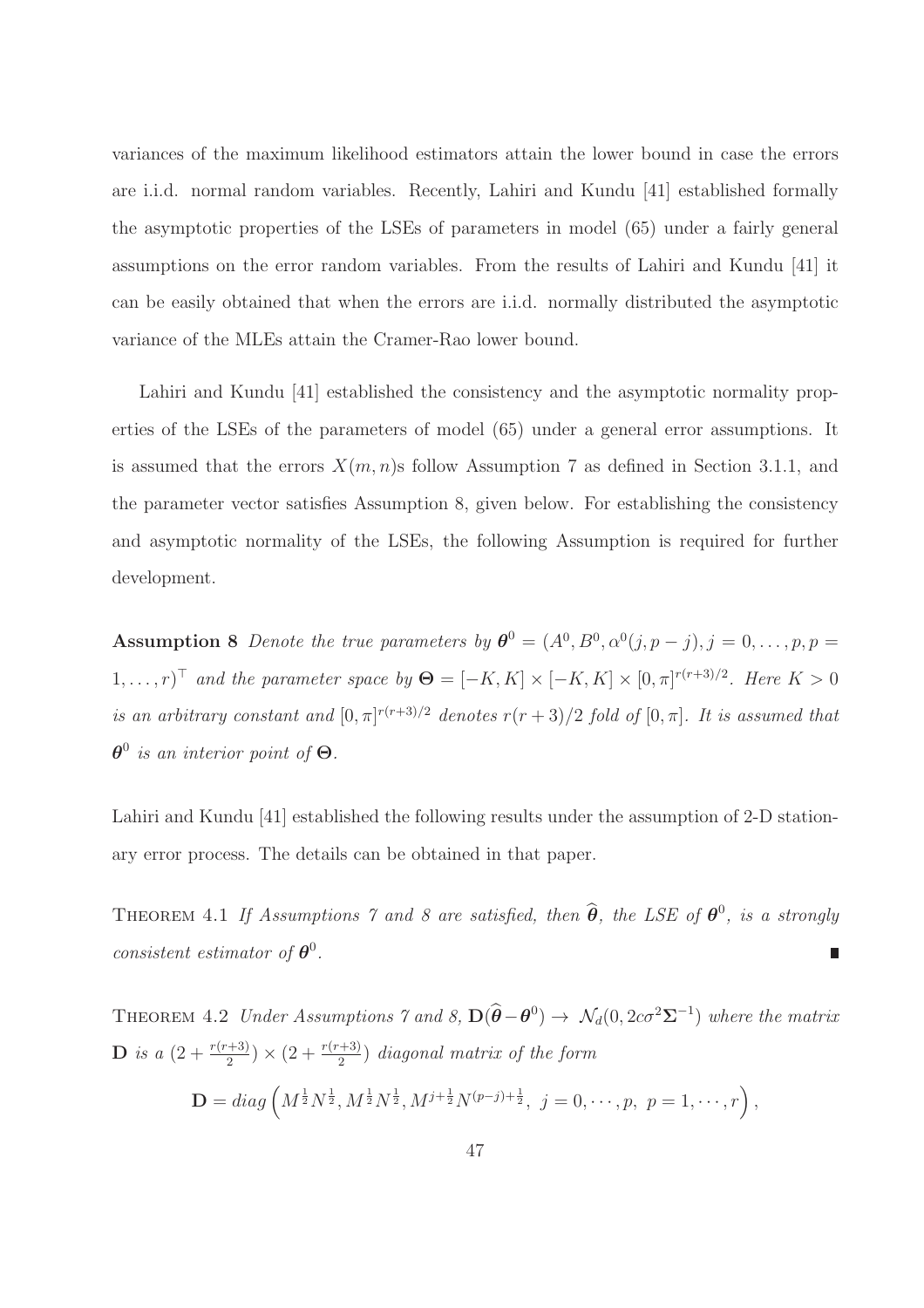and

$$
\Sigma = \begin{bmatrix} 1 & 0 & \mathbf{V}_1 \\ 0 & 1 & \mathbf{V}_2 \\ \mathbf{V}_1^T & \mathbf{V}_2^T & \mathbf{W} \end{bmatrix}
$$
 (66)

Here  $\mathbf{V}_1 = \left( \frac{B^0}{(j+1)(p-j+1)}, \ j=0,\cdots,p, \ p=1,\cdots,r \right)$ ,  $\mathbf{V}_2 = \left( -\frac{A^0}{(j+1)(p-j+1)}, \ j=0,\cdots,p, \ p=1,\cdots,r \right)$  $\frac{1}{2}^{(n+3)}$ ,  $W = \left(\frac{A^{0^2} + B^{0^2}}{(j+k+1)(p+q-j-k+1)}, j = 0, \dots, p, p = 1, \dots, r, k = 1$  $1, \cdots, r$ , are vectors of order  $1 \times \frac{r(r+3)}{2}$  $\frac{a+3}{2}$ , and  $c = \sum^{\infty}$  $\sum^{\infty}$  $0, \cdots, q, q = 1, \cdots, r$ , is a matrix of order  $\frac{r(r+3)}{2} \times \frac{r(r+3)}{2}$  $a(j,k)^2$ . Furj=−∞  $k=-\infty$ ther,  $\mathcal{N}_d(0, 2c\sigma^2\Sigma^{-1})$  denotes a d-variate normal distribution with the mean vector 0, and dispersion matrix  $2c\sigma^2\Sigma^{-1}$  with  $d=2+\frac{r(r+3)}{2}$ . П

Theoretical properties of the LSEs have been established by Lahiri and Kundu [41], but finding the LSEs is a computationally challenging problem. No work has been done along this line. It is a very important practical problems. Further work is needed along that direction.

# 5 Some Other Related Models

In this section, we briefly provide some of the other related models which have been recently introduced in the literature and it has received some attention because of its importance in practice. We will be mainly discussing three related models namely; (a) random amplitude chirp model introduced by Besson, Giannakis and Gini [7], (b) harmonic chirp model of Doweck, Amar and Cohen [16] and (c) chirp like model proposed by Grover, Kundu and Mitra [26].

### 5.1 RANDOM AMPLITUDE CHIRP MODEL

Besson, Giannakis and Gini [7] first proposed the random amplitude chirp model. It is easier to use the complex domain in this case, hence we provide the complex valued random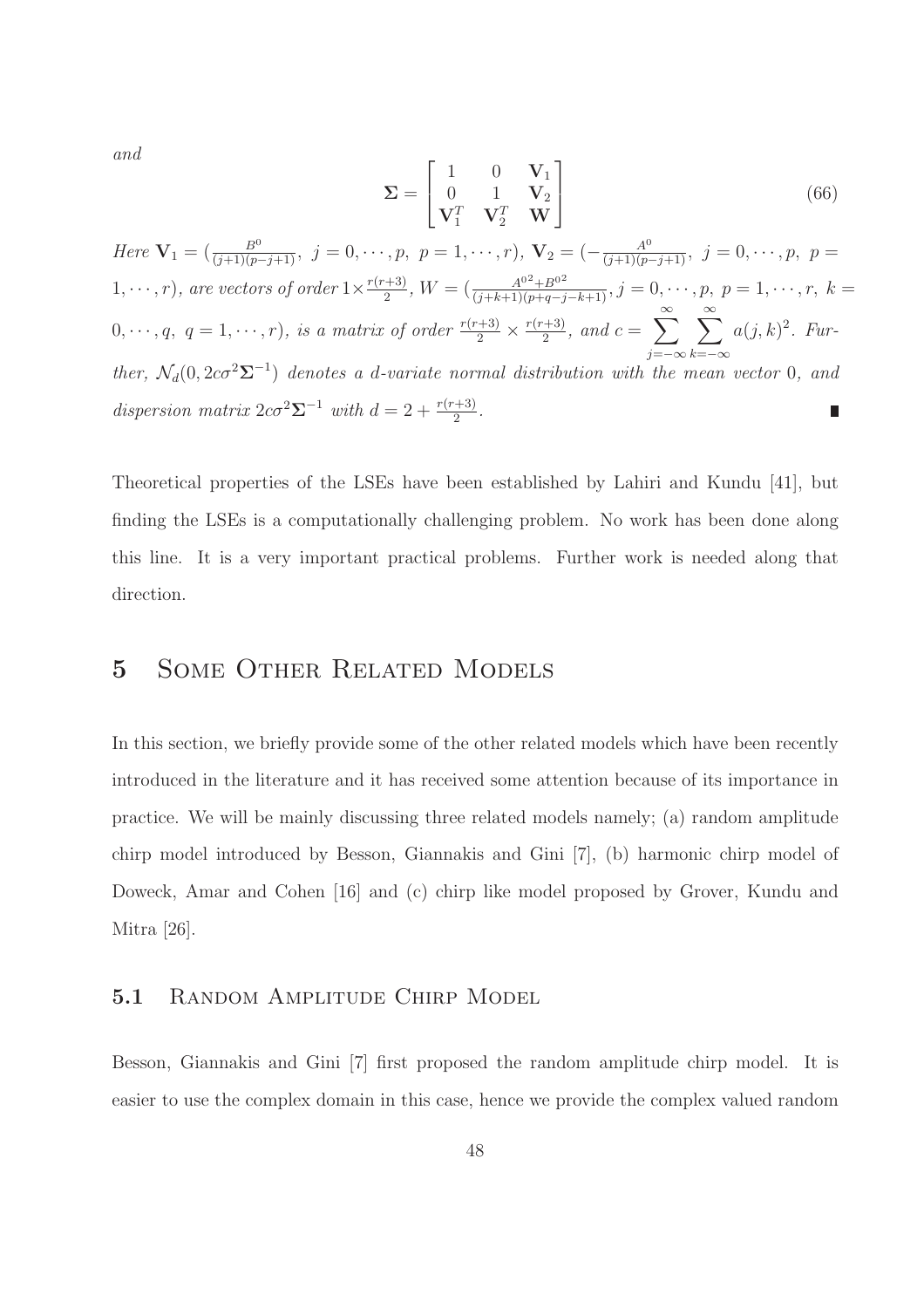amplitude chirp model as follows:

$$
y(n) = Z(n)e^{i(\phi^0 + \alpha^0 n + \beta^0 n^2)} + X(n); \quad n = 1, ..., N.
$$
 (67)

Here it is assumed that  $\alpha^0$  and  $\beta^0$  are same as defined before, and  $\phi^0$  is the phase. Further,  $Z(n)$  is a real valued stationary mixing process with non-zero mean and its covariance matrix is unknown. The complex valued error random variables  $X(n)$  is assumed to be a complex circular Gaussian process with mean zero and variance  $\sigma^2$ .

The main problem here is to estimate the unknown parameters  $\alpha^0$  and  $\beta^0$ . Besson, Giannakis and Gini [7] proposed the following estimators of  $\alpha^0$  and  $\beta^0$ ;

$$
(\widehat{\alpha}, \widehat{\beta}) = \arg \max_{\alpha, \beta} \frac{1}{N} \left| \sum_{n=1}^{N} y^2(n) e^{-i2(\alpha n + \beta n^2)} \right|.
$$
 (68)

Besson, Giannakis and Gini [7] provided some heuristic justification about this estimator. Although, they could not provide any theoretical properties of these estimators, it has been observed by extensive simulation experiments that the performances of the estimators (68) are quite satisfactory. Recently, Nandi and Kundu [54] provided the consistency and the asymptotic normality properties of the estimators given in (68) under a quite general condition on  $X(n)$  and  $Z(n)$ . In the same paper, Nandi and Kundu [54] proposed a multicomponent random amplitude chirp model and established the consistency and asymptotic normality properties of the estimators under a similar set of conditions on the error components and on the random amplitudes.

### 5.2 HARMONIC CHIRP MODEL

The harmonic chirp model is a generalization of the harmonic sinusoidal model, where the instantaneous frequency of the harmonics changes linearly as a function of time. The harmonic sinusoidal model, also known as the fundamental frequency model, has received considerable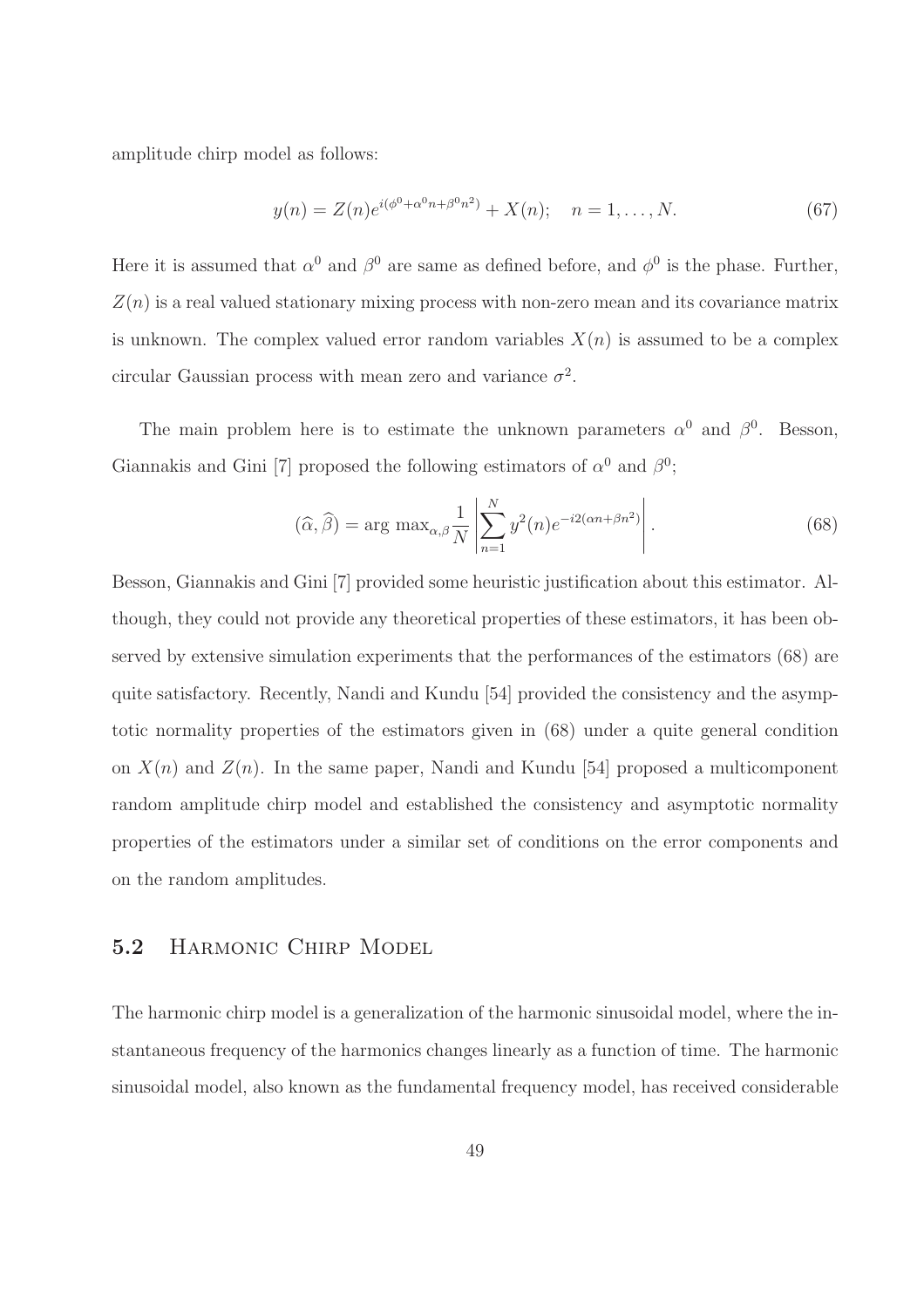attention in the statistical signal processing literature. The harmonic sinusoidal model can be expressed as follows:

$$
y(n) = \sum_{j=1}^{p} \left[ A_j^0 \cos(nj\alpha^0) + B_j^0 \sin(nj\alpha^0) \right] + X(n); \quad n = 1, ..., N. \tag{69}
$$

Here the error random variables  $X(n)$ , the amplitudes  $A_j^0$  and  $B_j^0$  are same as defined before. The fundamental frequency  $\alpha^0 \in (0, \pi/p)$ . The problem here also is to estimate the unknown parameters namely p,  $\alpha^0$  and  $(A_1^0, B_1^0), \ldots, (A_p^0, B_p^0)$ . Quinn and Thomson [60] first considered this model and proposed an efficient estimation technique of the unknown parameters and obtain the consistency and asymptotic normality properties of the proposed estimators. Some of the results have been extended by Nandi and Kundu [51, 53] and Irizarry [32].

Doweck, Amar and Cohen [16] first considered the harmonic chirp model and it can be written as follows:

$$
y(n) = \sum_{j=1}^{p} \left[ A_j^0 \cos(j(\alpha^0 n + \beta^0 n^2) + B_j^0 \sin(j(\alpha^0 n + \beta^0 n^2)) \right] + X(n); \quad n = 1, ..., N. \tag{70}
$$

In this case the extra parameter  $\beta \in (0, \pi/p)$  is known as the fundamental frequency rate. The other parameters are same as defined in (69). The problem remains the same, i.e., based on the observations  $y(1), \ldots, y(N)$ , and under a suitable error assumptions of  $X(n)$ , estimate the unknown parameters;  $p, A_1^0, \ldots, A_p^0, B_1^0, \ldots, B_p^0, \alpha^0$  and  $\beta^0$ . Doweck, Amar and Cohen [16] obtained the MLEs of the unknown parameters namely  $A_j^0$ 's,  $B_j^0$ 's  $\alpha^0$  and  $\beta^0$ , for fixed  $p$  and when  $X(n)$ 's are i.i.d. Gaussian random variables with mean zero and finite variance. Note that the MLEs can be obtained by solving a two dimensional optimization problem. Finally they proposed to estimate using some information theoretic criteria like Akaike Information Criterion (AIC) or Bayesian Information Criterion (BIC). Jensen et al. [34] provided a fast algorithm to compute the MLEs of the unknown parameters of model (70) under the same set of error assumptions. Although it has been observed that the performances of the maximum likelihood estimators are quite good, the properties of the estimators have not yet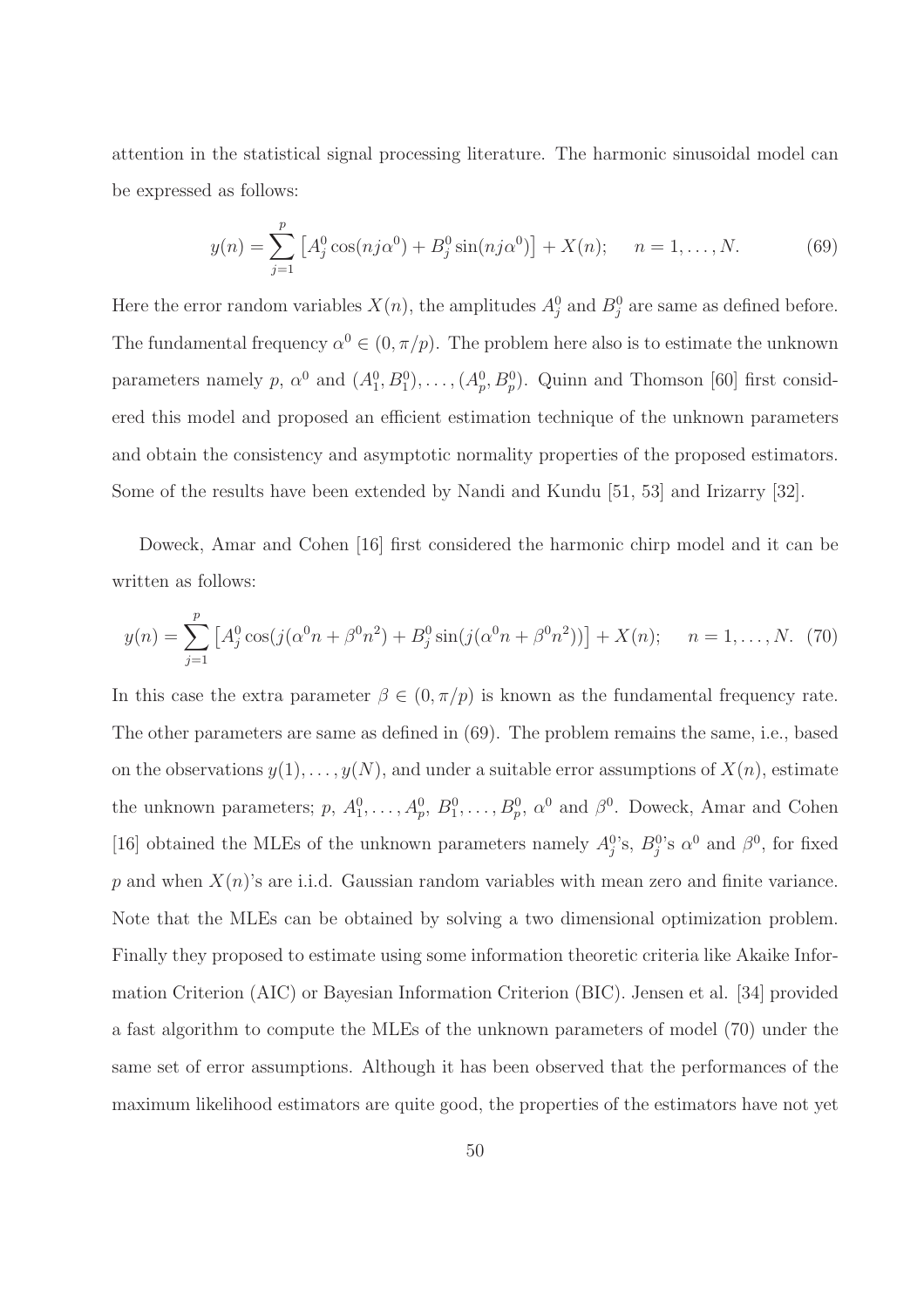been established. It will be interesting to develop estimation procedures under more general error assumptions and also develop their theoretical properties.

### 5.3 CHIRP LIKE MODEL

Recently, Grover, Kundu and Mitra [26] proposed a chirp like model for  $n = 1, \ldots, N$ , as follows:

$$
y(n) = \sum_{j=1}^{p} \left[ A_j^0 \cos(\alpha_j^0 n) + B_j^0 \sin(\alpha_j^0 n) \right] + \sum_{j=1}^{q} \left[ C_j^0 \cos(\beta_j^0 n^2) + D_j^0 \sin(\beta_j^0 n^2) \right] + X(n). \tag{71}
$$

Here the linear parameters  $A_j^0$ 's,  $B_j^0$ 's,  $C_j^0$ 's and  $D_j^0$ 's can take any real values and  $0 <$  $\alpha_j^0, \beta_j^0 < \pi$  as before. The additive error has mean zero and it satisfies Assumption 1.

The main motivation about this proposed model (71) is that it is as flexible as the multicomponent chirp model (45). It has been observed by Grover, Kundu and Mitra [26] based on extensive computer simulations that any multicomponent chirp model (45) can be well approximated by the chirp like model (71) with a proper choice of  $p$  and  $q$ . But the estimation of the parameters for model (71) becomes computationally less challenging than the multicomponent chirp model (45). It has been observed that the sequential least squares method can be used to compute the estimators of the parameters of model (71) and at each step one needs to solve only one-dimensional optimization problem. The properties of the sequential least squares estimators have been obtained by Grover, Kundu and Mitra [26]. The sequential estimators are strongly consistent estimators of the corresponding parameters and they are asymptotically normally distributed. The rates of convergence of the sequential least squares estimators of the linear, frequency and frequency rate parameters of model (45) are same as the corresponding sequential least squares estimators of the multicomponent chirp model (45). Extensive data analyses have been performed and it has been observed that the proposed chirp like model (71) can be used quite effectively in place of multicomponent chirp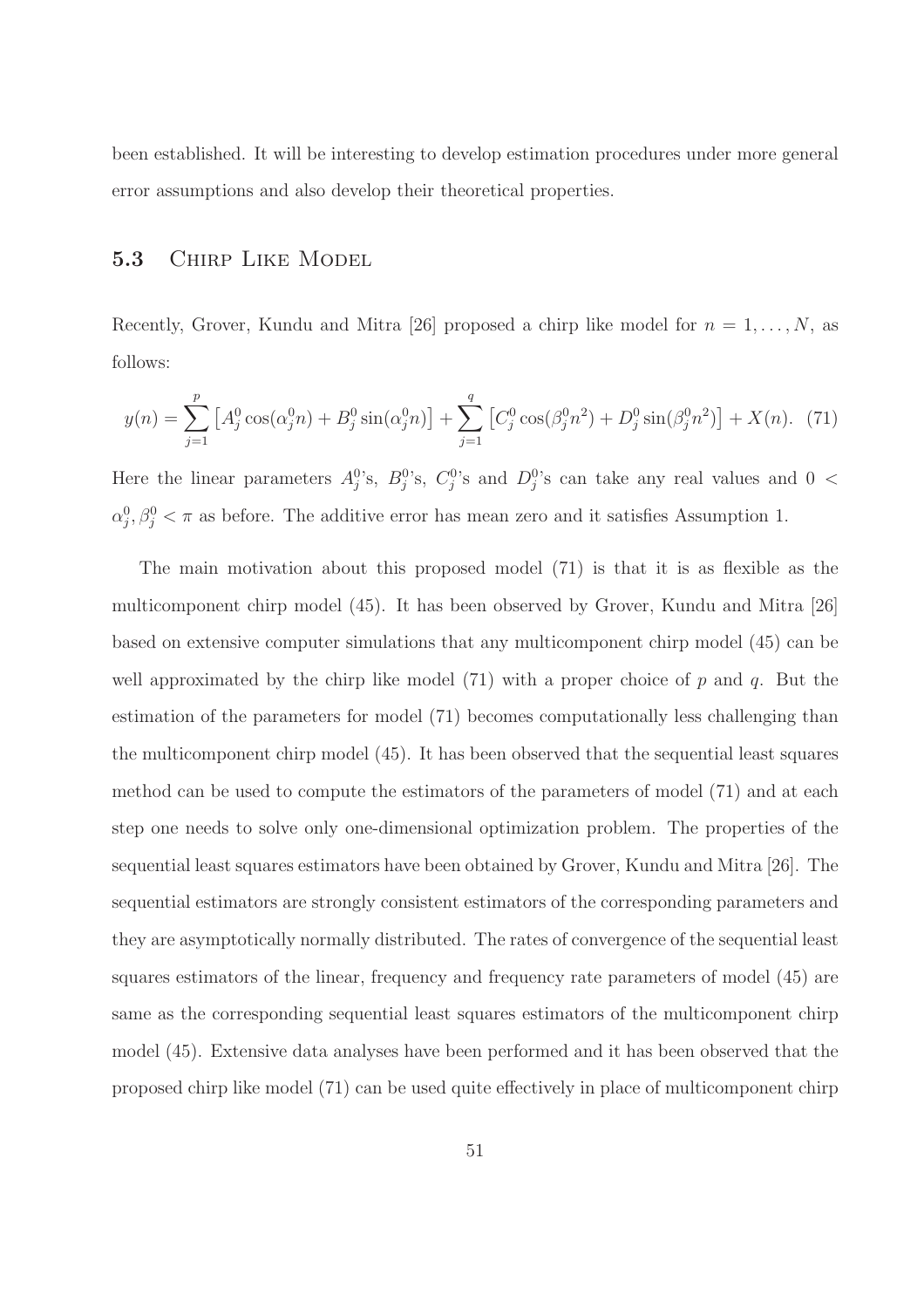model (45). More work is needed in developing different efficient estimation procedures and developing their properties.

# 6 CONCLUSIONS

In this paper, we have provided a brief review of 1-D and 2-D chirp and some related models which have received a considerable amount of attention in recent years in the signal processing literature. These models have been used in analyzing different real life signals or images quite efficiently. It is observed that several sophisticated statistical and computational techniques are needed to analyze these models and developing estimation procedures. We have provided several open problems for future research. Although, these models are in use in the statistical signal processing literature not much attention has been paid in the main stream statistics literature. It is our belief that statisticians can make a significant contributions in these directions. We hope this article will generate some awareness among the statisticians about the challenges and they will be interested in providing effective solutions.

# ACKNOWLEDGEMENTS:

The authors would like to thank the unknown reviewers for their helpful comments which have helped to improve the manuscript significantly.

# References

[1] Abatzoglou, T. (1986), "Fast maximum likelihood joint estimation of frequency and frequency rate", IEEE Transactions on Aerospace and Electronic Systems, vol.  $22, 708 - 715.$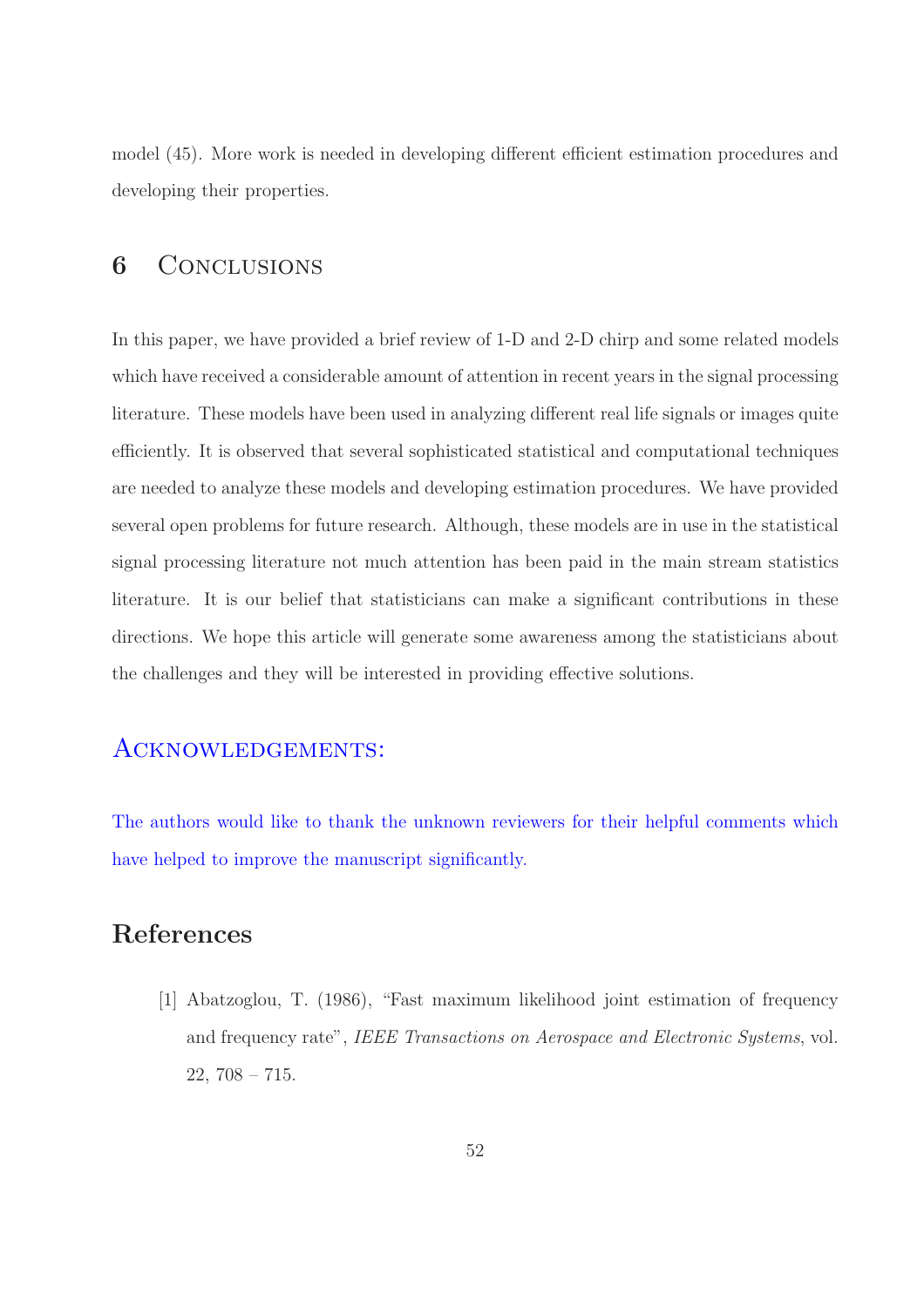- [2] Amar, A., Leshem, A. and van der Veen, A. J. (2010), "A low complexity blind estimator of narrowband polynomial phase signals", IEEE Transactions on Signal Processing, vol. 58, 4674 – 4683.
- [3] Bai, Z.D., Rao, C.R., Chow, M. and Kundu, D. (2003), "An efficient algorithm for estimating the parameters of superimposed exponential signals", Journal of Statistical Planning and Inference, vol. 110, 23 – 34.
- [4] Bai, Z.D., Rao, C.R., Wu, Y., Zen, M-M., Zhao, L. (1999), "The simultaneous estimation of the number of signals and frequencies of multiple sinusoids when some observations are missing: I. Asymptotic", Proceedings of National Academy of Sciences, vol. 96, 11106 V 11110.
- [5] Barbarossa, S. and Petrone, V. (1997). Analysis of polynomial-phase signals by the integrated generalized ambiguity function. IEEE Transactions on Signal Processing, 45, 316-327.
- [6] Barbarossa, S., Scaglione, A. and Giannakis, G. (1998). Product high-order ambiguity function for multicomponent polynomial-phase signal modeling. IEEE Transactions on Signal Processing, 46, 691-708.
- [7] Benson, O., Ghogho, M. and Swami, A. (1999), "Parameter estimation for random amplitude chirp signals", IEEE Transactions on Signal Processing, vol. 47, 3208 – 3219.
- [8] Besson, O., Giannakis, G.B. and Gini, F. (1999), "Improved estimation of hyperbolic frequency modulated chirp signals", IEEE Transactions on Signal Processing, vol. 47, 1384 – 1388.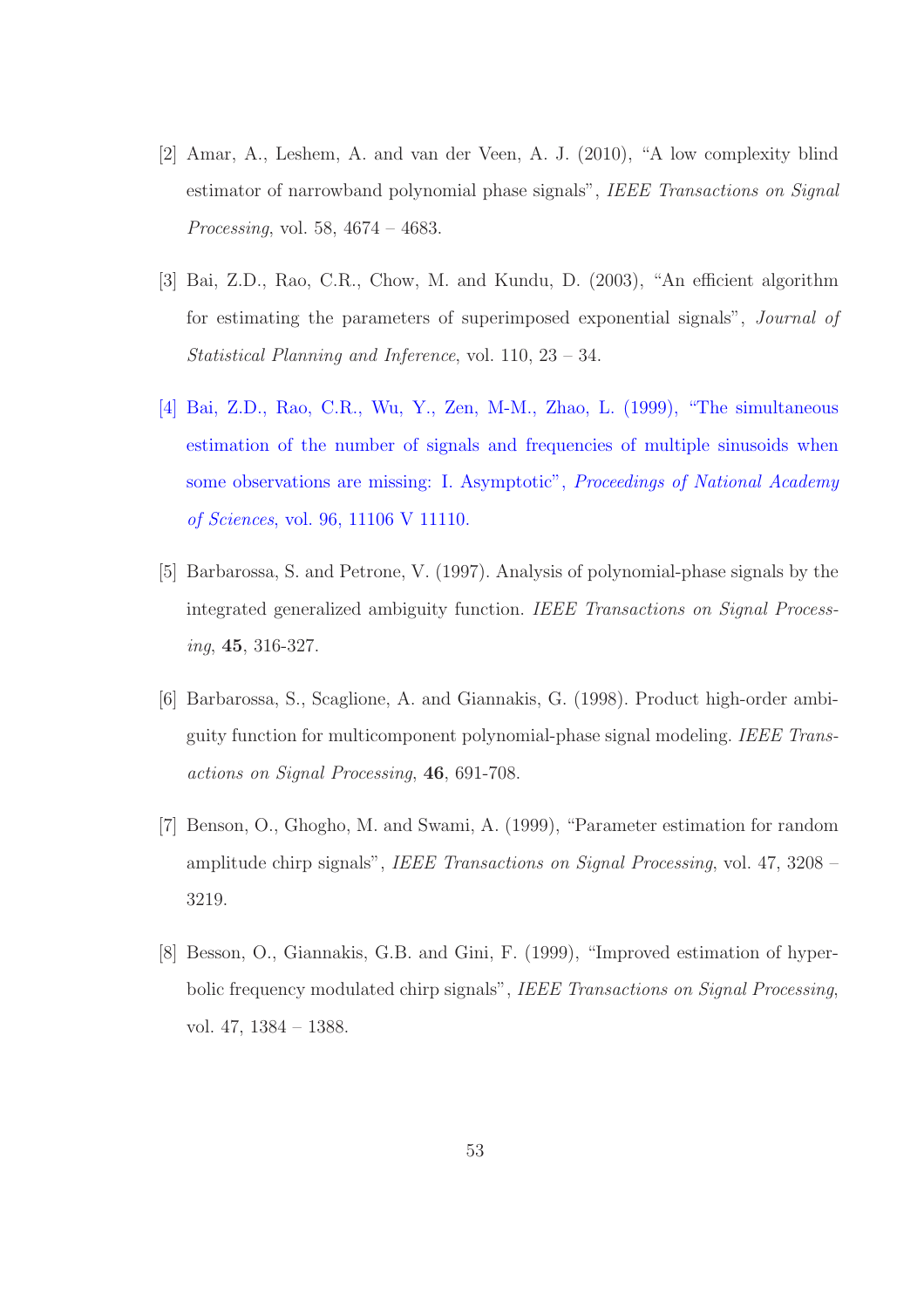- [9] Cao, F.,Wang, S., Wang, F. (2006). Cross-Spectral Method Based on 2-D Cross Polynomial Transform for 2-D Chirp Signal Parameter Estimation. ICSP2006 Proceedings, DOI:10.1109/ICOSP.2006.344475.
- [10] Djukanović, S. and Djurović, I. (2012) "Aliasing detection and resolving in the estimation of polynomial-phase signal parameters", Signal Processing, vol. 92, 235 – 239.
- [11] Dhar, S.S., Kundu, D. and Das, U. (2019), "On testing parameters of chirp signal model", IEEE Transactions on Signal Processing, vol. 67, 4291 – 4301.
- [12] Djurić, P.M. and Kay, S.M. (1990), "Parameter estimation of chirp signals", IEEE Transactions on Acoustics, Speech and Signal Processing, vol. 38, 2118 – 2126.
- [13] Djurović, I., Simeunović, M. and Wang, P. (2017), "Cubic phase function: A simple solution for polynomial phase signal analysis", *Signal Processing*, vol.  $135, 48 - 66$ .
- [14] Djurović, I. and Stanković L. J. (2014), "Quasi maximum likelihood estimators of polynomial phase signals", IET Signal Processing, vol. 13, 347 – 359.
- [15] Djurović, I., Wang, P. and Ioana, C. (2010) "Parameter estimation of 2-D cubic phase signal function using genetic algorithm", Signal Processing, vol. 90, 2698 – 2707.
- [16] Doweck, Y., Amar, A. and Cohen, I. (2015), "Joint model order selection and parameter estimation of chirps with harmonic components", IEEE Transactions on Signal Processing, vol.  $63, 1765 - 1778$ .
- [17] Farquharson, M., O'Shea, P. and Ledwich, G. (2005), "A computationally efficient technique for estimating the parameters phase signals from noisy observations", IEEE Transactions on Signal Processing, vol. 53, 3337 – 3342.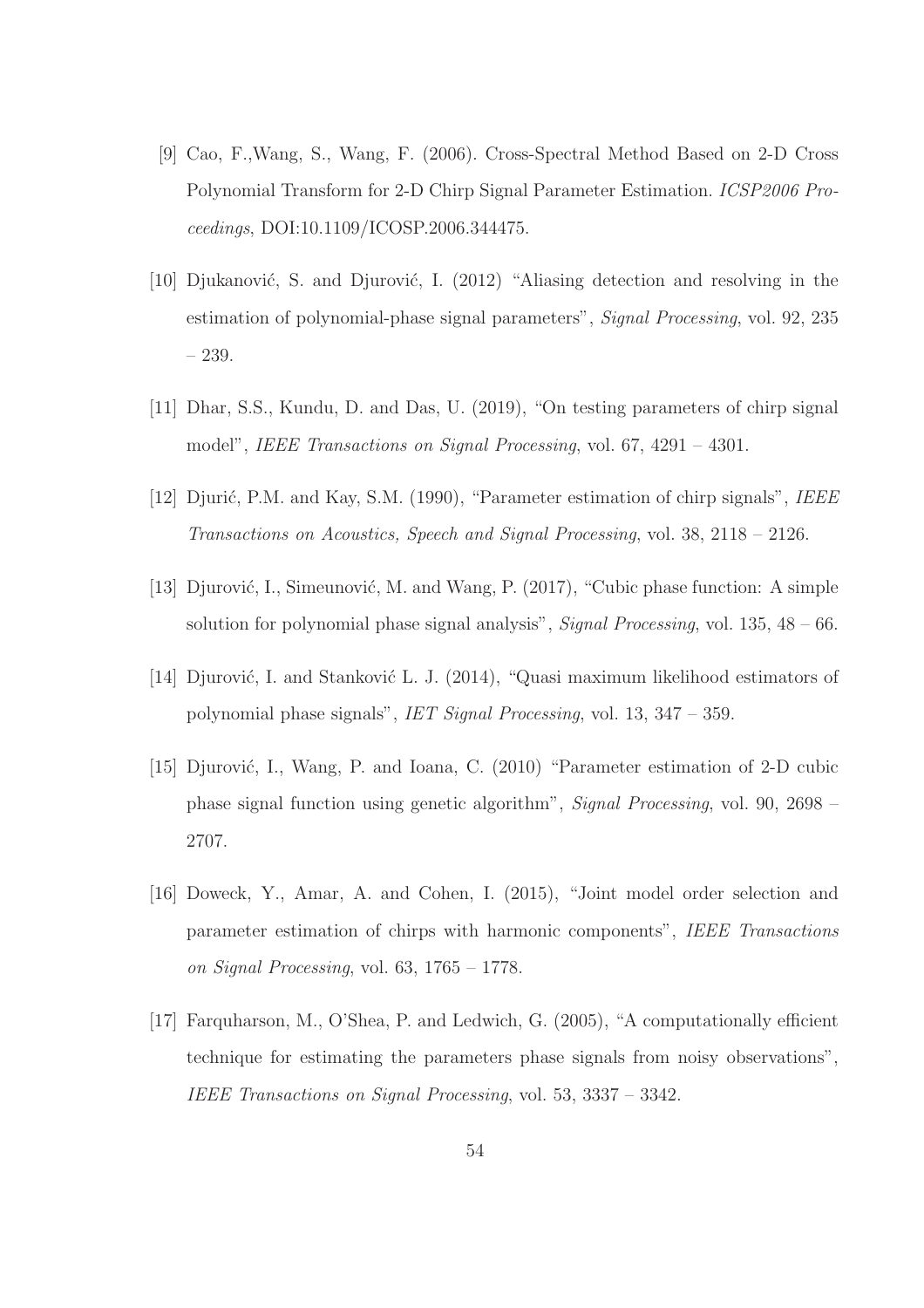- [18] Fourier, D., Auger, F., Czarnecki, K. and Meignen, S. (2017), "Chirp rate and instantaneous frequency estimation: application to recursive vertical synchrosqueezing", IEEE Signal Processing Letters, 1-1, PP, 99.
- [19] Francos, J.M. and Friedlander, B. (1998), "Two-dimensional polynomial phase signals: parameter estimation and bounds", Multidimensional Systems and Signal Processing, vol. 9, 173 – 205.
- [20] Francos, J.M. and Friedlander, B. (1999), "Parameter estimation of 2-D random amplitude polynomial phase signals", IEEE Transactions on Signal Processing, vol. 47, 1795 – 1810.
- [21] Friedlander, B. and Francos, J.M. (1996), "An estimation algorithm for 2-D polynomial phase signals", IEEE Transactions on Image Processing, vol. 5, 1084 – 1087.
- [22] Gabor, D. (1946), "Theory of communication. Part 1: The analysis of information" Journal of the Institution of Electrical Engineers - Part III: Radio and Communication Engineering, vol. 93,  $429 - 441$ .
- [23] Gini, F., Montanari, M. and Verrazzani, L. (2000), "Estimation of chirp signals in compound Gaussian clutter: a cyclostationary approach", IEEE Transactions on Acoustics, Speech and Signal Processing, vol. 48, 1029 – 1039.
- [24] Grover, R., Kundu, D. and Mitra, A. (2018a), "On approximate least squares estimators of parameters of one-dimensional chirp signal", Statistics, vol. 52, 1060 – 1085.
- [25] Grover, R, Kundu, D. and Mitra, A. (2018b), "Asymptotic of approximate least squares estimators of parameters of two-dimensional chirp signal", Journal of Multivariate Analysis, vol.  $168$ ,  $211 - 220$ .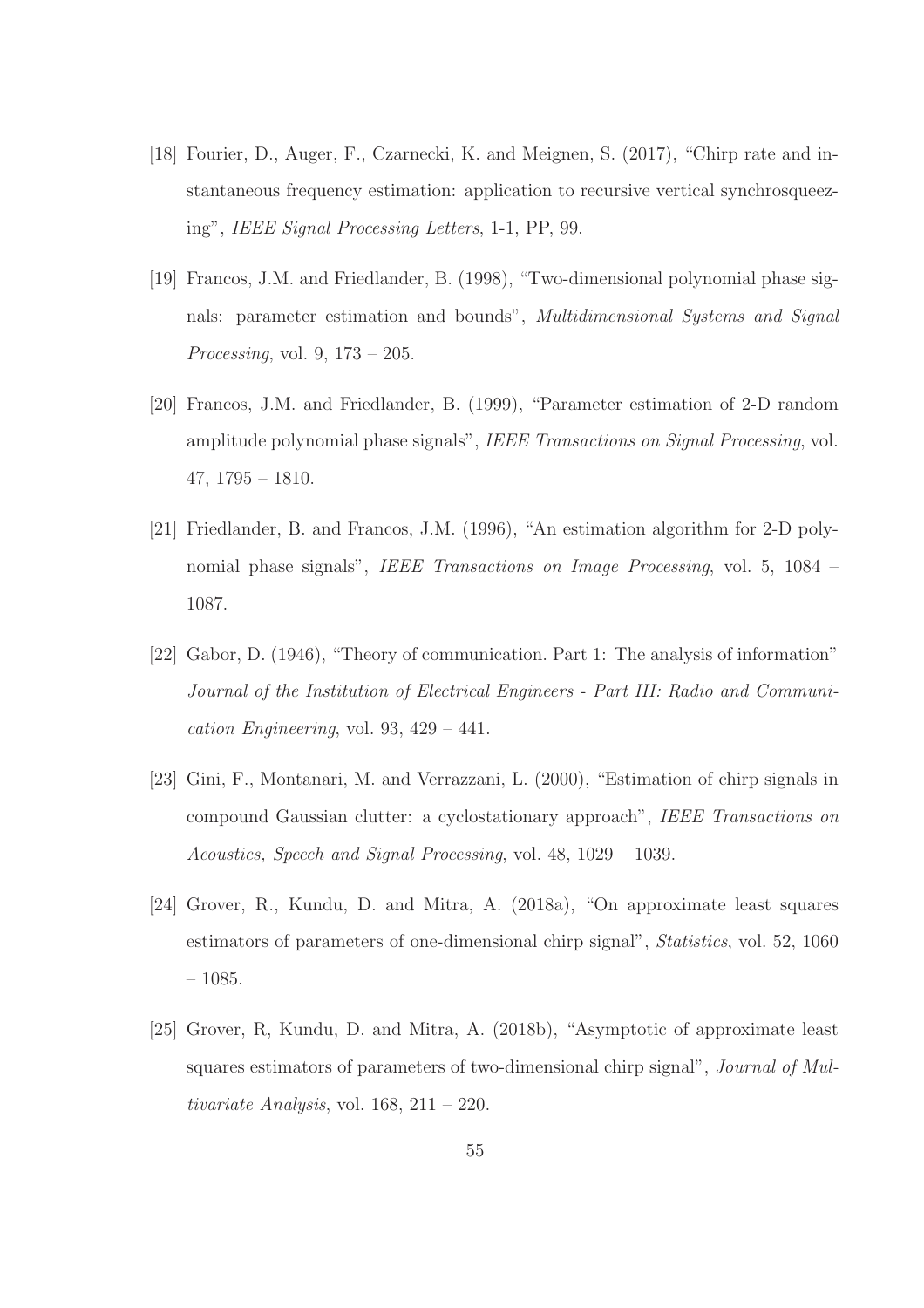- [26] Grover, R, Kundu, D. and Mitra, A. (2018c), "A chirp like model to analyze periodic and nearly periodic signals", arXiv.
- [27] Grover, R., Kundu, D. and Mitra, A. (2020), "An efficient methodology to estimate the parameters of a two-dimensional chirp signal model", Multidimensional Systems and Signal Processing, (to appear).
- [28] Guo, J., Zou, H., Yang, X. and Liu, G. (2011), "Parameter estimation of multicomponent chirp signals via sparse representation", IEEE Transactions on Aerospace and Electronic Systems, vol. 47, 2261 – 2268.
- [29] Hedley, M. and Rosenfeld, D. (1992). A new two-dimensional phase unwrapping algorithm for MRI images. Magnetic Resonance in Medicine, 24, 177-181.
- [30] Ikram, M.Z., Abed-Meraim, K., Hua, Y. (1998), "Estimating the parameters of chirp signals: an iterative approach", IEEE Transactions on Signal Processing, vol. 46, 3436 –3441.
- [31] Ikram, M.Z. and Zhou, G.T. (2001), "Estimation of multicomponent phase signals of mixed orders", Signal Processing, vol. 81, 2293 – 2308.
- [32] Irizarry, R. A. (2000), "Asymptotic distribution of estimates for a time-varying parameter in a harmonic model with multiple fundamentals", Statistica Sinica, vol. 10, 1041 – 1067.
- [33] Jennrich, R.I. (1969), "Asymptotic properties of the nonlinear least squares estimators", Annals of Mathematical Statistics, vol. 40, 633 – 643.
- [34] Jensen, T.L., Nielsen, J.K., Jensen, J.R., Christensen, M.G. and Jensen, S.H. (2017), "A fast algorithm for maximum likelihood estimation of harmonic chirp parameters", IEEE Transactions on Signal Processing, vol. 65, 5137 – 5152.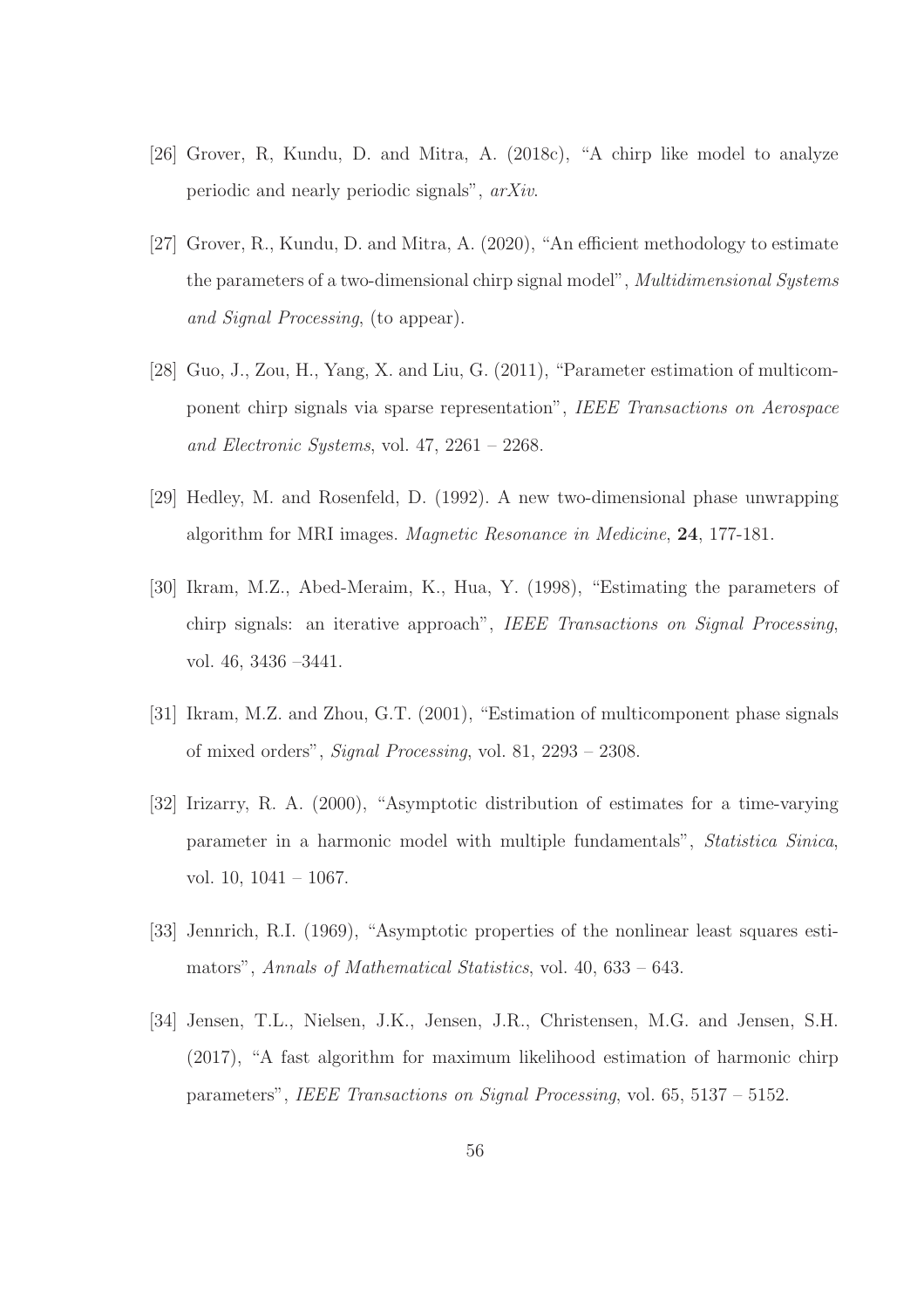- [35] Kennedy, W.J. Jr. and Gentle, J.E. (1980), Statistical Computing, Marcel Dekker, Inc., New York.
- [36] Kundu, D. (2020), "Professor C.R. Rao's contribution in Statistical Signal Processing and its Longterm Implications", Proceedings of Indian Academy of Sciences (Mathematical Sciences), vol. 130, Article No. 43.
- [37] Kundu, D. and Nandi, S. (2003), "Determination of discrete spectrum in a random field", Statistica Neerlandica, vol. 57, 258 – 283.
- [38] Kundu, D. and Nandi, S. (2008), "Parameter estimation of chirp signals in presence of stationary Christensen, noise", Statistica Sinica, vol. 18, 187 – 201.
- [39] Kundu, D. and Nandi, S. (2012), Statistical Signal Processing: Frequency Estimation, Springer, New Delhi.
- [40] Lahiri, A. (2011), Estimators of parameters of chirp signals and their properties, Ph.D. thesis, Department of Mathematics and Statistics, Indian Institute of Technology, Kanpur, India.
- [41] Lahiri, A. and Kundu, D. (2017), "On parameter estimation of two-dimensional polynomial phase signal model", Statistica Sinica, vol. 27, 1779 – 1792.
- [42] Lahiri, A., Kundu, D. and Mitra, A. (2012), "Efficient algorithm for estimating the parameters of chirp signal", Journal of Multivariate Analysis, vol. 108, 15 – 27.
- [43] Lahiri, A., Kundu, D. and Mitra, A. (2013), "Efficient algorithm for estimating the parameters of two dimensional chirp signal", Sankhya, Ser. B, vol. 75, 65 – 89.
- [44] Lahiri, A., Kundu, D. and Mitra, A. (2014), "On least absolute deviation estimator of one dimensional chirp model", Statistics, vol. 48, 405 – 420.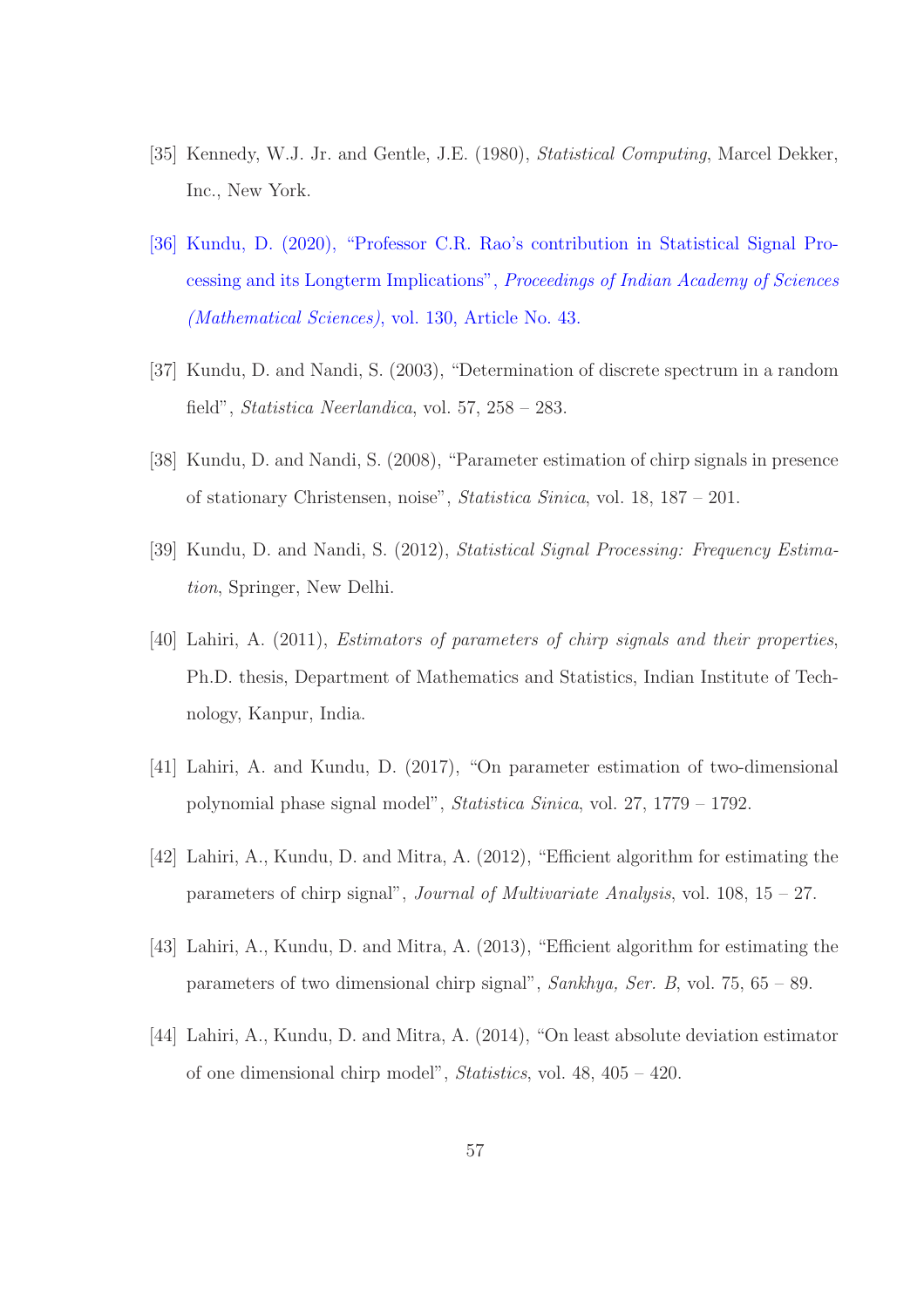- [45] Lahiri, A., Kundu, D. and Mitra, A. (2015), "Estimating the parameters of multiple chirp signals", Journal of Multivariate Analysis, vol. 139, 189 – 205.
- [46] Lin, C-C. and Djurić, P.M. (2000), "Estimation of chirp signals by MCMC", ICASSP-1998, vol. 1, 265 – 268.
- [47] Liu, X. and Yu, H. (2013), "Time-domain joint parameter estimation of chirp signal based on SVR", *Mathematical Problems in Engineering*, Article ID 952743,  $1 - 9$ .
- [48] Lu, Y., Demirli, R., Cardoso, G. and Saniie, J. (2006), "A successive parameter estimation algorithm for chirplet signal decomposition", IEEE Transactions on Ultrasonic, Ferroelectrics and Frequency Control, vol. 53,
- [49] Mazumder, S. (2017), "Single-step and multiple-step forecasting in one-dimensional chirp signal using MCMC-based Bayesian analysis", Communications in Statistics - Simulation and Computation, vol. 46, 2529 – 2547.
- [50] Montgomery, H.L. (1990), Ten Lectures on the Interface Between Analytic Number Theory and Harmonic Analysis, American Mathematical Society, 196.
- [51] Nandi, S. and Kundu, D. (2003), "Estimating the fundamental frequency of a periodic function", Statistical Methods and Applications, vol. 12, 341 – 360.
- [52] Nandi, S. and Kundu, D. (2004), "Asymptotic properties of the least squares estimators of the parameters of the chirp signals", Annals of the Institute of Statistical Mathematics, vol. 56,  $529 - 544$ .
- [53] Nandi, S. and Kundu, D. (2006), "Analyzing non-stationary signals using a cluster type model", Journal of Statistical Planning and Inference, vol. 136, 3871 – 3903.
- [54] Nandi, S. and Kundu, D. (2020), "Random amplitude chirp model", Signal Processing, vol. 168, Art. 107328.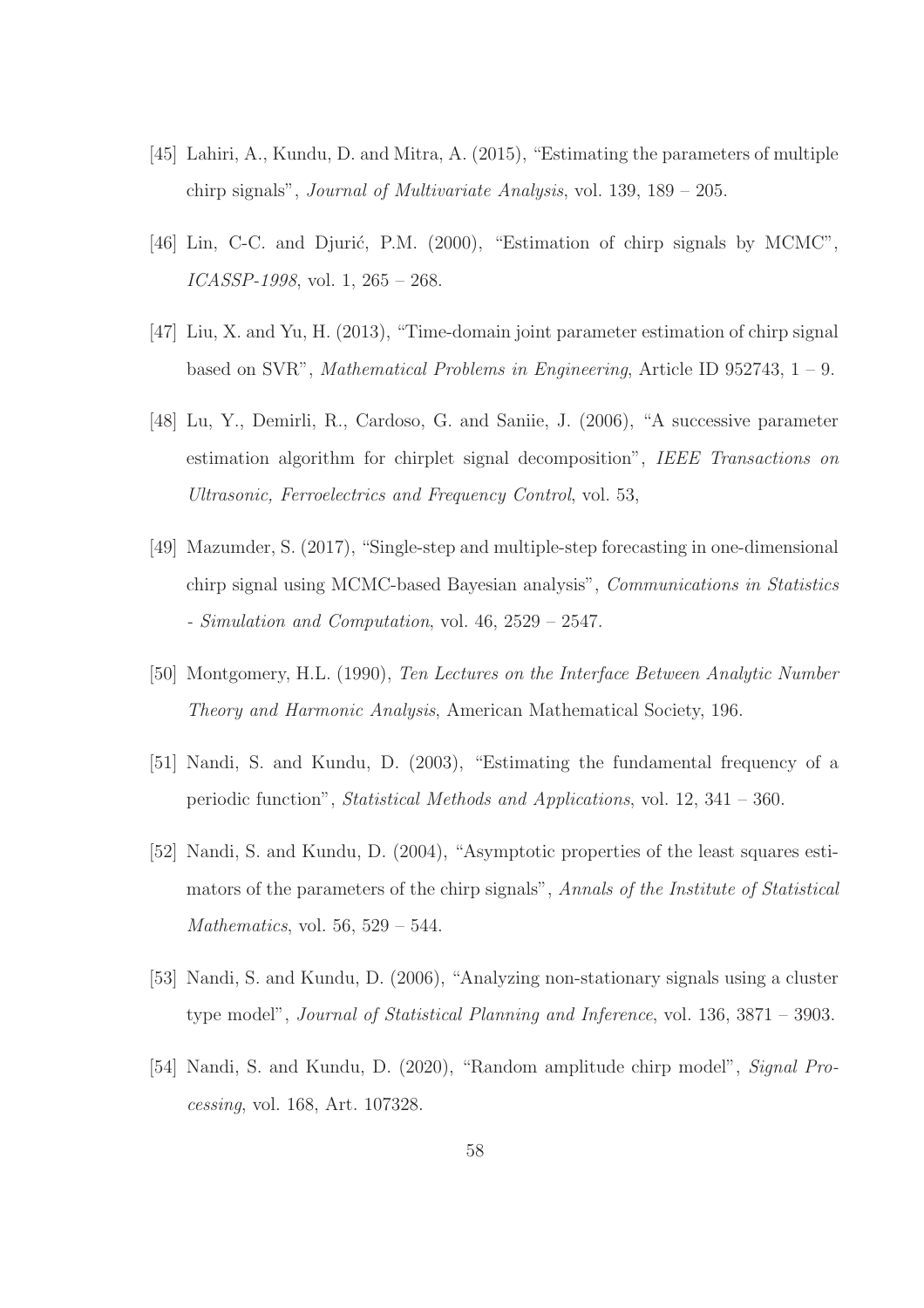- [55] Nandi, S. and Kundu, D. (2020), Statistical Signal Processing, 2nd edition, Springer, London.
- [56] Nandi, S., Kundu, D. and Grover, R. (2019), "Estimation of Parameters of Multiple Chirp Signal in presence of Heavy Tailed Errors", submitted for publication.
- [57] O'Shea, P. (2010), "On refining polynomial phase signal parameter estimates", IEEE Transactions on Aerospace, Electronic Systems, vol. 4, 978 – 987.
- [58] Pelag, S. and Porat, B. (1991), "Estimation and classification of polynomial phase signals", IEEE Transactions on Information Theory, vol. 37, 422 – 430.
- [59] Pincus, M. (1968), "A closed form solution of certain programming problems", Operation Research, vol. 16, 690 – 694.
- [60] Quinn, B. G. and Thomson, P. J. (1991), "Estimating the frequency of a periodic function", *Biometrika*, vol. 78,  $65 - 74$ .
- [61] Richards, F.S.G. (1961), "A method of maximum likelihood estimation", Journal of the Royal Statistical Society, Ser. B, vol. 23, 469 - 475.
- [62] Rihaczek, A.W. (1969), Principles of high resolution radar, McGraw-Hill, New York.
- [63] Robertson, S.D., Gray, H.L. and Woodward, W.A. (2010), "The generalized linear chirp process", Journal of Statistical Planning and Inference, vol. 140, 3676 – 3687.
- [64] Saha, S. and Kay, S.M. (2002), "Maximum likelihood parameter estimation of superimposed chirps using Monte Carlo importance sampling", IEEE Transactions on Signal Processing, vol. 50, 224 – 230.
- [65] Seber, G. A. F. and Wild, C.J. (1989), Nonlinear Regression, John Wiley and Sons, New York.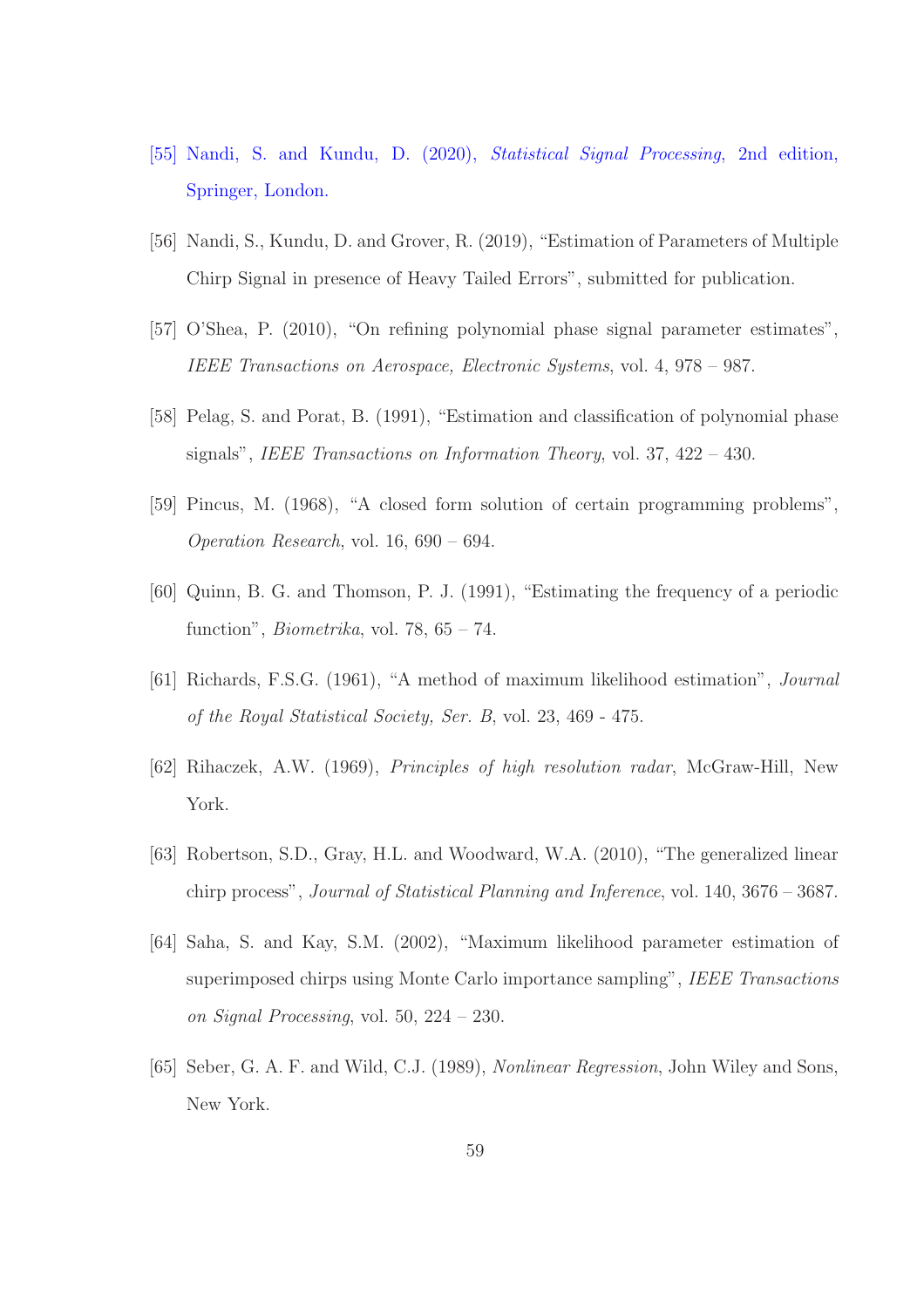- [66] Ticahvsky, P. and Handel, P. (1999), "Multicomponent polynomial phase signal analysis using a tracking algorithm", IEEE Transactions on Signal Processing, vol. 47, 1390 – 1395.
- [67] Vinogradov, I. M. (1954), "The method of trigonometrical sums in the theory of numbers", Interscience, Translated from Russian, Revised and annoted by K.F. Roth and A. Devenport. Reprint of the 1954 translation. Dover publications, Inc., Mineola, New York, U.S.A., 2004.
- [68] Volcker, B. and Ottersten, B. (2001), "Chirp parameter estimation from a sample covariance matrix", IEEE Transactions on Signal Processing, vol. 49, 603 – 612.
- [69] Wang, P. and Yang, J. (2006), "Multicomponent chirp signals analysis using product cubic phase function", Digital Signal Processing, vol. 16, 654 – 669.
- [70] Wang, Y. and Zhou, Y.G.T. (1998), "On the use of high-order ambiguity function for multi-component polynomial phase signals", Signal Processing, vol. 5, 283 – 296.
- [71] Wu, C.F.J. (1981), "Asymptotic theory of the nonlinear least squares estimation", Annals of Statistics, vol. 9, 501-513.
- [72] Wang, J. Z., Su, S. Y., Chen, Z. . (2015), "Parameter estimation of chirp signal under low SNR", Science China: Information Sciences, vol. 58, 020307:1 – 020307:13.
- [73] Wu, Y., So, H.C. and Liu, H. (2008). Subspace-Based Algorithm for Parameter Estimation of Polynomial Phase Signals. IEEE Transactions on Signal Processing, 56, 4977 - 4983.